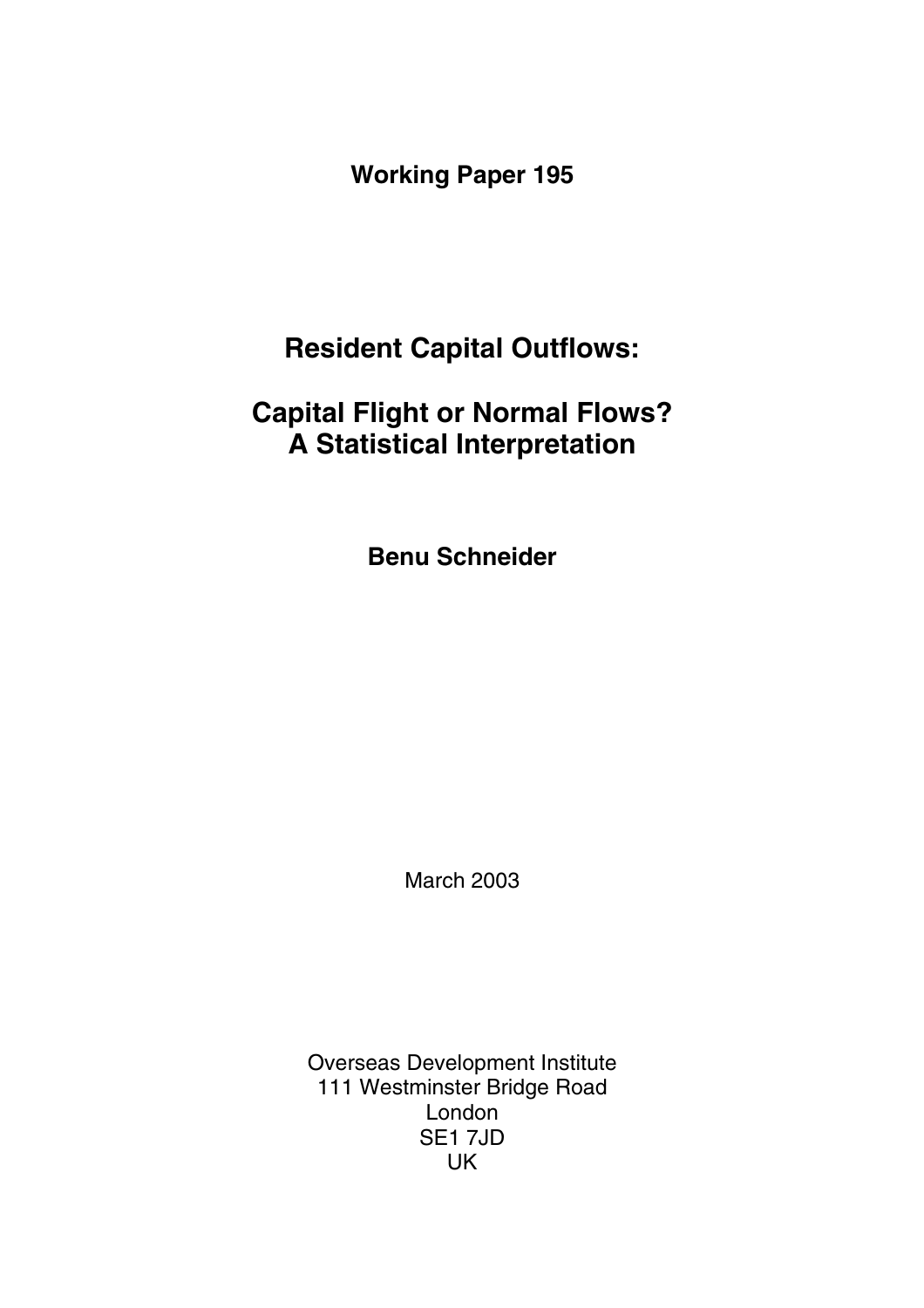### **Acknowledgements**

This paper is the second part of a project on Capital Flight from Developing Countries. The project is funded by ESCOR, Department for International Development, UK and we gratefully acknowledge their financial support. The UK Department for International Development (DFID) supports policies, programmes and projects to promote international development. DFID provided funds for this study as part of that objective but the views and opinions expressed are those of the author alone. The author would also like to thank Dr. Habil. Uwe Jensen, University of Kiel for comments.

ISBN 0 85003 634 8

© Overseas Development Institute 2002

All rights reserved. No part of this publication may be reproduced, stored in a retrieval system, or transmitted in any form or by any means, electronic, mechanical, photocopying, recording or otherwise, without the prior written permission of the publishers.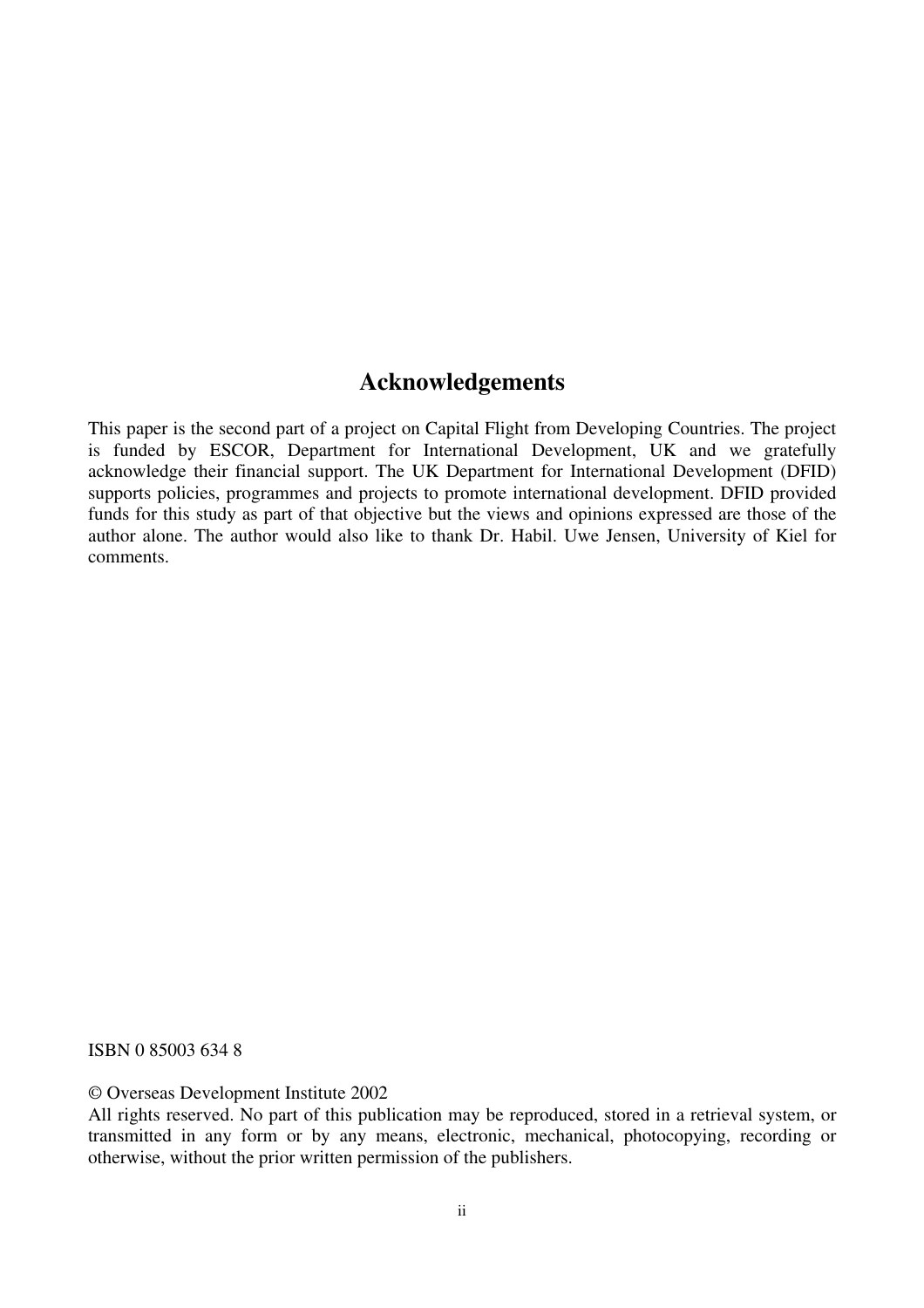# **Contents**

| <b>Acknowledgements</b>                                                                                                                                                                                                                                                                                             | ii                                           |
|---------------------------------------------------------------------------------------------------------------------------------------------------------------------------------------------------------------------------------------------------------------------------------------------------------------------|----------------------------------------------|
| 1 Introduction                                                                                                                                                                                                                                                                                                      | $\mathbf{1}$                                 |
| 2 Trends in Resident Capital Flows                                                                                                                                                                                                                                                                                  | 3                                            |
| <b>3 Explanations for Resident Capital Outflows</b>                                                                                                                                                                                                                                                                 | 6                                            |
| 3.1 Investment climate<br>3.2 Asymmetric information and risk<br>3.3 Economic and political instability                                                                                                                                                                                                             | 6<br>8<br>8                                  |
| 4 Analysis Technique and the Results                                                                                                                                                                                                                                                                                | 10                                           |
| 4.1 Number of factors<br>4.2 Factor analysis options<br>4.3 Regional factor analysis results<br>4.4 Interpretation of the results<br>4.5 Results of factor analysis for selected countries<br>4.6 Factor analysis results<br>4.7 Interpretation of the results<br><b>5 Conclusion: Implications of the Findings</b> | 14<br>14<br>15<br>16<br>18<br>19<br>19<br>24 |
|                                                                                                                                                                                                                                                                                                                     |                                              |
| <b>References</b>                                                                                                                                                                                                                                                                                                   | 26                                           |
| <b>Appendix 1 Country groups</b>                                                                                                                                                                                                                                                                                    | 29                                           |
| Appendix 2 Scree plot by country                                                                                                                                                                                                                                                                                    | 30                                           |
| Appendix 3 Data used for regional analysis                                                                                                                                                                                                                                                                          | 32                                           |
| Appendix 4 Correlation between components of capital flows by region, 1982–98                                                                                                                                                                                                                                       | 35                                           |
| Appendix 5 Correlation between components of capital flows by country, 1982–98                                                                                                                                                                                                                                      | 36                                           |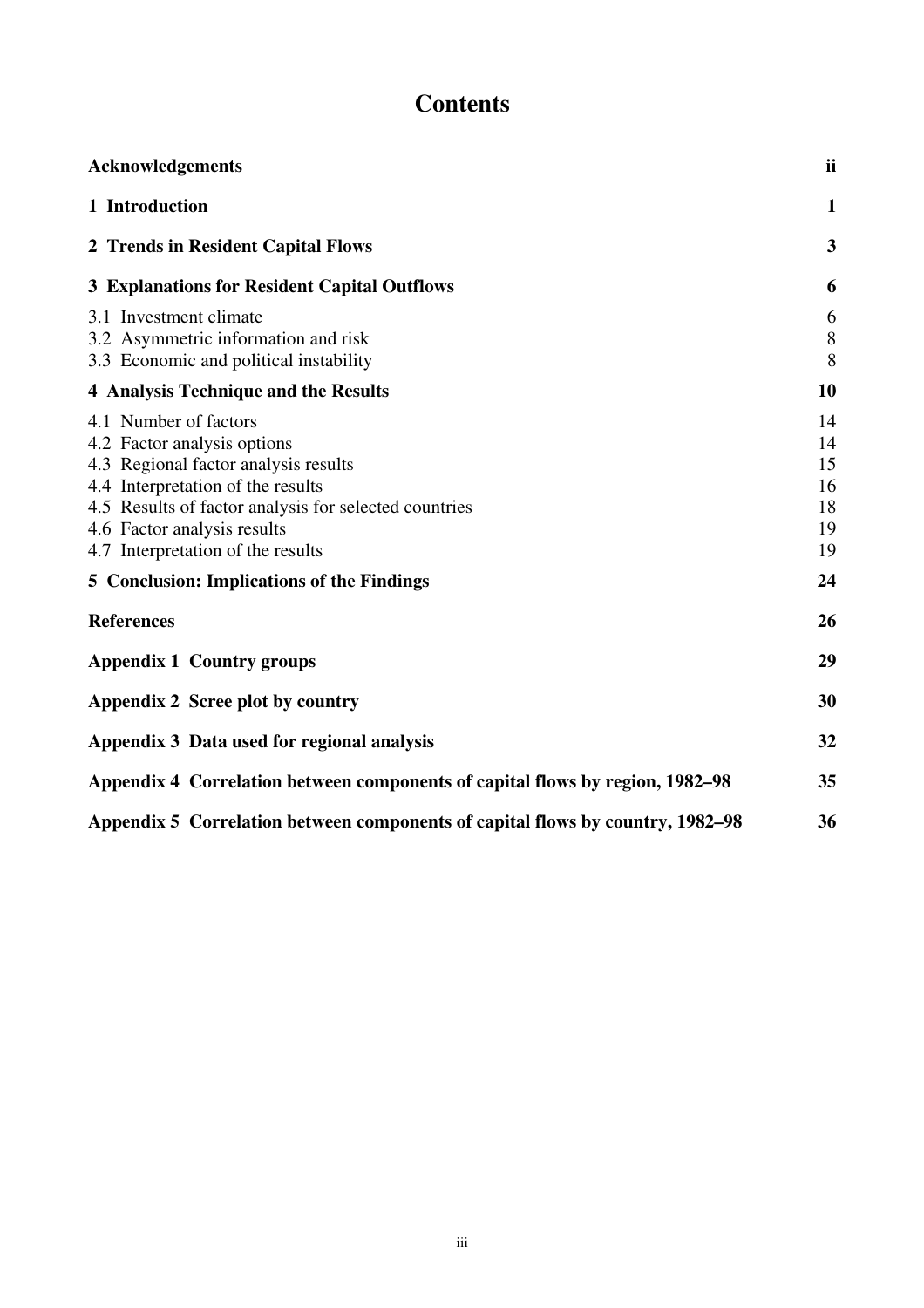# **Figures, charts and tables**

| <b>Figures</b> |                                                                                          |                |
|----------------|------------------------------------------------------------------------------------------|----------------|
|                | Figure 1 Regional estimates of capital outflows                                          | 4              |
|                | Figure 2 Estimated resident capital outflows as a ratio to $GDP - by region$             | $\mathfrak{H}$ |
| <b>Charts</b>  |                                                                                          |                |
|                | Chart 1 Model adopted for analysis                                                       | 11             |
|                | Chart 2 Scree plots by region                                                            | 13             |
|                | Chart 3 Resident capital outflows: regional and individual country measure of uniqueness | 19             |
| <b>Tables</b>  |                                                                                          |                |
|                | Table 1 Kaiser-Meyer-Olkin measure of sampling adequacy (MSA) for regional analysis      | 12             |
|                | Table 2 Principal components of capital flows: commonality, factor loading and cumulated |                |
|                | percentage of explained variation (CPV)                                                  | 14             |
|                | Table 3 Results of factor analysis for the six regions                                   | 17             |
|                | Table 4 Kaiser-Meyer-Olkin measure of sampling adequacy (MSA) for selected countries     | 18             |
|                | Table 5 Results of factor analysis for selected countries                                | 20             |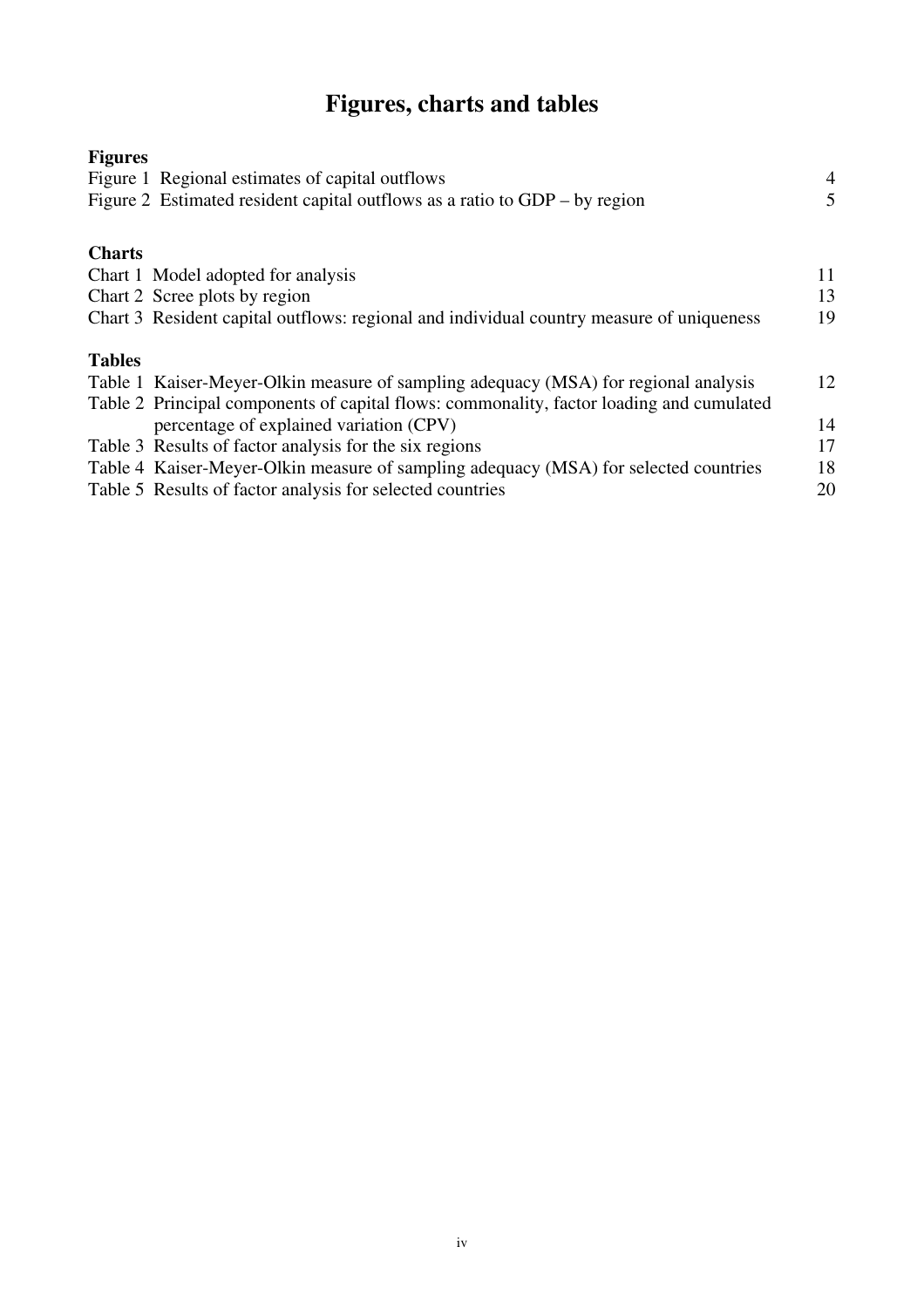### **1 Introduction**

Access to finance by developing countries is a matter of great concern. A related concern is that residents in many capital-scarce countries hold assets abroad which may amount to capital flight. Outflows of resident capital from developing countries have been rising (Schneider, 2001) even when, as in recent years, net capital inflows to them have been falling. It was widely believed in the wake of the debt crisis in Latin America in the early 1980s that resident capital outflows were equivalent to capital flight. The argument was that, had this capital been available domestically, it would have enhanced domestic savings and investment and reduced the reliance on foreign capital.<sup>1</sup> Yet in a world where many developing countries have liberalised their capital accounts, and with their subsequent financial integration with the rest of the world, it is extremely difficult to equate them with capital flight. It is therefore important to understand which resident capital outflows occur because of flight motives. One of the purposes of this paper is to illustrate that all resident capital flows cannot be identified as capital flight, and that the response of the international community by merely observing resident capital flows can be overstated.<sup>2</sup>

Capital flight is defined here as the outflow of resident capital from a country in response to economic and political risk in the domestic economy. The loss of capital through capital flight has implications for the future growth prospects of the country. Capital is already scarce in many of the countries which are believed to experience capital flight and, as a natural corollary, it is assumed that if the funds are held at home they can be utilised to reduce the level of external indebtedness and the inherent liquidity constraints in bridging the foreign-exchange gap. The loss of capital through capital flight also erodes the domestic tax base in developing countries and has adverse implications for the distribution of income. It is feared that the flight of capital from developing countries may send a signal to foreign private investors about the risks involved and lead to a decline in, or even cessation of, private capital flows.

The statistical analysis in this paper attempts to provide some demarcation between normal capital flows and capital flight by making an analytical distinction between three sets of explanations for resident capital outflow:

- resident capital outflows which occur in response to the investment climate;
- resident capital outflows resulting from policies that lead to discriminatory treatment of residents' capital, such as guarantees to, or inflation hedges for, foreign capital. This is a response to asymmetric risk and information that drives a wedge between the actual or perceived risk/return between resident and non-resident capital so that resident capital flow is one side of a two-way flow;
- resident capital outflows as a response to economic and political instability.

The paper attempts to classify resident capital outflows as either *normal flows* or *capital flight.* The hypothesis is that estimates of resident capital outflows may be measuring perfectly *normal flows*. If known *normal flows* (inflows of external debt, net foreign direct investment, bond and equity flows) and resident capital flows can be explained by common explanatory factor(s), this would indicate that the outflow is normal. The paper then studies the relationship between resident capital flows and identified *normal inflows* of capital to interpret the nature of resident capital flows across regions and a selected sample of countries.

<sup>1</sup> In the 1980s this argument did not go undisputed. Yet, almost all empirical research on capital flight since the debt crisis in the early 1980s equates resident capital outflows to capital flight for all developing countries.

<sup>2</sup> Some examples of this response include US Treasury Secretary James Baker's comment in 1985: 'It is unrealistic to call upon the support of voluntary lending from abroad, whether public or private, when domestic funds are moving in the other direction'. Commercial bankers also voice similar sentiments and describe themselves as 'understandably reluctant to provide fresh funds unless the debtors put a stop to capital flight' (De Vries, 1986, p.6).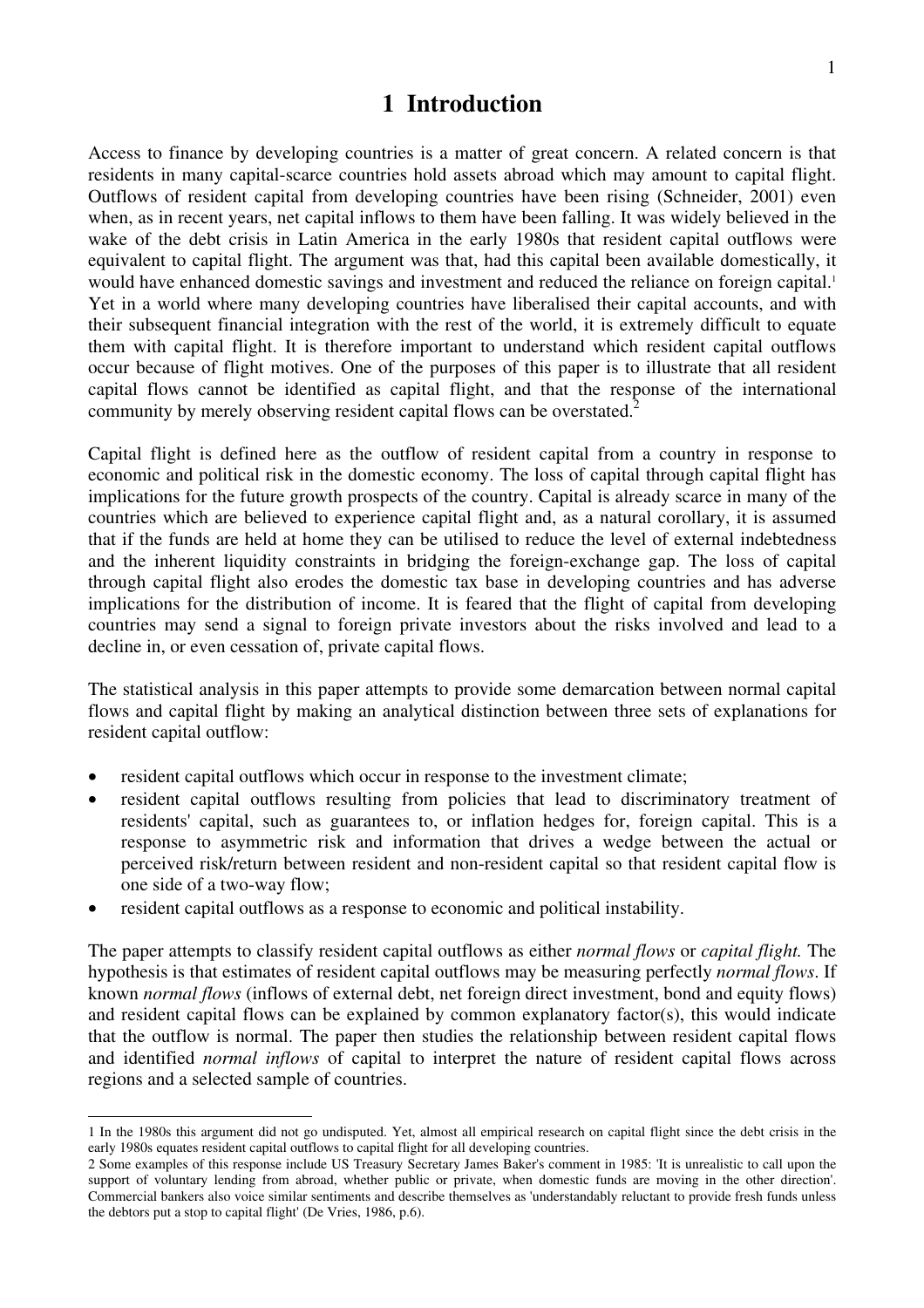If the explanatory power of the common factor(s) is low and the uniqueness of resident capital flows is high, the result would be indicative of capital flight. If high uniqueness (capital flight) is accompanied by common factor(s), then some part of the flow may be normal resident flows. If the same signs are obtained for the common factor(s) for all types of flows, it is indicative that resident capital flows are financing some inflow of capital or vice versa. If the sign for the resident capital flow is negative, it is indicative that an improvement in the common factor (investment climate) is leading to inflows of resident capital. The former can be described as *round tripping*,<sup>3</sup> although the direction of causality cannot be established from the analysis. The latter would be the most acceptable case for a *normal flow*.

This paper therefore examines the relationships among all types of capital flows and in particular that between resident capital flows (RKF) and other components. The relationship between resident capital flows was examined in earlier studies with two specific questions in mind:

- Does external debt finance capital flight?<sup>4</sup>
- Does FDI finance capital flight?

Another category is now added:

• Does resident capital outflow finance an inflow?

Thus resident capital flows can be one side of a two-way flow response to asymmetric risk.

The method used in this paper is a departure from earlier studies. While Kant (1996) examined the extent of co-movement between capital flight, portfolio flows and FDI using principal component analysis, more information can be gauged by using factor analysis. Kant (1996) interpreted the first principal component as investment climate and it took all the variance of the data set into account, thus ruling out any uniqueness for capital flight. This is probably because his analysis does not allow for the possibility that his estimates of capital flight may contain a normal component and an abnormal component, and instead features all resident outflow as capital flight. This paper takes the analysis further by using factor analysis to split the total variance explainable by the model into common variance (due to normal flows) and variance that is unique.

The paper is organised along the following lines. The next section presents trends in resident capital flows. Estimates of resident capital flows are from Schneider (2001). Section III discusses the conceptual differences between resident capital flow as a one-way flow in response to the investment climate, resident capital outflows as one side of a two-way transaction and also resident outflows as a result of abnormal risks. This provides the basic rationale for the statistical exercise. Section IV describes the techniques adopted for the analysis and presents the results. The concluding section considers the main implications emerging from this analysis.

<sup>3</sup> Dooley (1988) explained round tripping as due to asymmetric risk and asymmetric information. Resident capital flows out to arbitrage a risk differential.

<sup>4</sup> The right term would be resident capital flow although the literature refers to it as capital flight as explained in note 1.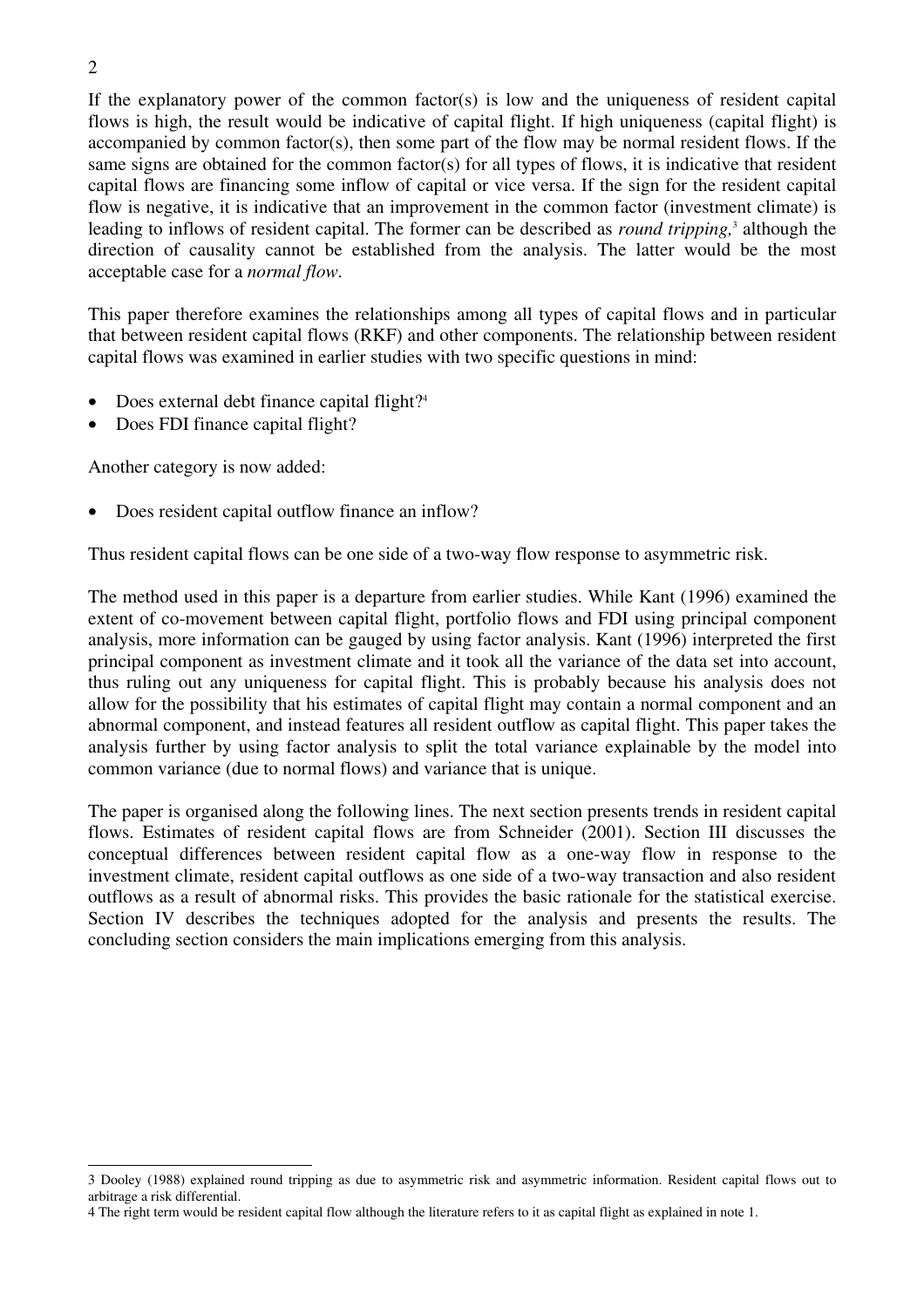### **2 Trends in Resident Capital Flows**

In recent years much of the discussion on private capital flows relates to bond, equity, FDI and debt inflows into developing countries. Resident private capital outflows from developing countries are not widely discussed because of the difficulty of obtaining direct information about developing country assets abroad. Statistics on bank deposits are available from the BIS but as a record of resident claims abroad they suffer from numerous limitations. The IMF reports the assets of nonbanks in 33 banking centres but, like the BIS, does not distinguish between the official and private sectors. The drawbacks of these two data sets are: (i) not all external assets are in the form of bank deposits, and (ii) not all sets belonging to residents abroad are registered because some of the funds are held in centres which do not report to the IMF and BIS and the nationality of the depositor is not always known.

There are also differences in coverage between country and institutional reporting. Landell-Mills (1986) points out that the statistics available from the IMF and BIS are not always based on direct information but are in part derived from other sources, such as the balance of payments, in order to deal with incomplete coverage and data inconsistencies. Since the coverage of the direct data (banking assets) does not include all resident flows, an indirect method is used to estimate resident capital flows. Another source of data is the US Treasury which reports data on the liabilities of US banks and brokerage houses to the private non-banking sector of foreign countries.<sup>5</sup> The shortcoming of this source of data is that it covers the flow of private capital only into the United States and assets are only in bank and custody liabilities. The data series can be regarded, however, as the minimum measure of the external assets of a developing country.

Any analysis of resident capital flows is based on an estimate of these flows – basically a residual method drawing on the sources and uses of finance, using the double entry system in the balance of payments which provides a link between the portfolio and spending decisions of the economy. This method is taken from a seminal paper by Dooley et al. (1983) which has been the basis for research on capital flight. Although the original study regarded the estimate as a measure of private external claims, subsequent studies, including those by the IMF and World Bank, termed it capital flight. An increase in gross external debt corresponds to three broad sources of finance from the balance of payments: the building up of official reserves and other official balances abroad, the financing of current account deficits, and the accumulation of private assets abroad. The estimation method compares the sources of finance (i.e. the increase in gross external debt and the net inflow of direct investment capital, both liabilities and assets) with the uses of finance (i.e. the change in official reserves, current account deficits and capital outflows). Since the accumulation of private assets is not properly recorded in the balance of payments owing to flight motives or incomplete reporting procedures, an indirect method is used to estimate resident external claims. The calculation is based on the assumption that the current account deficit and changes in foreign-exchange reserves give rise to a financing requirement, which would have to be reflected in the change in gross foreign indebtedness (the redemption of previous loans has already been carried out here). Resident capital outflows are therefore estimated as a residual from the balance of payments data and are widely interpreted as capital flight.<sup>6</sup> The estimated measure is subject to statistical discrepancies but, in the absence of reliable recorded data, it serves as an estimate of resident capital flows.

Estimated resident capital outflows for the six regions of East Asia, Eastern Europe,<sup>7</sup> Latin America, North Africa and the Middle East, Sub-Saharan Africa and South Asia are presented in Figure 1.

<sup>5</sup> U.S. Treasury Bulletin (Washington D.C.), Table 5 CM 1–4.

<sup>6</sup> See Schneider (2001) for a detailed exposition of the estimation technique and critical analysis. The following paragraphs on trends in resident capital outflows are based on the research in Schneider (2001).

<sup>7</sup> See Appendix 1. The European countries included are those whose economies are in transition from a command to a free-market economy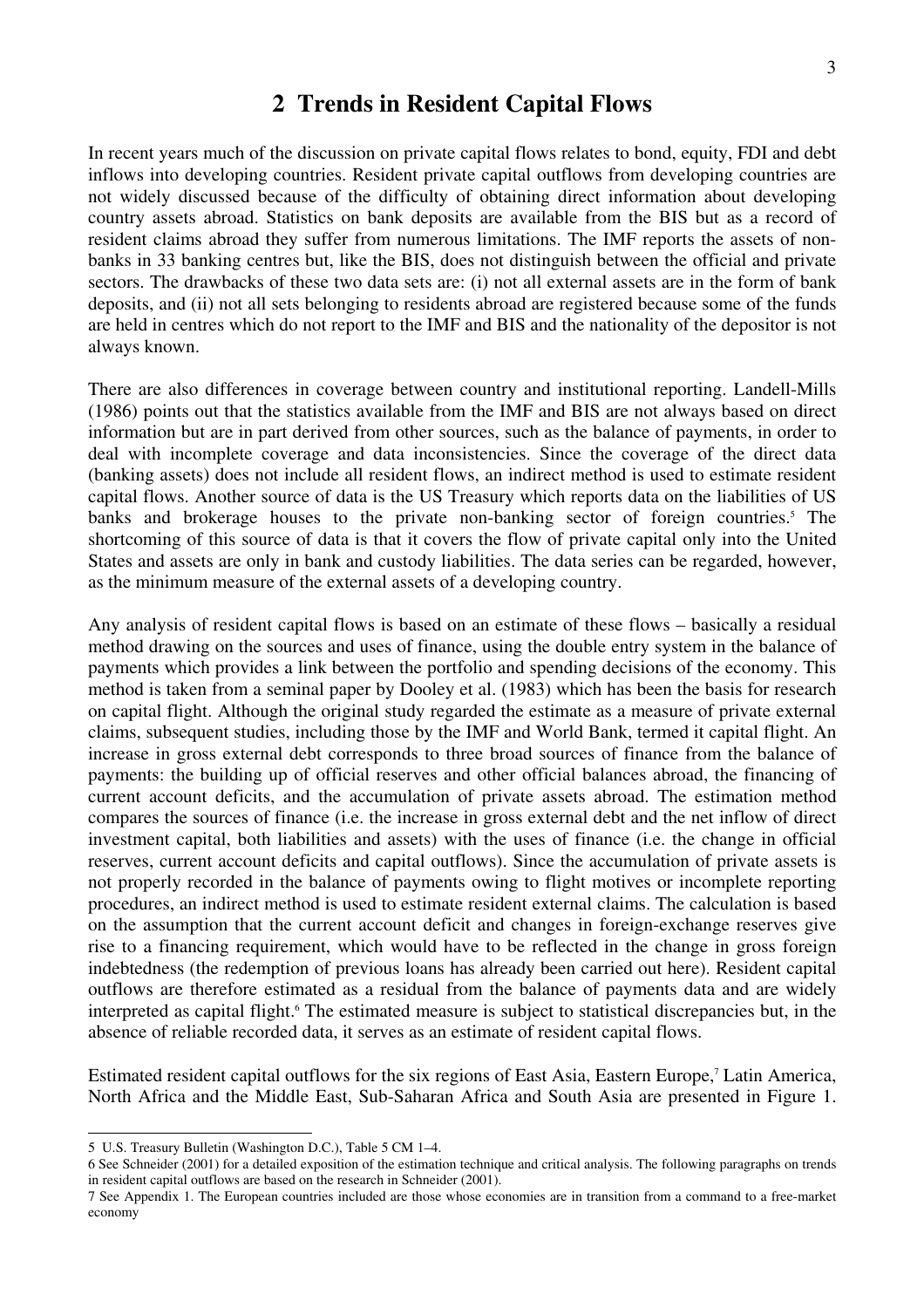The data show that resident private outflows of capital in recent years are highest for Latin America and East Asia (which is dominated by the massive outflows from China). In 1998, resident capital outflows as a percentage of GDP were highest for East Asia, followed by Eastern Europe and Central Asia and Latin America.



#### **Figure 1 Regional estimates of capital outflows**

Although private capital flows to East Asia and sub-Saharan Africa are in a similar range when expressed as a percentage of GDP,<sup>8</sup> the ratio of resident capital outflows to GDP is much lower for sub-Saharan Africa (see Figure 2). Sub-Saharan Africa experienced high resident capital outflows between 1985 and 1987 but periods of repatriation are evident thereafter. Outflows were recorded again in 1989–90 and 1995. Contrary to the popular perception of sub-Saharan Africa as a region

<sup>8</sup> For example the average for Ghana, for the period 1990–97, is 6.5 and for Thailand, 7.5.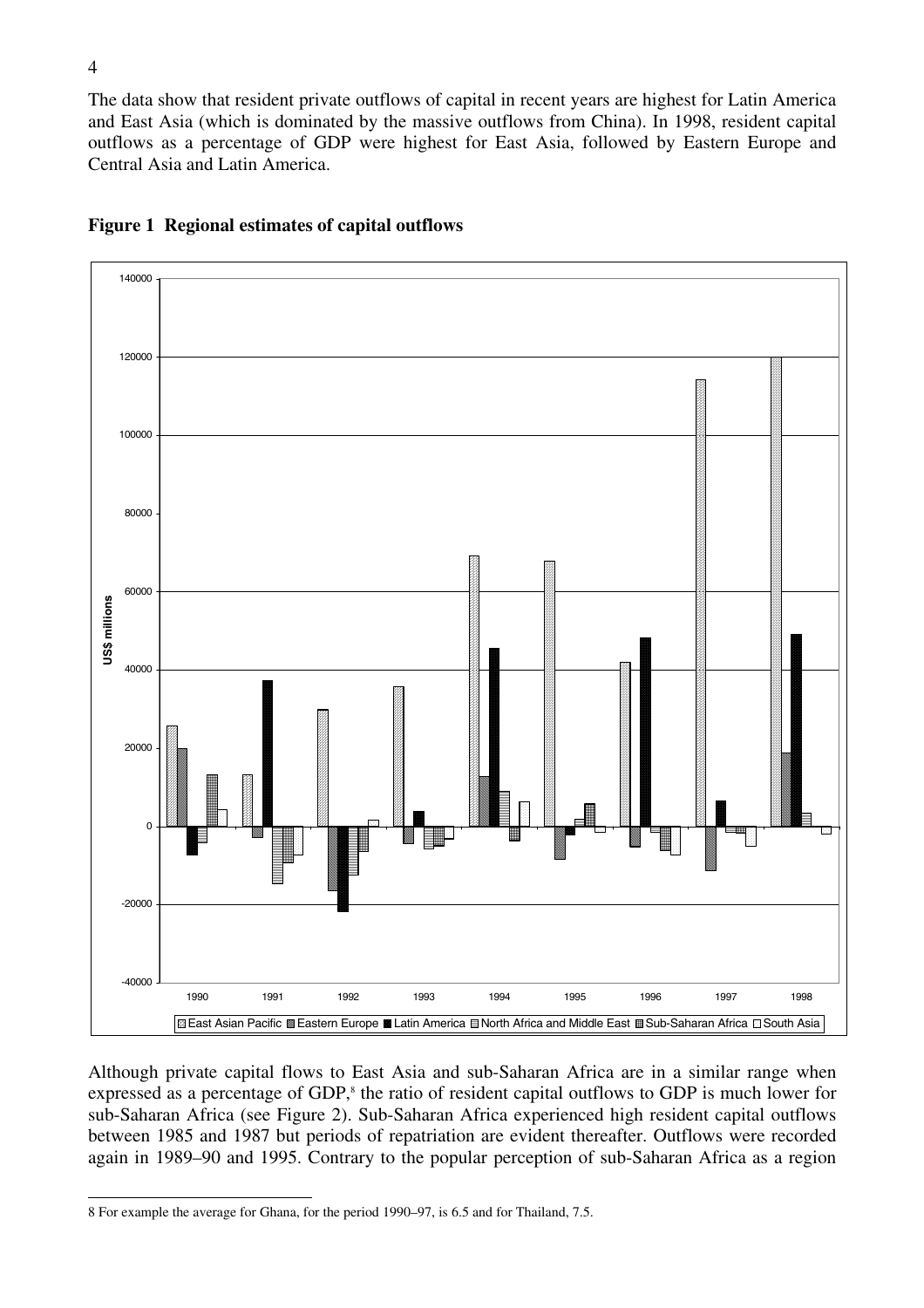experiencing high levels of capital flight, which contributes to its heavy debt burden, it has experienced repatriation of resident capital flows since 1992, with only a small outflow in 1995. If these estimates are adjusted for debt forgiveness and cross currency valuation, 1998 records only a small outflow.<sup>9</sup>



**Figure 2 Estimated resident capital outflows as a ratio to GDP – by region**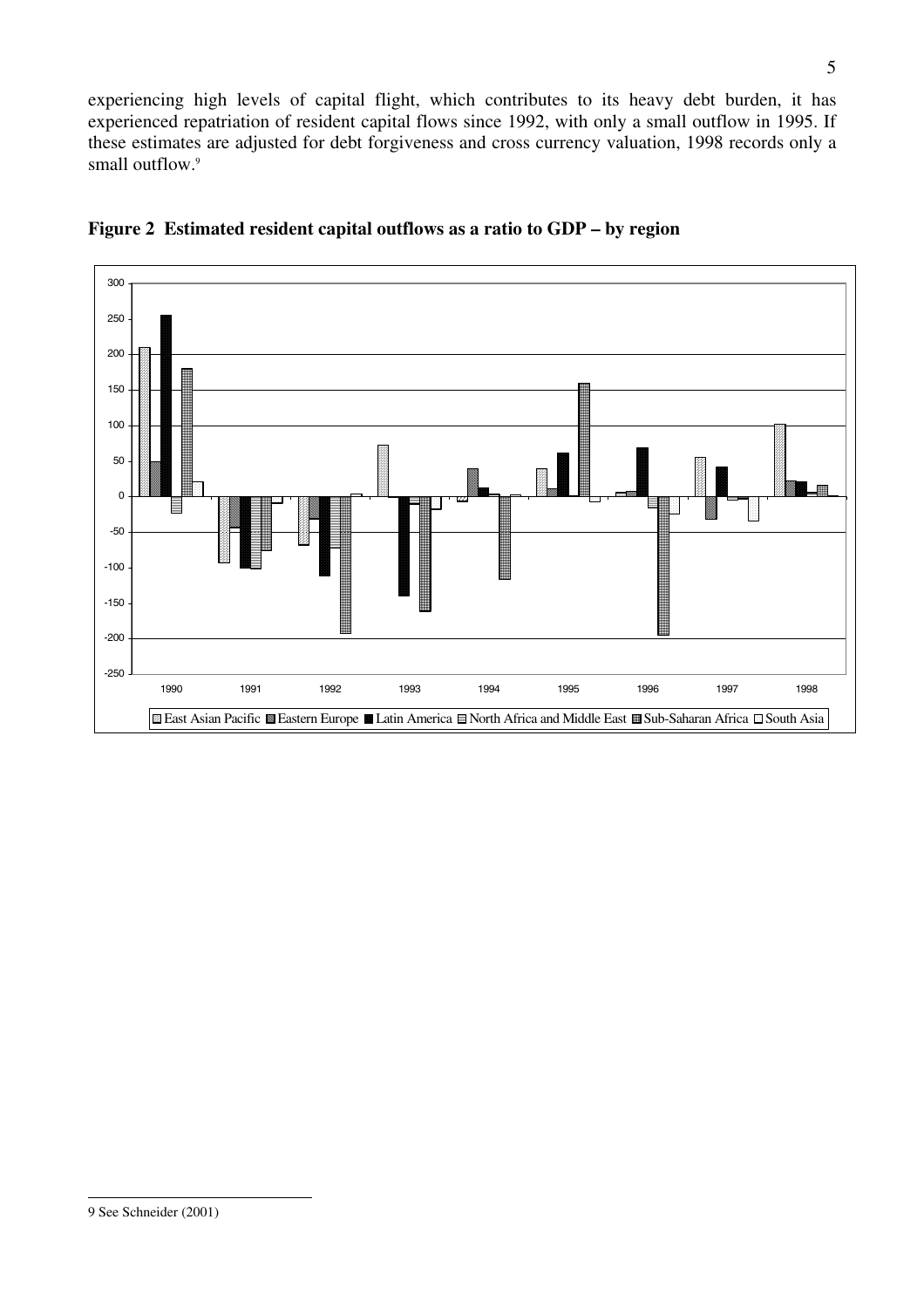### **3 Explanations for Resident Capital Outflows**

Capital flight is widely believed to have destabilizing consequences yet bracketing all resident capital outflows as capital flight can lead to policy errors. There are some arguments for not doing so. For example, Dooley et al.. (1983) call resident capital outflows private external claims and Lessard and Williamson (1987) also label them as resident capital flows. This interpretation is also found in Varman–Schneider (1991) and Vos (1992) who argue that private foreign asset accumulation may be a more appropriate term. However, in spite of this interpretation, both the academic and the popular literature label the accumulation of foreign assets by the private sector as capital flight.10 One reason for this is the difficulty, as mentioned in Section II, of measuring capital flight. Another is that while foreign asset accumulation does not necessarily have adverse consequences for the domestic economy, it can be argued that, in terms of the two-gap model of development,<sup>11</sup> the transfer of capital abroad by domestic residents can have serious welfare costs in capital-scarce economies with additional constraints on foreign exchange. Nevertheless, the increasing integration of developing countries with global trade and finance means that it is problematic to bracket outflows of capital, even from capital-scarce countries, as capital flight without further analysis.

The relationship between capital inflows and resident capital flows is of great interest to both international investors and domestic policy-makers. One issue is whether the inflow of private capital into developing countries marks the return of capital flight. Another is whether private capital inflows finance resident capital outflows or whether resident capital outflows finance some capital inflow in the form of either FDI or portfolio flows.

The statistical analysis in this paper attempts to provide some demarcation between normal flows and capital flight by making an analytical difference between three sets of explanations for resident capital outflows:

#### **3.1 Investment climate**

The theory of capital movements explains normal one-way aggregate flows using the differences in risk-adjusted returns across countries. This explanation has been widely used to explain resident capital flows (termed capital flight). However, resident capital outflow is seen as a reaction to an individual investor's reading of the investment climate. Portfolio diversification of this type obviously cannot have negative connotations. Nevertheless, such investments are termed capital flight because of the assumption that the capital would have yielded a higher rate of social return if it had been invested domestically. Implicit in this assumption is that there is deviation between the private and social rates of return. Cumbey and Levich (1987, page 31) are of the view that 'in order to justify a negative connotation for a sub-set of capital movements, there must be a derogation from the market paradigm, such as between private and social welfare'. Walter (1987) draws a conceptual distinction between capital flight and normal outflows when the capital outflow threatens the attainment of some national objective. Even if it is rational from an individual point of view, it is considered to be capital flight when it violates an implied social contract among domestic agents.12

Varman-Schneider (1991) argues that the presumption that capital outflows would yield a higher rate of social return if invested domestically is a result of the premise that the capital lost could have

<sup>10</sup> See for example, Ajayi and Khan (2000), Collier et al. (1999), Claessens and Naude (1993) and World Bank (1985)

<sup>11</sup> The most significant conclusion of this kind of approach is that a developing country is likely to face a foreign exchange gap and therefore should be a net borrower in the development process.

<sup>12</sup> This paper makes an attempt to operationalise the conceptual distinction between capital flight and normal capital flow.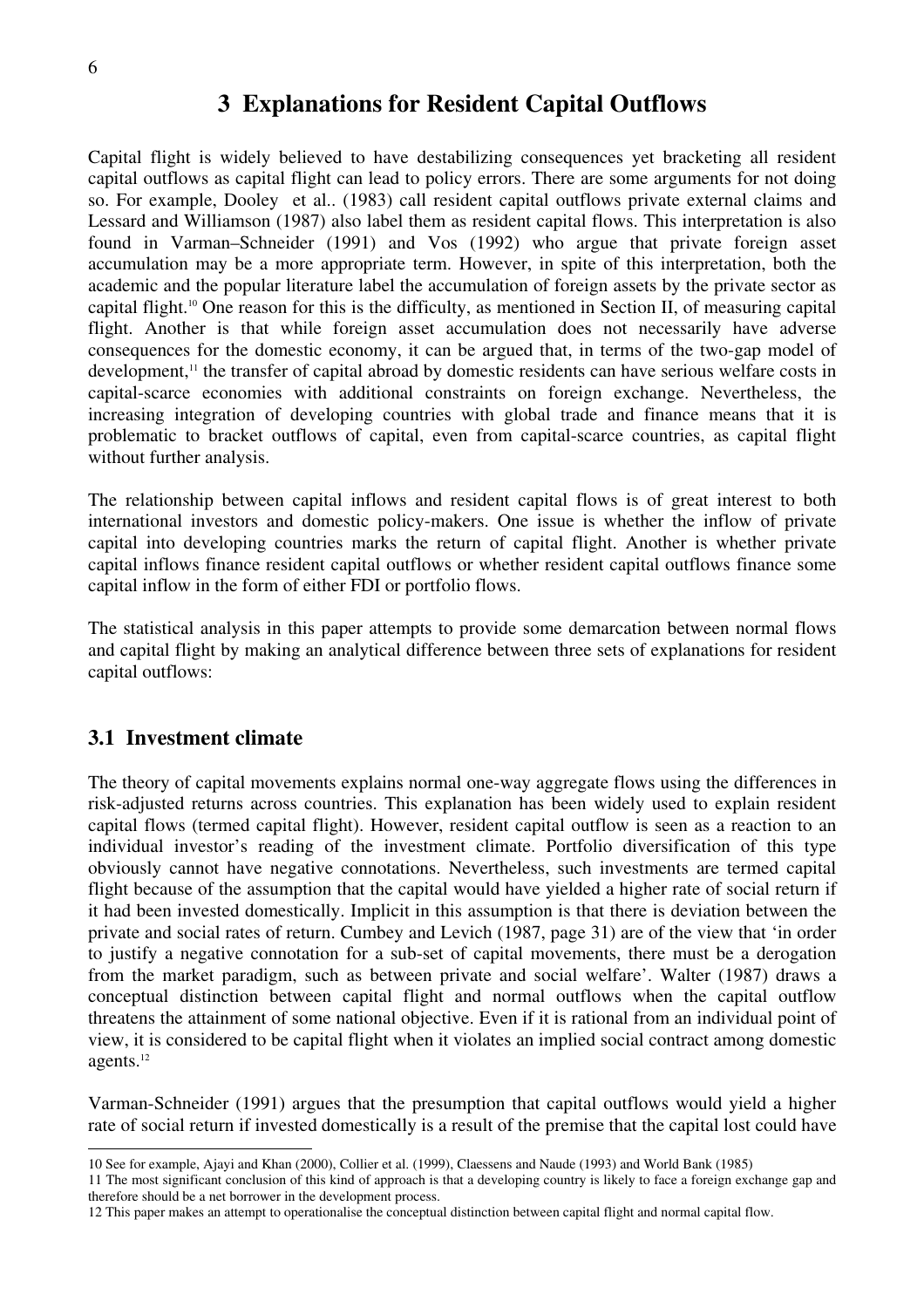enhanced domestic investible resources and therefore no leakage into domestic conspicuous consumption of foreign goods would have taken place. She further points out that linking resident capital outflows to some notion of national utility or welfare is problematic. 'Economic principles do provide a concept of welfare. In a free-market economy, utility-maximising consumer behaviour and profit-maximising producer behaviour together with efficiencies in distribution lead to maximum national welfare. Yet, utility maximisation of private capital exporters may lead to the creation of disutilities (such as decline in investment and growth) thereby resulting in a loss in welfare. This outcome is in contradiction of accepted economic principles…' (page 28) Another problem is that the subjectivity of the term means that any measure of the social rate of return is open to errors of judgement. Moreover, this approach fails to make the basic distinction between strategic diversification and capital flight.

Conceptually the case for classifying resident capital flows as capital flight if individuals are transferring assets abroad in response to objectives dictated by portfolio theory is weak. A brief survey of the literature based on this explanation is presented as the studies use RKF as the dependent variable even if they call it capital flight.

Cuddington (1986) analyses a sub-section of resident capital flows – short-term capital plus errors and omissions (labelled capital flight in his analysis) – based on a standard three asset portfolio adjustment model using domestic financial assets, domestic inflation hedges (such as land and buildings) and foreign financial assets. The explanatory variables derived from this theory are the expected exchange-rate depreciation plus the foreign interest rate, the domestic interest rate, and the expected domestic inflation. He adds foreign lending to the country as an additional factor explaining the outflows of resident private capital. Currency overvaluation turns out in his analysis to be the most important determinant in countries that experienced severe capital outflows.

Other examples of the use of portfolio theory, with some variations in additional variables to explain these outflows, are Consesa (1987) and Williamson (1986). Recently Collier et al. (1999) carried out the analysis by first converting the flow data into stock data and analysing capital flight as a share of wealth.

Charrette (1993) analysed resident capital outflows, labelled as capital flight, based on a portfolio adjustment model in which the domestic investor holds his/her wealth in either domestic money, domestic government bonds or external financial assets, for three countries – Argentina, Mexico and Venezuela. The results do not imply that capital flight can be fully explained by fundamental determinants such as the rates of return adjusted for risk. The portfolio adjustment model has low explanatory power, particularly in the case of Argentina and Venezuela. The study found that high US interest rates and the absence of capital controls were important in all three countries.

The role of the US economy in explaining these outflows of capital is also identified in Varman-Schneider (1997) for Venezuela, Chile and Colombia. Although portfolio theory is adopted for this study and adjusted to capture the influence of the United States, it is used to explain a frontier, deviations from which are due to economic and political instability. The results indicate that the US economy exercises a significant influence on the movement of resident capital in the sample countries. A second finding is that capital flight is related to the efficiency of the domestic economy.

Calvo et al. (1993) analyse the role of external factors in explaining capital inflows into Latin America. Their findings indicate that these inflows are partly explained by conditions outside the region, like the recession in the United States and lower international interest rates.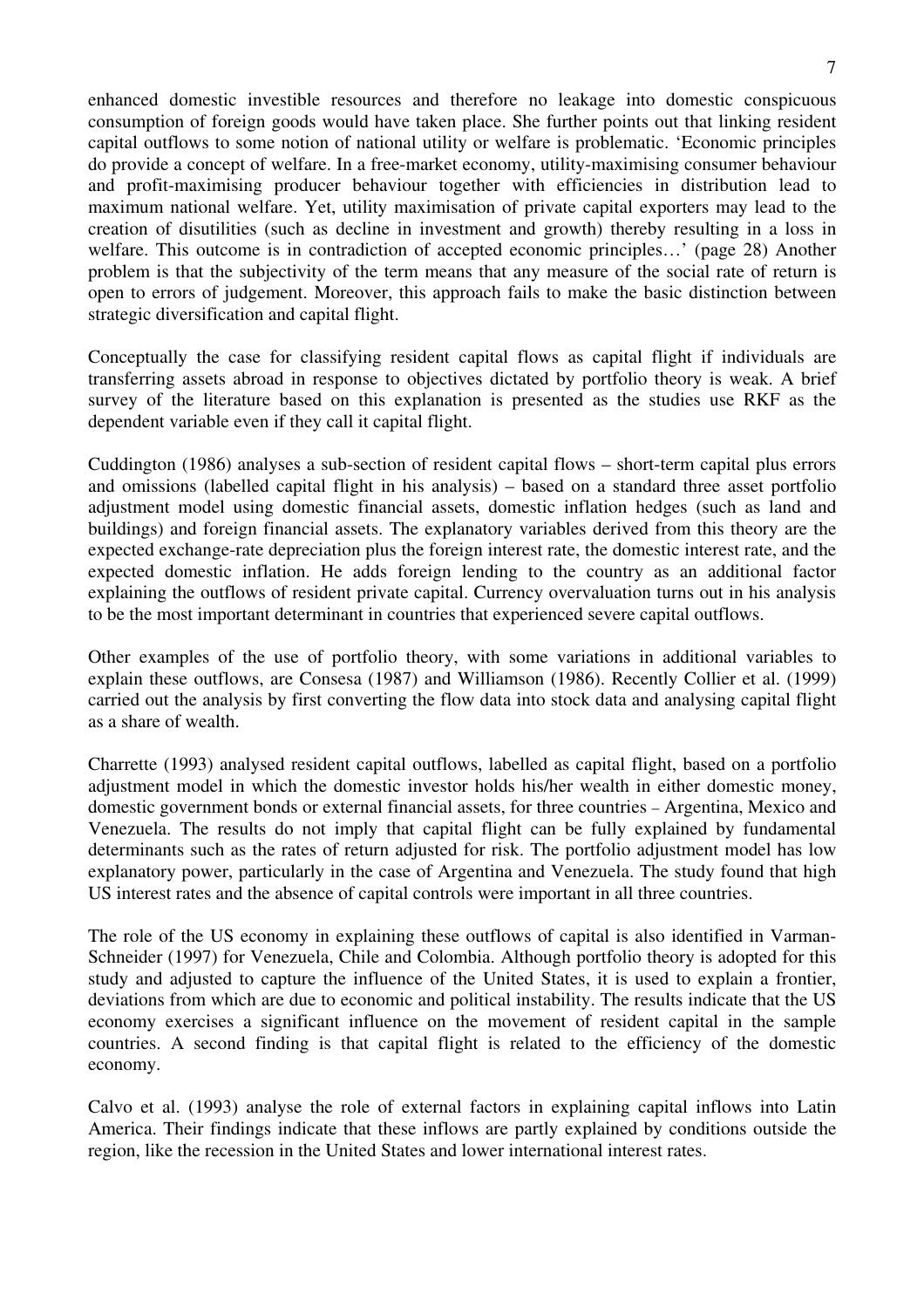Thus the literature on capital flows indicates that, in addition to the domestic investment climate, external factors are an identifiable motivating factor for both the flow of private capital into developing countries as well the movement of resident capital flows. This paper attempts to provide further information by applying statistical analysis to the data to examine whether this explanation is compatible with other explanations for resident capital outflows.

### **3.2 Asymmetric information and risk**

The simultaneity of capital inflows, particularly debt inflows, and resident capital outflows has been explained in the literature as due to asymmetric information and risk. Dooley (1988) analyses asymmetric risk and return and outlines attempts by asset holders to arbitrage a yield differential that is generated by the inflation tax on residents, which it may be possible for non-residents to evade by being permitted to keep foreign currency claims on residents in foreign currency. Dooley's study broadens risk to include a wide range of implicit taxes, which foreign investors do not face because of government guarantees or foreign currency accounts. The risk of inflation or exchangerate depreciation is therefore asymmetric. The round tripping of flows arrived because of to such factors is the intermediated capital flow. The simultaneous inflows and outflows of capital can also be explained by the differences in anticipations and expectations of changes in the economic and political climate owing to asymmetry in the provision of information to domestic and foreign investors.

Asymmetries in the impact of political risk also lead to two-way flows. Khan and Haque (1985) model the two-way flow that arises because of the asymmetric risk of expropriation faced by domestic and foreign investors. Domestic investors face a higher risk of expropriation, so they move their assets abroad at the same time as foreign investors move into the country. The explanation has been further extended in Eaton (1987), Eaton and Gersovitz (1989) and Ize and Ortiz (1987). The threat of higher taxes because of potential nationalisation, anticipated tax obligations when governments borrow abroad to finance public goods, and fiscal rigidities leading to threats of higher taxes to service foreign debt are the messages of these studies.

The imposition of capital controls that affect only resident capital will have similar outcomes. Dooley and Kletzer (1991) and Razin (1991) focus on different tax treatments for residents and non-residents leading to two-way flows of capital. The uncertainty of future fiscal deficits also leads to simultaneous capital flight and external borrowing combined with lower investment as found in Alesina and Tabellini.(1989).

### **3.3 Economic and political instability**

Capital flight is a response to economic and political instability. The structure of political institutions can be a source of distortions and instabilities. The influence of weak political institutions on economic institutions and their outcomes are further sources of instability. The exodus of capital because of the underlying risk in the domestic economy is a matter of concern because of its harmful consequences for a country. Among the many factors leading to instability are financial repression, default on government obligations, threat of expropriation, lack of credibility of governments and their policies, and actual or perceived policy reversals. Varman (1989) analyses political and economic disarray in prompting capital flight from India and the Philippines. It is the response of resident capital outflow to this abnormal risk which the present study seeks to identify *ex-post* and to infer from the analysis as to whether resident capital flows from a region or country were *normal flows* or *capital flight.*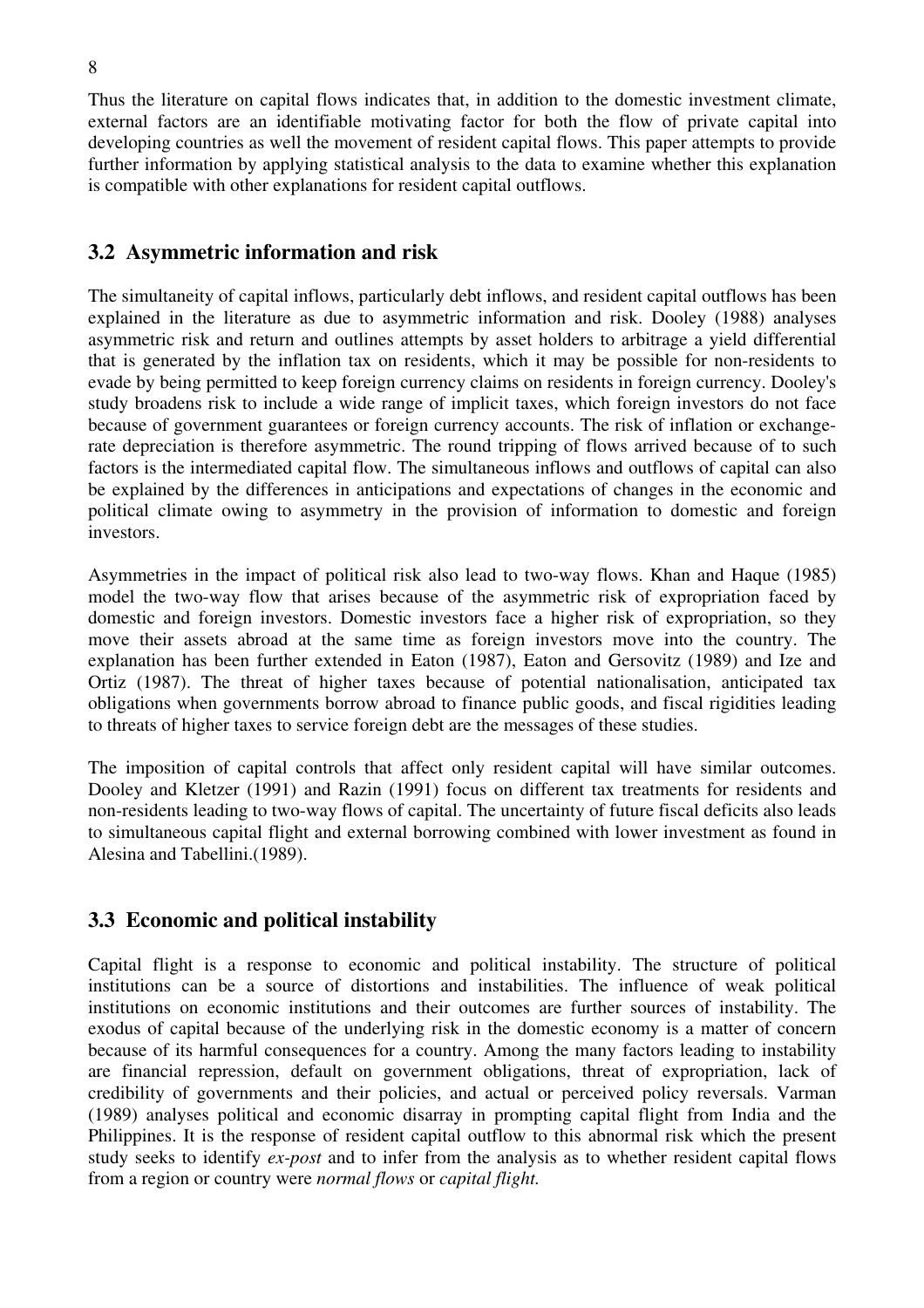The statistical analysis in the following section seeks to discover whether one or more of these explanations is a good way to describe resident capital outflows from developing countries.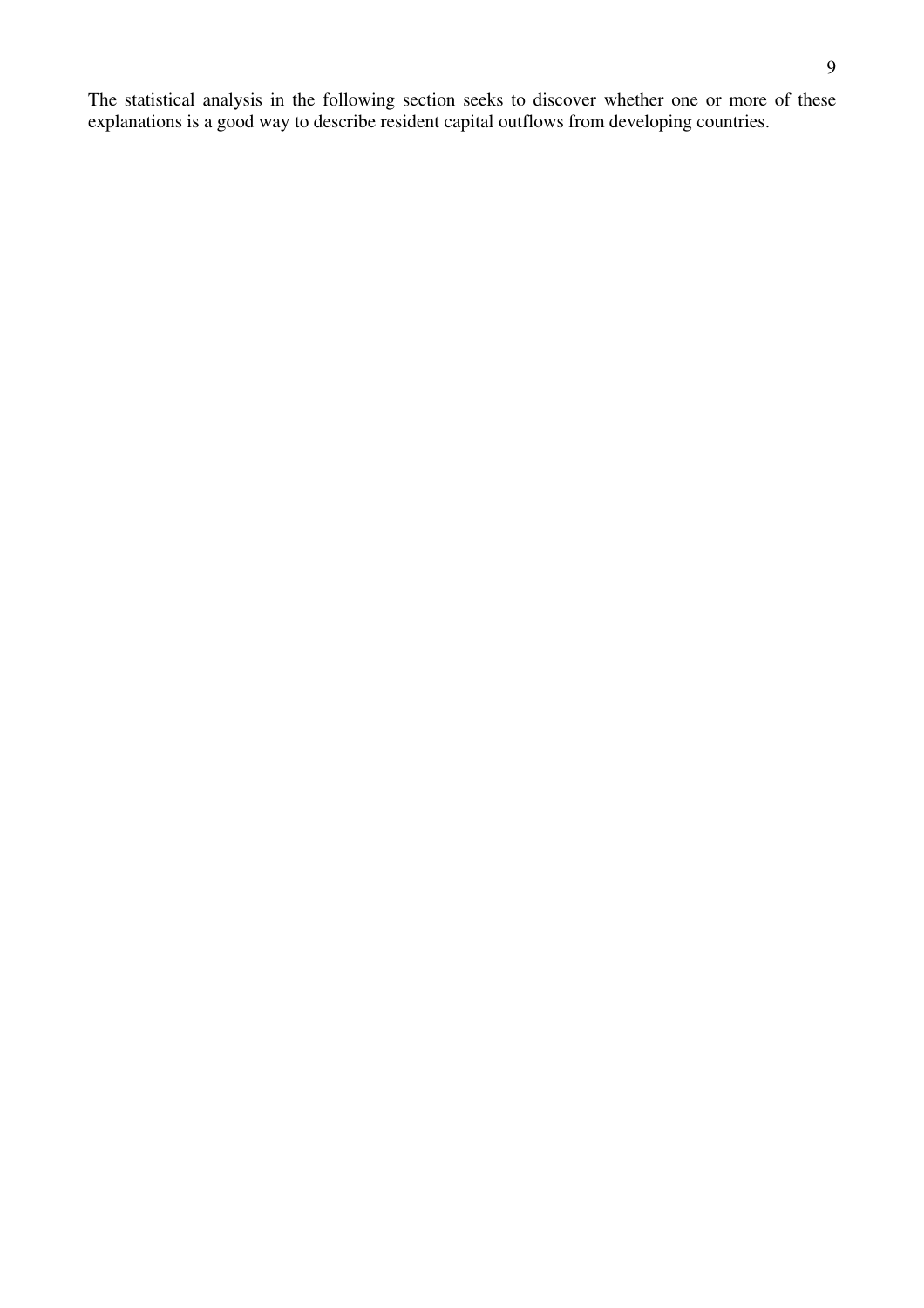### **4 Analysis Technique and the Results**

This paper uses factor analysis,<sup>13</sup> rather than regression analysis,<sup>14</sup> because there is no basis for hypothesising the direction of causality in the relationship of the flows to each other. The approach taken here is to see if a common set of factors explain all or some of the flows and whether there is a clear demarcation between the component explaining estimated resident capital outflows and officially recorded normal inflows of capital.

It is hypothesised that the actual components of capital flows into a country are inter-correlated and that this could be explained by some common explanatory variables. It can safely be assumed that capital flows into a country are inter-correlated because of common variables such as the *domestic investment climate* and *external factors* that determine the overall supply of capital to developing countries. There are many variables that can be used to define *investment climate*, and while some of these can be quantified, others cannot. Because of the lack of a ready measure to capture the investment climate, this study adopts a different route. Here *investment climate* is referred to as one of the common or latent factors, or an unobservable construct. Another common factor is the *external investment climate,* which causes inter-correlation among the components of capital flows into a country.

The total variance of components of capital flows can be decomposed into the following components:

- variance that is in common with the general investment climate factor;
- variance that is in common with the external investment climate factor; and
- variance that is in common with a unique factor A.

Thus capital flows are motivated by some explanatory variable(s) that are common to all or some of them, but in addition they can have other explanatory variable(s) which are unique to that particular component of capital flow.

Factor analysis is concerned with finding a small number (q) of common factors that linearly reconstruct a larger set (p) of original variables.  $y_{ij} = z_{i1}b_{1j} + z_{i2}b_{2j} + ... + z_{iq}b_{qi} + e_{ij}$  where  $y_{ij}$  is the value of the ith observation on the jth variable,  $z_{ik}$  is the ith observation on the kth common factor,  $b_k$  is the set of linear coefficients called the factor loading, and  $e_{ij}$  is similar to a residual but known as the jth variable's unique factor. It should be noted that everything except the left-hand side variable is to be estimated, (STATA 7.O, Reference A-G, 2001: p.510).<sup>15</sup> Once factors and their loadings have been estimated they are interpreted by examining  $b_{ki}$ 's

Chart 1 summarises the basic approach to the analysis. for ease of presentation the chart is set out for two unobservable common factors.16

<sup>13</sup> Although factor analysis and principal component analysis appear to be related, they are conceptually two different techniques. In principal component analysis the interest lies in forming a composite index of variables. There is no theory as to why the different variables comprising the index should be correlated. Factor analysis on the other hand, posits that any correlation among the indicators or variables is due to common factors. In other words the common factors are responsible for any correlation that may exist among indicators (Sharma 1996, p. 129).

<sup>14</sup> Factor analysis is used to uncover the latent structure (dimensions) of a set of variables. It does not specify a dependent variable as in regression analysis. However, factor analysis is part of the multiple general linear hypothesis family of procedures and makes many of the same assumptions as multiple regression.

<sup>15</sup> The model presented in this equation has an infinite number of solutions. Techniques differ in the procedures used for estimating commonalities. In a later section we discuss this with the reasoning behind the solution for the present study.

<sup>16</sup> In theory one can have more than two factors. A two-factor case is illustrated here for simplicity.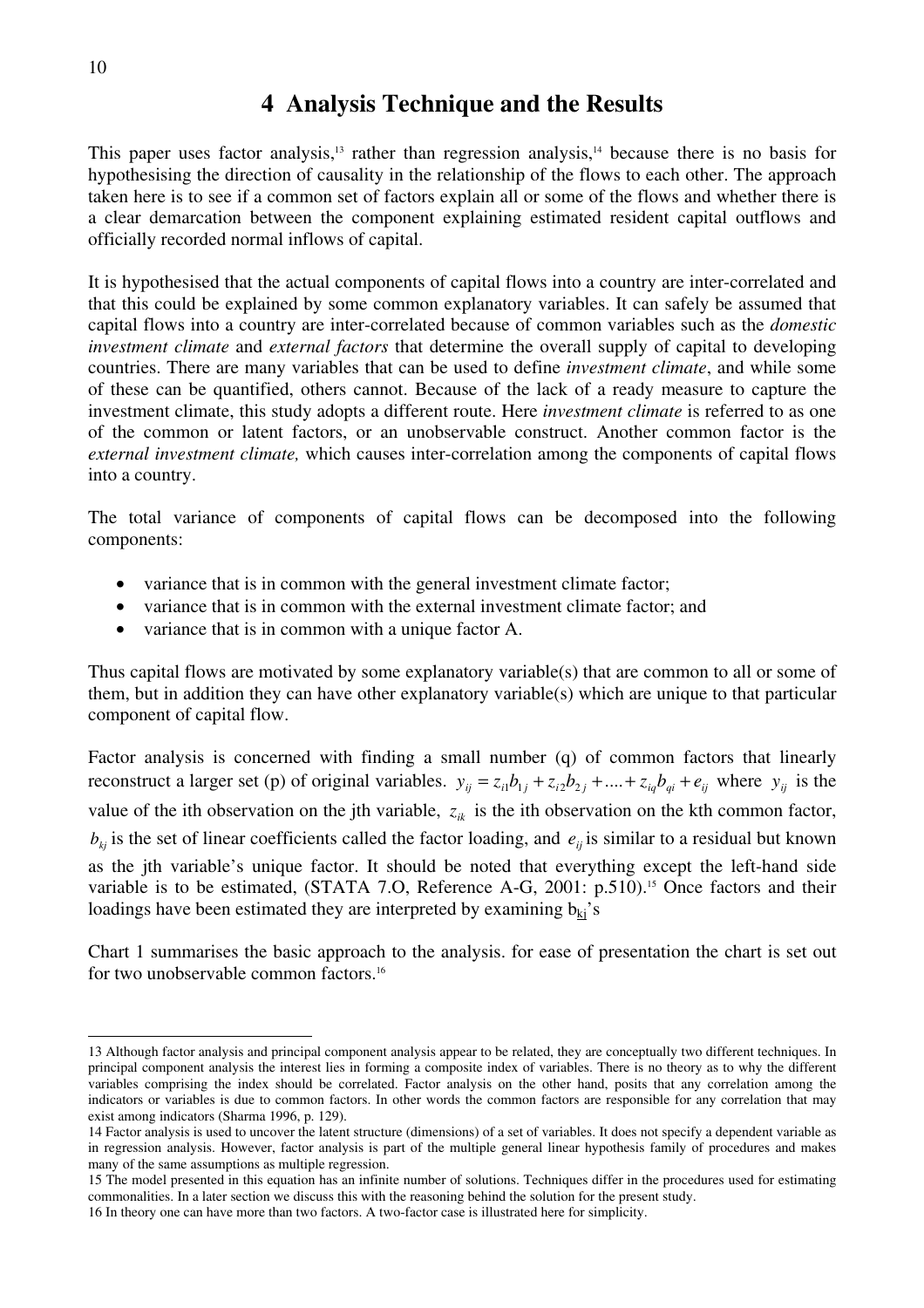Capital flows are broken down by composition into resident capital flows, net foreign direct investment, equity, bonds, and debt. Q and V are the two common factors that motivate all flows. Each component has a unique factor A, which is an explanatory factor for that component of capital alone.





Since the aim of the analysis is to identify common factor(s), it would be meaningless to conduct the exercise if the correlation between variables is small because they are unlikely to have common factors (Norusis, 1994). The correlation matrices for the six regions and selected countries illustrated here were examined and showed that, for a large number of observations, a large number of correlations exceeded the recommended minimum of 0.3 (Hair et al. 1995, Nunally, 1978).

To further test whether the data set is suitable for factor analysis the Kaiser-Meyer-Olkin Measure of Sampling (MSA) is also presented. A rule of thumb of MSA between 0.50 and 0.80 is considered as being in the acceptable range for sample adequacy. According to this, all the regions except North Africa met the sampling adequacy criterion (see table 1). Researchers also often combine the scree plot of latent roots with MSA to judge if the data set is suitable for factor analysis. The plot of eigenvalues should break sharply at least once; if a continuous line is plotted, whether straight or curved, factoring may be inappropriate (Mitchell, 1994). The scree plots shown in Chart 2 for the six regions reveal that the eigenvalue plots did show breaks. This indicates that all the regions satisfy the criterion, as none of them produces a straight line or curve. It was therefore considered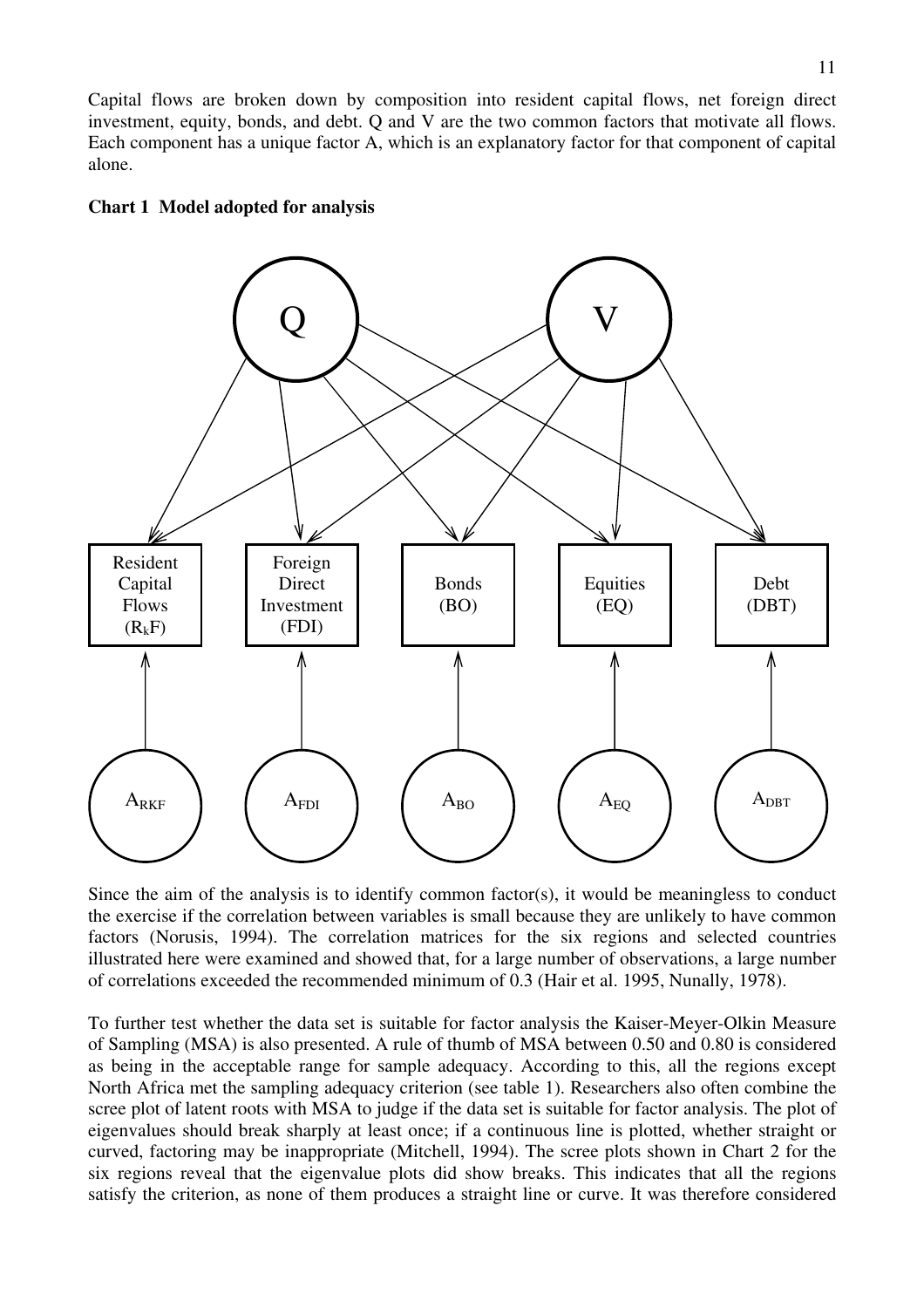appropriate to carry out the analysis for all regions, but to interpret the results for North Africa with caution, and to consider the results for this region as indicative.

| <b>REGION</b>         | <b>MSA</b> |
|-----------------------|------------|
| East Asia             | .69        |
| <b>Eastern Europe</b> | .57        |
| Latin America         | .62        |
| North Africa          | .26        |
| South Asia            | -66        |
| Sub-Saharan Africa    |            |

**Table 1 Kaiser-Meyer-Olkin measure of sampling adequacy (MSA) for regional analysis** 

We also examine the commonality between the five components of capital flows considered for this study using principal component analysis. Table 2 presents the results based on this method. The first principal component captures most of the variation in the data so we report the results for this component.

All the regions show commonality in the five components of capital flows. The first principal component loads on all components of flows, but the results are stronger for East Asia, Latin America and South Asia. This result only establishes the extent of co-movement. The multivariate technique of factor analysis is used to explain the relationship which may not be obvious here because principal component analysis takes the complete variance of the data into account. Factor analysis splits the explained variance into common and unique variance. Factor analysis can also be helpful in identifying sets of related variables.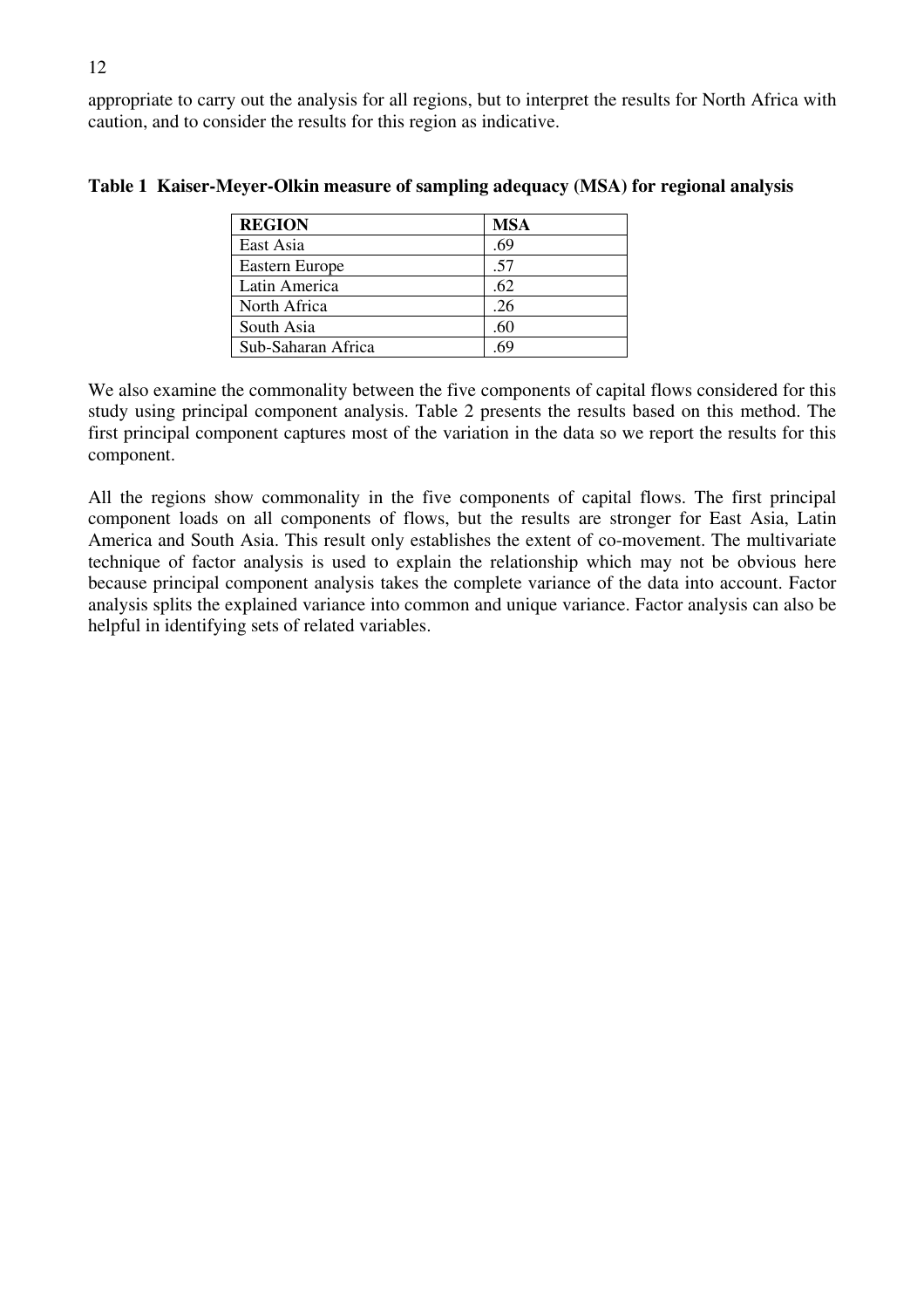### **Chart 2 Scree plots by region**

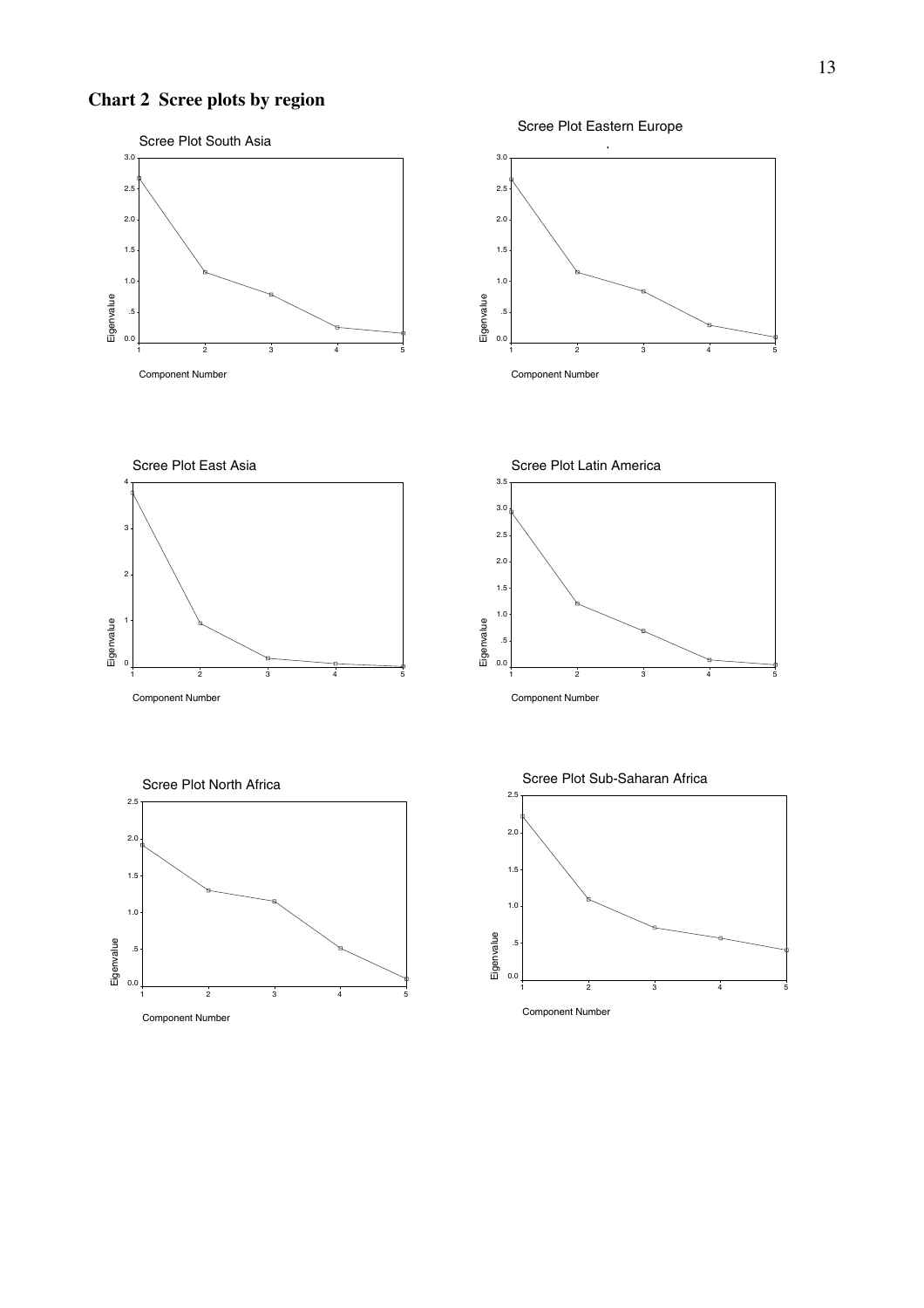|                 | East Asia<br>Pacific |                 |                | Europe &<br><b>Central Asia</b> |                | Latin<br>America &<br><b>Caribbean</b> |                | <b>North Africa</b><br>& Middle<br>East |        | Sub-Saharan<br>Africa |                | <b>South Asia</b> |
|-----------------|----------------------|-----------------|----------------|---------------------------------|----------------|----------------------------------------|----------------|-----------------------------------------|--------|-----------------------|----------------|-------------------|
|                 |                      | $CPV = 75.61\%$ |                | $CPV = 53.03\%$                 |                | $CPV = 58.89\%$                        |                | $CPV = 38.35\%$                         |        | $CPV = 44.40\%$       |                | $CPV = 53.44\%$   |
|                 | P <sub>1</sub>       | ⌒               | P <sub>1</sub> | C                               | P <sub>1</sub> | C                                      | P <sub>1</sub> | C                                       | P1     | ⌒                     | P <sub>1</sub> | C                 |
| <b>RKF</b>      | .83                  | .69             | $-.15$         | .80                             | .54            | .53                                    | $-.25$         | .85                                     | $-.27$ | .76                   | $-.51$         | .39               |
| <b>Bonds</b>    | .73                  | .53             | $-.36$         | .43                             | .86            | .91                                    | .66            | .88                                     | .67    | .54                   | .56            | .83               |
| <b>Equities</b> | .83                  | .69             | .90            | .81                             | .60            | .93                                    | .84            | .91                                     | .73    | .71                   | .68            | .92               |
| <b>FDI</b>      | .97                  | .94             | .94            | .93                             | .85            | .87                                    | .66            | .92                                     | .75    | .59                   | .93            | .86               |
| Debt            | .96                  | .93             | .90            | .83                             | .92            | .90                                    | .54            | .82                                     | .78    | .72                   | .89            | .81               |

#### **Table 2 Principal components of capital flows: commonality, factor loading and cumulated percentage of explained variation (CPV)**

*Notes*: 1. Principal components are linear combinations of the original variables that explain increasingly higher proportions of the total variance of those variables and are measures of the association of each series with the first principal component.

2. In the underlying series for RKF a positive sign indicates a capital outflow.

 $P1 =$  First principal component

 $C =$ Commonality

CPV= Cumulative percentage of explained variation for the first principal component

#### **4.1 Number of factors**

The latent root criterion and the scree test are used to identify the optimum number of factors that can be extracted before the amount of unique variance begins to dominate the unique factor structure. The former is a simple rule to apply but depends upon the factor model chosen. For principal factor analysis an eigenvalue of greater than one is considered. The variances of the factors are more than the variance of the original variables, and hence contain more information than the original variables. For a small number of observations, there is a tendency for this method to extract a conservative number of factors; it was therefore not used as the sole criterion for extracting factors in this study (Hair et al., 1987, p. 247).

The scree plots provide an additional approach to identify the number of factors to be retained. (Cattell, 1966). They plot the eigenvalues against the number of factors, and the shape of the resulting curve is used to evaluate the cut-off point (see Chart 2). The scree plots result in at least one, and sometimes two or three or more, factors being considered as significant. This is more than with the latent root criterion (Cattell, 1966), thus balancing the choice.

Scree plots, eigenvalues and the hypothesis for this study were used to decide the number of factors. The conservative eigenvalue approach with two factors was retained for this study. Increasing the number of factor to three did not change the principal conclusions of this study.

#### **4.2 Factor analysis options**

The principal component model for factor analysis is recommended as the start solution. It is a factor extraction method used to form uncorrelated linear combinations of observed variables. The first component has maximum variance; successive components explain progressively smaller portions of the variance and all are uncorrelated with each other. This first solution gives us the eigenvalues, scree plots and the cumulated percentage of variance, which the other models explain. We then use the principal factor method, also known as principal axis factoring, which extracts factors from the original correlation matrix, with squared multiple coefficients placed in the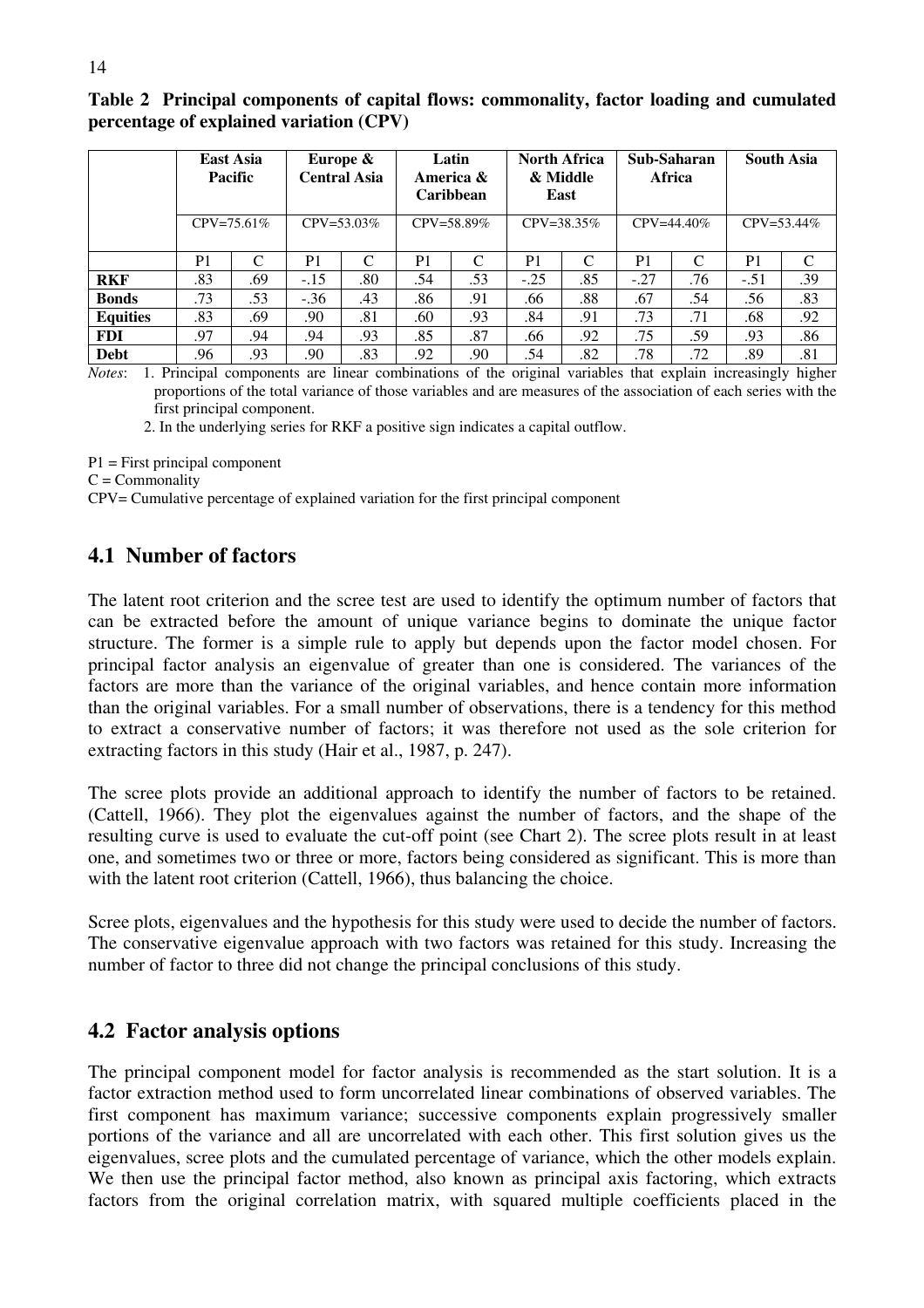diagonal as initial estimates of commonalities. These factor loadings are used to estimate new commonalties that replace the old communality estimates in the diagonal. Iterations continue until the changes in the commonalties from one iteration to the next satisfy the convergence criterion for extraction (SPSS, version 10.0). The method implicitly assumes that a variable is composed of a common and a unique part, and that the common part results from the presence of common factors.

The objective is first to estimate the communalities and then to identify the common factors responsible for them and the correlation among the variables. In other words, this technique assumes an implicit underlying model (Sharma, 1996 p.108).

Further analysis is carried out by rotating the factors. Rotation of the factors is desirable because it simplifies the factor structure and improves the interpretation by removing ambiguities, which often accompany unrotated factor solutions (Mitchell, 1994). Two options are then available for specifying how factors are rotated and extracted. In orthogonal extractions, such as the varimax solution,<sup>17</sup> factors are extracted in such a way that the factor axes are maintained at 90 degrees, which results in each factor being completely independent of all other factors. In an oblique rotation, such as the promax solution, factors are not completely independent and some commonality is maintained. In the present study, the choice of method depended upon whether the domestic investment climate and external factors are independent of each other or whether some correlation exists between them. Both solutions were run. In the principal axis factoring solution, the correlation between the two common factors was checked to decide on the appropriate model.

#### **4.3 Regional factor analysis results**

Table 3 shows the results of the analysis for the six regions. The results presented are based on the varimax solution. The correlation between factors 1 and 2 was low, and independence between them could therefore be accepted.

The cumulative percentage of variance captured by the two factors in the initial principal component solution is given in the top two rows of results for each region. This variance is that which is explained by the factor model.

Factor loadings indicate the correlation between the variables and the factors so those variables that have a large loading on the same factors are grouped together. A factor loading value of 0.50 and above is considered good and very significant, 0.45 as fair and 0.32 and below as poor (Comrey, 1973). Hair et al. (1995) take a factor loading of  $+$  or  $-$  0.30 to be significant and a factor loading of + or - 0.50 as very significant. The larger the absolute value of the factor loading, the more significant the loading is in interpreting the factor mix. Factors 1 and 2 explain the variance in the original series due to common factors, namely the investment climate and external factors. Uniqueness explains that part of the variance which is specific to the particular variable.

<sup>17</sup> Quartimax rotation was rejected for the purposes of this research as this rotation focuses on rotating the initial factor so that a variable loads high on one factor and as low as possible on all other factors. In these rotations, many variables can load high or near the same factor because the technique centres on simplifying the rows. Hair et al. (1998, p. 109) point out the limitations of Quartimax in achieving the goals of rotation. Equimax, which is a compromise between quartimax and varimax rotation, tries to accomplish the goals of varimax and quartimax rotations. It has not gained widespread acceptance and is used infrequently. (ibid. p. 110)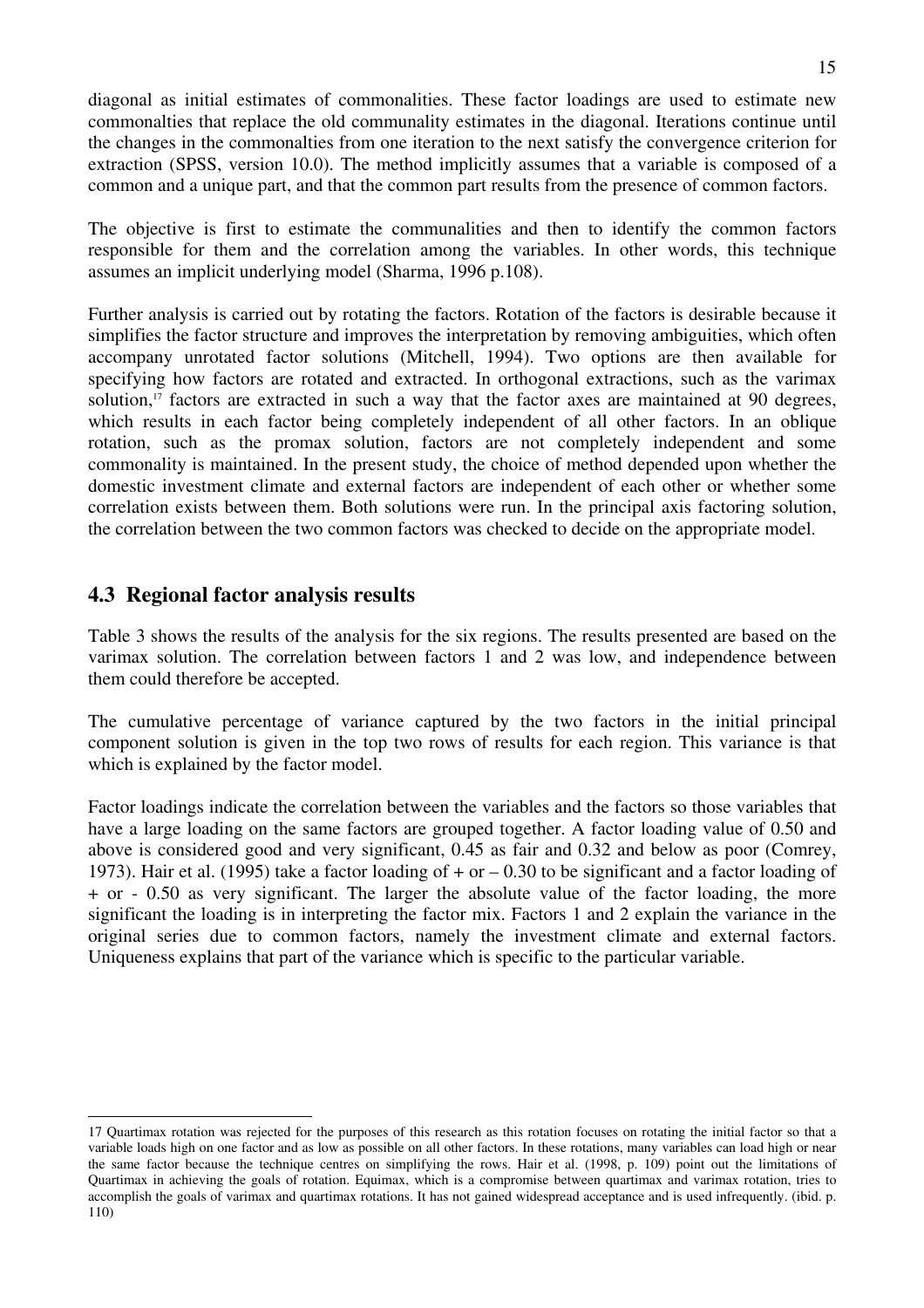### **4.4 Interpretation of the results**

- The measure of uniqueness (1 commonality) indicates that there are regional differences in interpreting resident capital flows from the six regions under investigation. East Asia stands out as a region where the uniqueness is very low, showing that the resident capital flows are not indicative of abnormal risks. This result is later checked for a sample of countries. While sub-Saharan Africa, South Asia and Latin America display high uniqueness, indicating the occurrence of resident capital flows because of abnormal risks, Eastern Europe shows that, although some of the resident flow is in response to abnormal risks, part of it can be grouped into the *normal* flow category as there is the right sign (although the loading is low). Since the sampling adequacy for North Africa was poor, but the scree plots were in order, one can only interpret the uniqueness for capital flight cautiously.
- The results for East Asia and Latin America, show two distinct groups emerging in the factor loadings. Factor 1 loads highly on debt, FDI, and resident capital and factor 2 loads highly on bonds and equities. Since the flows to the two regions have dominated the total flow to developing countries, it is plausible that factor 1 is capturing the investment climate and factor 2 external factors. This hypothesis needs validation by further research. In this paper, factors 1 and 2 are interpreted as capturing both investment climate and external factors without assigning labels to the two factors.
- In South Asia and sub-Saharan Africa the factor 1 loading for resident capital flow is small and the uniqueness high, indicating that abnormal risks may be more of a motivating factor for these flows. The negative sign of the factor loading indicates that an improvement in factors motivating normal flows results in inflows of resident capital, although this is only for a small fraction of resident capital flow. From the overall cumulative percentage of variance of 79% for South Asia and 66% for sub-Saharan Africa, explained by the two factors, the uniqueness of resident capital is 72% for South Asia and 86% for sub-Saharan Africa, indicating that the fraction captured by the first factor (normal component) is very small. It can therefore be inferred that the flow of resident capital is mainly caused by flight motives.
- In Latin America factor 1 loads highest on debt and foreign direct investment but within the acceptable range also on resident capital and bonds. The positive sign of the loading on resident capital indicates that resident capital flow is one side of a two-way flow. The direction of causality cannot be gleaned from this analysis. It should be noted that of 83% of the variation explained, 79% is due to abnormal factors and only 21% is covered by the two-way explanation of capital flows to arbitrage a risk differential.
- East Asia is the region that demonstrates the two-way flows of capital. In this region resident capital outflows are explained by the same factors that explain capital inflows, and here capital flow represents one-side of a two way capital inflow. Note that in the underlying data a positive sign for resident capital indicates a capital outflow. The direction of causality however cannot be read from this analysis. Our results indicate that resident capital outflow is one side of a twoway flow.
- In Eastern Europe, some part of the resident flows can be attributed to capital flight, since of the 76% variation explained by the model, 55% is due to the uniqueness of the flow indicative of capital flight.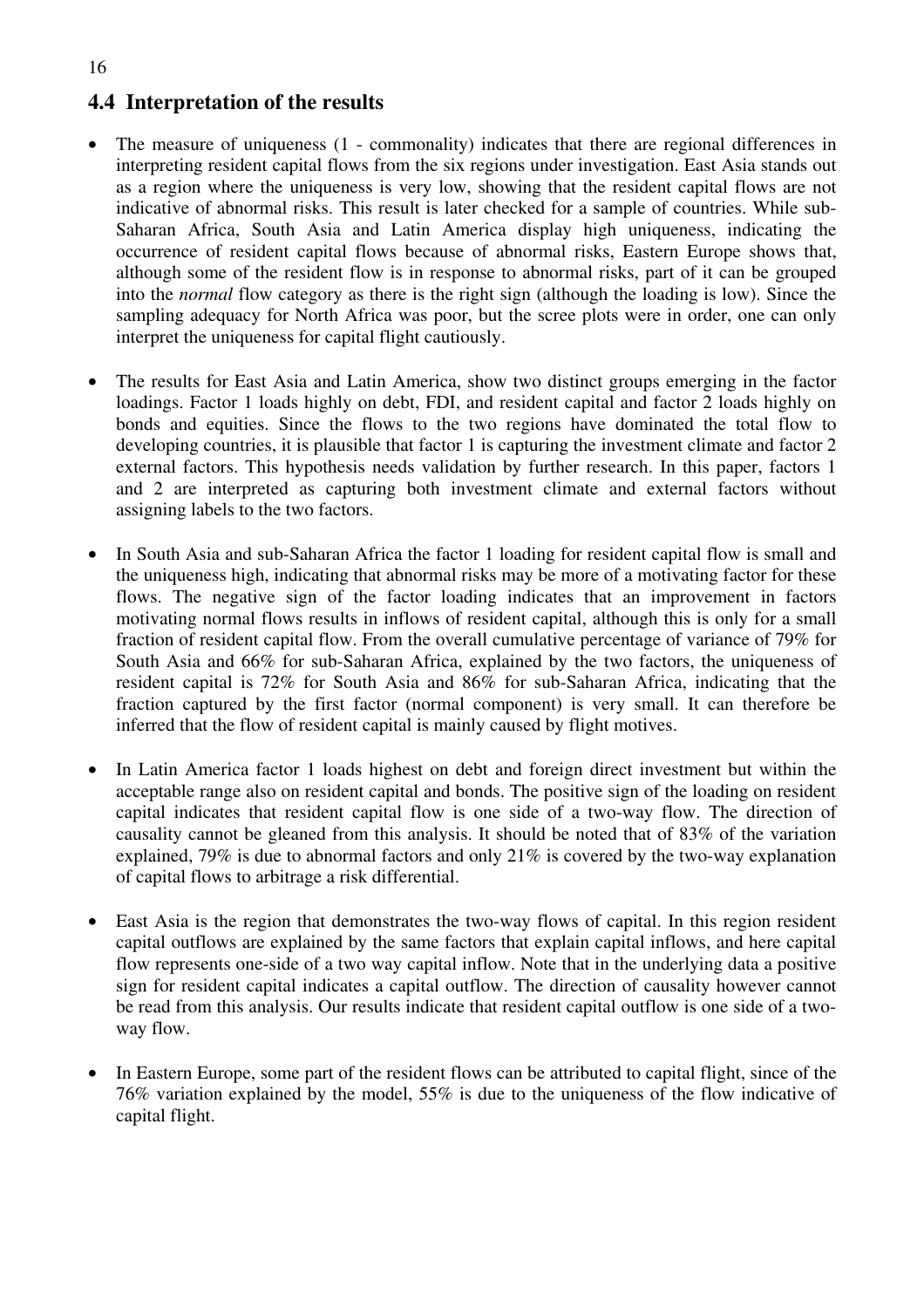## **Table 3 Results of factor analysis for the six regions**

| <b>Latin America</b>                       |                       |                          |                   |  |  |  |
|--------------------------------------------|-----------------------|--------------------------|-------------------|--|--|--|
| <b>Factor</b>                              | <b>Eigen</b><br>Value | Cumulative % of variance |                   |  |  |  |
| 1                                          | 2.94                  | 0.59                     |                   |  |  |  |
| 2                                          | 1.20                  | 0.83                     |                   |  |  |  |
| <b>Type of Capital flow</b>                | <b>Factor 1</b>       | <b>Factor 2</b>          | <b>Uniqueness</b> |  |  |  |
| <b>Resident Capital</b>                    | 0.43                  | 0.07                     | 0.79              |  |  |  |
| <b>Bonds</b>                               | 0.43                  | 0.82                     | 0.15              |  |  |  |
| <b>Equities</b>                            | 0.08                  | 0.86                     | 0.25              |  |  |  |
| <b>Foreign Direct</b><br><b>Investment</b> | 0.96                  | 0.13                     | 0.07              |  |  |  |
| Debt                                       | 0.92                  | 0.31                     | 0.05              |  |  |  |

| <b>Eastern Europe</b>                      |                              |                          |                   |  |  |
|--------------------------------------------|------------------------------|--------------------------|-------------------|--|--|
| <b>Factor</b>                              | <b>Eigen</b><br><b>Value</b> | Cumulative % of variance |                   |  |  |
|                                            | 2.65                         | 0.53                     |                   |  |  |
| 2                                          | 1.15                         | 0.76                     |                   |  |  |
| <b>Type of Capital flow</b>                | <b>Factor 1</b>              | <b>Factor 2</b>          | <b>Uniqueness</b> |  |  |
| <b>Resident Capital</b>                    | $-0.10$                      | 0.07                     | 0.55              |  |  |
| <b>Equities</b>                            | 0.82                         | $-0.00$                  | 0.33              |  |  |
| <b>Bonds</b>                               | $-0.25$                      | $-0.17$                  | 0.55              |  |  |
| <b>Foreign Direct</b><br><b>Investment</b> | 0.93                         | $-0.25$                  | 0.08              |  |  |
| <b>Debt</b>                                | 0.88                         | 0.19                     | 0.18              |  |  |

| <b>East Asia</b>                           |                       |                          |                   |  |  |
|--------------------------------------------|-----------------------|--------------------------|-------------------|--|--|
| Factor                                     | <b>Eigen</b><br>Value | Cumulative % of variance |                   |  |  |
|                                            | 3.78                  | 0.76                     |                   |  |  |
| 2                                          | 0.95                  | 0.95                     |                   |  |  |
| <b>Type of Capital flow</b>                | <b>Factor 1</b>       | <b>Factor 2</b>          | <b>Uniqueness</b> |  |  |
| <b>Resident Capital</b>                    | 0.94                  | 0.10                     | 0.11              |  |  |
| <b>Equities</b>                            | 0.37                  | 0.86                     | 0.12              |  |  |
| <b>Bonds</b>                               | 0.25                  | 0.81                     | 0.29              |  |  |
| <b>Foreign Direct</b><br><b>Investment</b> | 0.89                  | 0.45                     | 0.01              |  |  |
| <b>Debt</b>                                | 0.89                  | 0.42                     | 0.02              |  |  |

| South Asia                       |                              |                                |                   |  |  |
|----------------------------------|------------------------------|--------------------------------|-------------------|--|--|
| <b>Factor</b>                    | <b>Eigen</b><br><b>Value</b> | Cumulative $\%$ of<br>variance |                   |  |  |
| 1                                | 2.36                         | 0.47                           |                   |  |  |
| 2                                | 1.56                         | 0.79                           |                   |  |  |
| <b>Type of Capital flow</b>      | <b>Factor 1</b>              | <b>Factor 2</b>                | <b>Uniqueness</b> |  |  |
| <b>Resident Capital</b>          | $-0.32$                      | 0.42                           | 0.72              |  |  |
| <b>Bonds</b>                     | $-0.03$                      | 0.91                           | 0.17              |  |  |
| <b>Equities</b>                  | 0.68                         | 0.36                           | 0.41              |  |  |
| <b>Foreign Direct Investment</b> | 0.89                         | $-0.36$                        | 0.09              |  |  |
| <b>Debt</b>                      | 0.87                         | 0.11                           | 0.23              |  |  |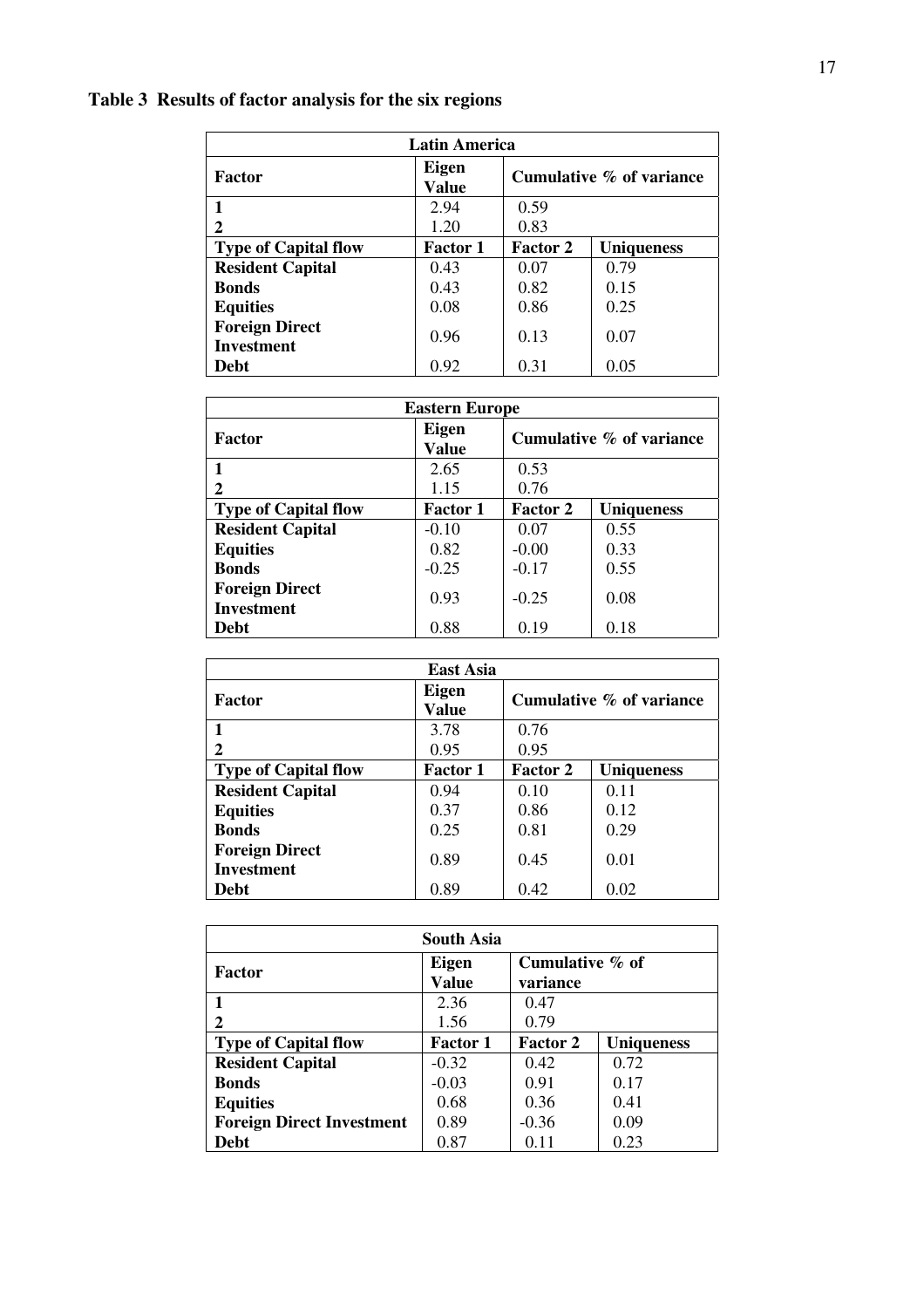#### **Table 3** *continued*

| Sub-Saharan Africa               |                              |                          |                   |  |  |
|----------------------------------|------------------------------|--------------------------|-------------------|--|--|
| Factor                           | <b>Eigen</b><br><b>Value</b> | Cumulative % of variance |                   |  |  |
| 1                                | 2.22                         | 0.44                     |                   |  |  |
| 2                                | 1.10                         | 0.66                     |                   |  |  |
| <b>Type of Capital flow</b>      | <b>Factor 1</b>              | <b>Factor 2</b>          | <b>Uniqueness</b> |  |  |
| <b>Resident Capital</b>          | $-0.37$                      | 0.01                     | 0.86              |  |  |
| <b>Equities</b>                  | 0.11                         | 0.66                     | 0.55              |  |  |
| <b>Bonds</b>                     | 0.47                         | 0.33                     | 0.67              |  |  |
| <b>Foreign Direct Investment</b> | 0.47                         | 0.43                     | 0.60              |  |  |
| <b>Debt</b>                      | 0.19                         | 0.69                     | 0.49              |  |  |

| <b>North Africa</b>              |                       |                          |                   |  |
|----------------------------------|-----------------------|--------------------------|-------------------|--|
| Factor                           | Eigen<br><b>Value</b> | Cumulative % of variance |                   |  |
|                                  | 1.92                  | 0.38                     |                   |  |
|                                  | 1.30                  | 0.64                     |                   |  |
| <b>Type of Capital flow</b>      | <b>Factor 1</b>       | <b>Factor 2</b>          | <b>Uniqueness</b> |  |
| <b>Resident Capital</b>          | $-0.10$               | $-0.08$                  | 0.98              |  |
| <b>Equities</b>                  | 0.83                  | 0.28                     | 0.24              |  |
| <b>Bonds</b>                     | 0.81                  | $-0.07$                  | 0.34              |  |
| <b>Foreign Direct Investment</b> | 0.15                  | 0.82                     | 0.30              |  |
| Debt                             | 0.03                  | 0.64                     | 0.60              |  |

#### **4.5 Results of factor analysis for selected countries**

A sample of sixteen countries from the four regions were analysed further to check whether the regional interpretation also holds for individual countries in the region. The sample was chosen to cover countries with diverse experiences, and includes countries hit by crisis and contagion, those involved in debt initiatives and also non-crisis countries.

The MSA criterion for individual countries is shown in Table 4. The sampling criterion for Peru and the Philippines was outside the acceptable range of .50–80. This information was combined with the scree plots and accepted for analysis as the scree plot criterion was satisfied.<sup>18</sup>

| <b>COUNTRY</b> | <b>MSA</b> | <b>COUNTRY</b> | <b>MSA</b> |
|----------------|------------|----------------|------------|
| Argentina      | .58        | Korea          | .72        |
| <b>Brazil</b>  | .51        | Malaysia       | .62        |
| Chile          | .61        | Mexico         | .47        |
| China          | .65        | Nigeria        | .53        |
| Colombia       | .56        | Peru           | .25        |
| Ghana          | .46        | Philippines    | .35        |
| India          | .53        | Thailand       | .55        |
| Indonesia      | .60        | Uganda         | .74        |

#### **Table 4 Kaiser-Meyer-Olkin measure of sampling adequacy (MSA) for selected countries**

<sup>18</sup> See Appendix 2 for scree plots. Initially more countries were included in for analysis but were dropped because of lack of sampling adequacy.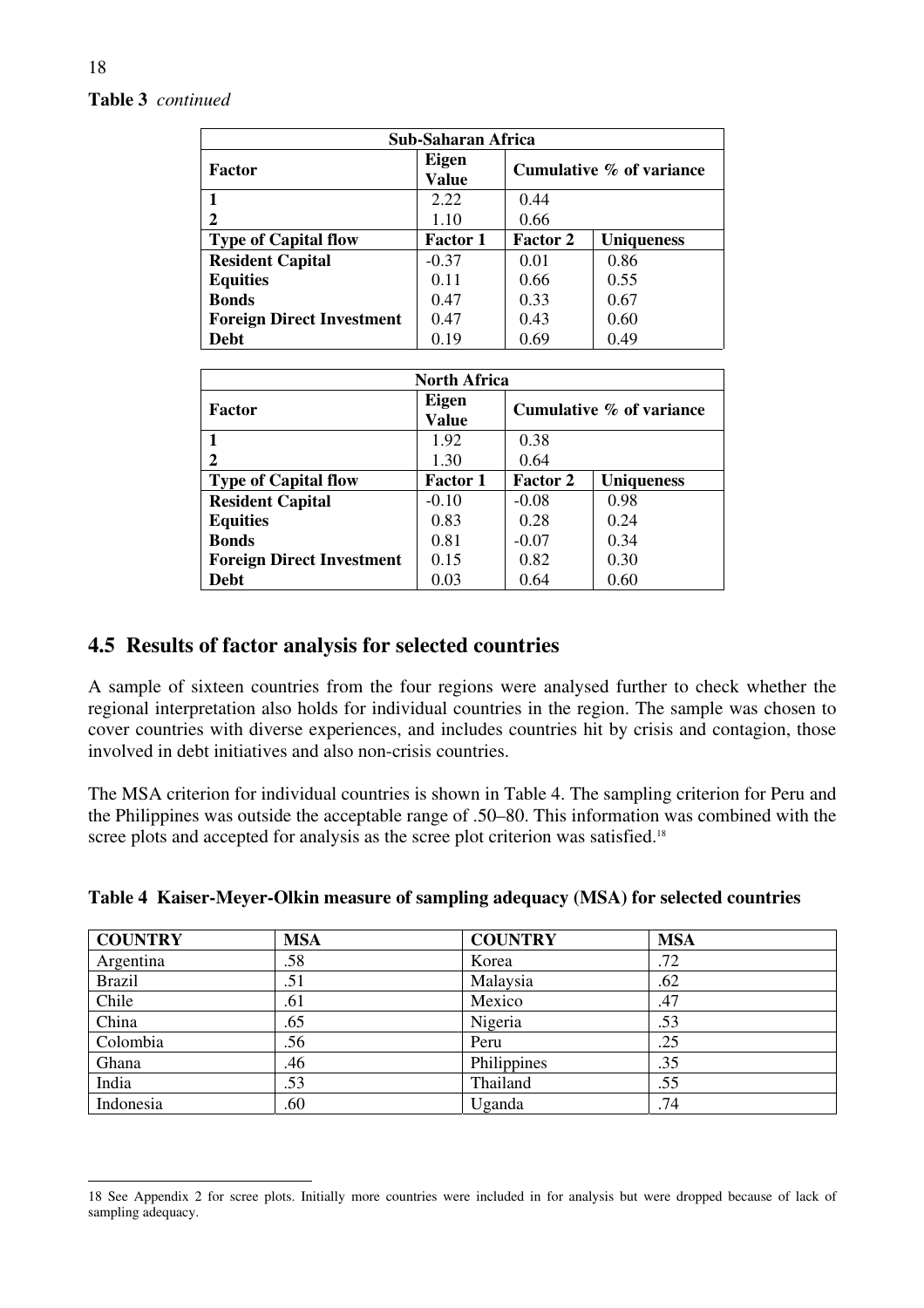#### **4.6 Factor analysis results**

The results for individual countries are summarised in Table 5. As before, the eigenvalue, scree plots and CPV are from the original principal component solution showing how much of the variance is explained by factor analysis. The factor loadings are based on the varimax solution. As in the case of the regional analysis, it was found to be the most appropriate, as the correlation between factors 1 and 2 in the initial factor analysis solution was low. Further analysis proceeds on the finding that the two common factors explaining capital flows are independent variables.

#### **4.7 Interpretation of the results**

In the regional results the analysis for East Asia indicated that the uniqueness of resident capital outflows was low but with a positive sign revealing that, while the response to abnormal risks was missing, resident capital flows were one side of a two-way flow. However, analysis for a sample of countries in the region shows that the regional interpretation is true only for China and to a lesser extent Korea (see Chart 3 for a graphic representation of the uniqueness of resident capital flows for regions as compared with individual countries within those regions). Of the total variation of 85% explained by the model in China, the uniqueness of resident capital outflows is very low. Resident capital flight loads positively with other capital flows, indicating that it is one side of a two-way flow. In Korea, although the uniqueness of resident capital outflow is low, the relationship between FDI and resident capital flow is negative and therefore the two–way flow explanation is valid only for other capital flows. In China, the two-way explanation for FDI and resident capital flows is pronounced.



#### **Chart 3 Resident capital outflows: regional and individual country measure of uniqueness**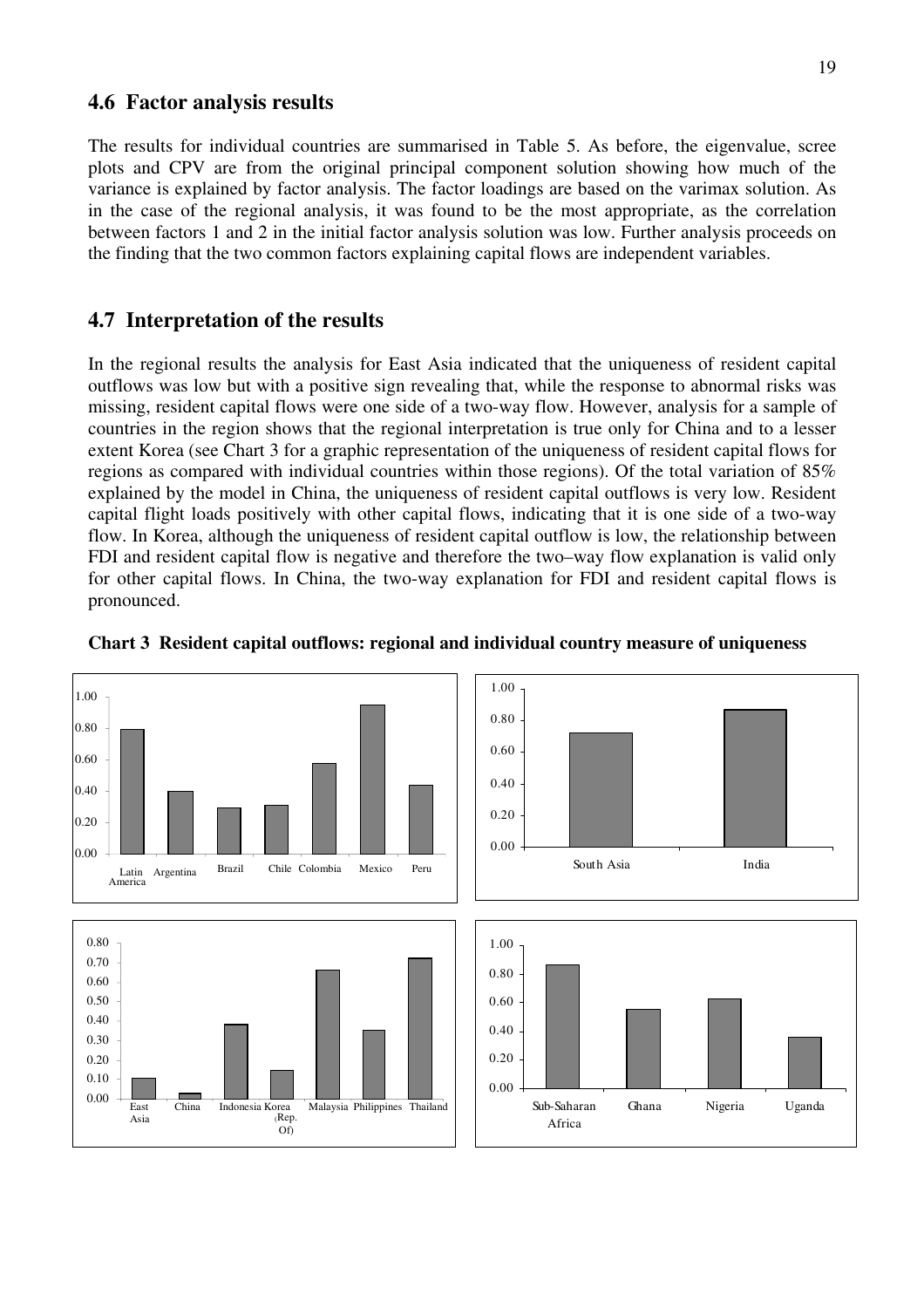| <b>LATIN AMERICA</b>      |             |               |            |  |  |  |
|---------------------------|-------------|---------------|------------|--|--|--|
| <b>Argentina</b>          |             |               |            |  |  |  |
| Factor                    | Eigen Value | % of variance |            |  |  |  |
| $\mathbf{1}$              | 2.69        | 0.054         |            |  |  |  |
| $\overline{2}$            | 1.61        | 0.86          |            |  |  |  |
| Type of Capital flow      | Factor 1    | Factor 2      | Uniqueness |  |  |  |
| <b>Resident Capital</b>   | $-0.09$     | 0.77          | 0.40       |  |  |  |
| <b>Bonds</b>              | 0.38        | 0.87          | 0.10       |  |  |  |
| Equities                  | 0.08        | 0.76          | 0.41       |  |  |  |
| Foreign Direct Investment | 0.90        | 0.06          | 0.18       |  |  |  |
| Debt                      | 0.91        | 0.19          | 0.13       |  |  |  |
|                           |             |               |            |  |  |  |
| <b>Brazil</b>             |             |               |            |  |  |  |
| Factor                    | Eigen Value | % of variance |            |  |  |  |
| $\mathbf{1}$              | 3.04        | 0.61          |            |  |  |  |
| $\overline{2}$            | 1.24        | 0.86          |            |  |  |  |
| Type of Capital flow      | Factor 1    | Factor 2      | Uniqueness |  |  |  |
| <b>Resident Capital</b>   | 0.57        | 0.62          | 0.30       |  |  |  |
| <b>Bonds</b>              | 0.29        | 0.88          | 0.15       |  |  |  |
| Equities                  | $-0.05$     | 0.67          | 0.55       |  |  |  |
| Foreign Direct Investment | 0.98        | 0.07          | 0.04       |  |  |  |
| Debt                      | 0.89        | 0.33          | 0.11       |  |  |  |
| <b>Chile</b>              |             |               |            |  |  |  |
|                           |             |               |            |  |  |  |
| Factor                    | Eigen Value | % of variance |            |  |  |  |
| $\mathbf{1}$              | 2.73        | 0.55          |            |  |  |  |
| $\overline{2}$            | 1.50        | 0.85          |            |  |  |  |
| Type of Capital flow      | Factor 1    | Factor 2      | Uniqueness |  |  |  |
| <b>Resident Capital</b>   | 0.75        | 0.37          | 0.31       |  |  |  |
| <b>Bonds</b>              | 0.21        | 0.90          | 0.14       |  |  |  |
| Equities                  | $-0.29$     | 0.64          | 0.51       |  |  |  |
| Foreign Direct Investment | 0.33        | 0.80          | 0.25       |  |  |  |
| Debt                      | 0.85        | 0.09          | 0.26       |  |  |  |
|                           |             |               |            |  |  |  |
| Colombia                  |             |               |            |  |  |  |
| Factor                    | Eigen Value | % of variance |            |  |  |  |
| 1                         | 2.60        | 0.52          |            |  |  |  |
| $\overline{2}$            | 1.16        | 0.75          |            |  |  |  |
| Type of Capital flow      | Factor 1    | Factor 2      | Uniqueness |  |  |  |
| <b>Resident Capital</b>   | $-0.03$     | 0.65          | 0.58       |  |  |  |

### **Table 5 Results of factor analysis for selected countries**

| <b>Mexico</b>             |             |               |            |  |  |
|---------------------------|-------------|---------------|------------|--|--|
| Factor                    | Eigen Value | % of variance |            |  |  |
|                           | 2.57        | 0.51          |            |  |  |
| 2                         | 1.32        | 0.78          |            |  |  |
| Type of Capital flow      | Factor 1    | Factor 2      | Uniqueness |  |  |
| <b>Resident Capital</b>   | $-0.16$     | 0.15          | 0.95       |  |  |
| <b>Bonds</b>              | 0.91        | 0.19          | 0.14       |  |  |
| Equities                  | 0.80        | 0.18          | 0.32       |  |  |
| Foreign Direct Investment | 0.02        | 0.97          | 0.06       |  |  |
| Debt                      | 0.39        | 0.91          | 0.02       |  |  |

Bonds | 0.92 | -0.23 | 0.11

Equities<br>
Foreign Direct Investment<br>
0.20 -0.25 0.90<br>
0.14 0.13<br>
Debt<br>
0.76 -0.05<br>
0.42 Foreign Direct Investment  $\begin{bmatrix} 0.92 \\ 0.76 \end{bmatrix}$   $\begin{bmatrix} 0.14 \\ -0.05 \end{bmatrix}$   $\begin{bmatrix} 0.13 \\ 0.42 \end{bmatrix}$ Debt 0.76  $\big| 0.76 \big|$  -0.05  $\big| 0.42 \big|$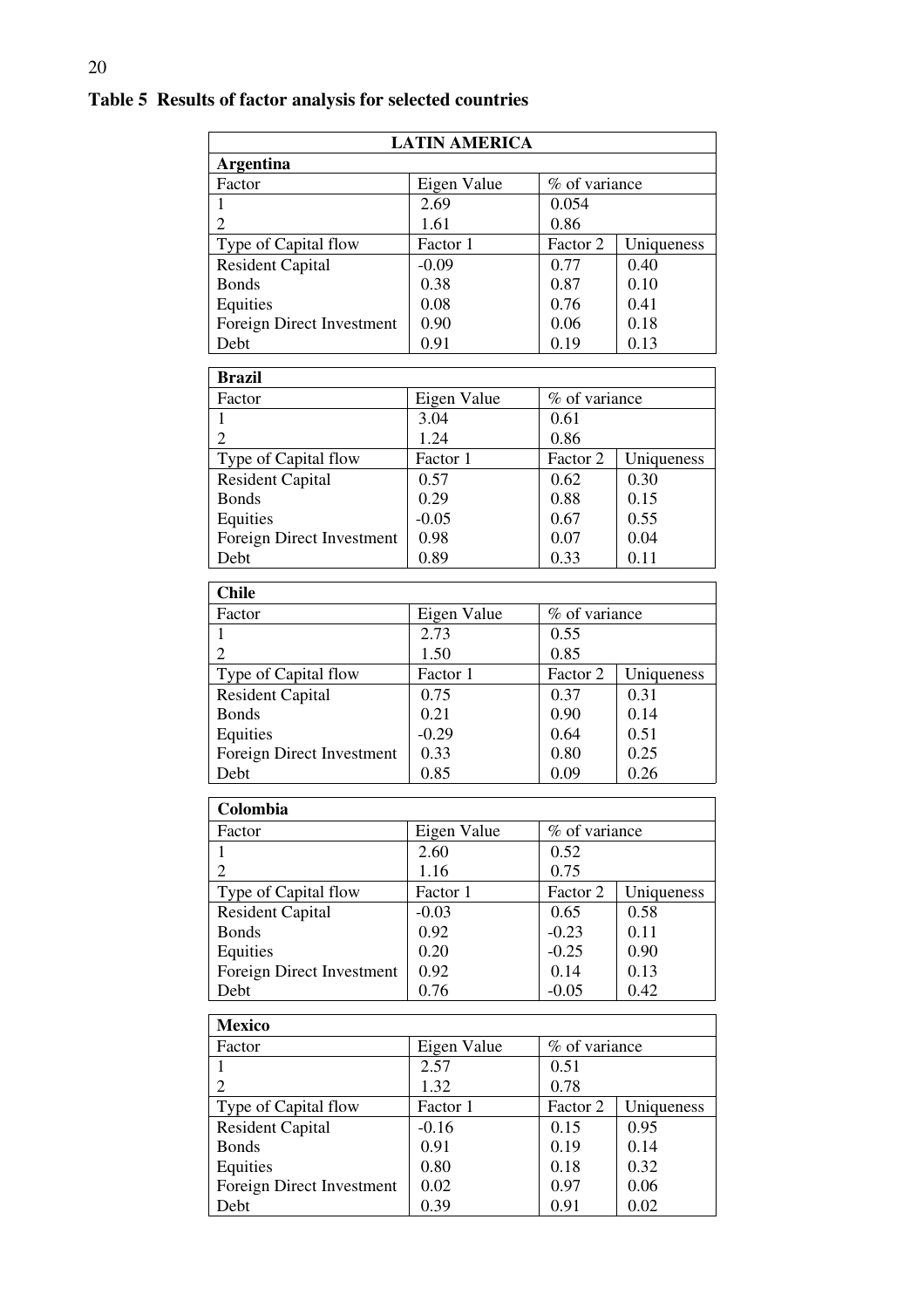| Peru                      |                       |               |            |  |
|---------------------------|-----------------------|---------------|------------|--|
| Factor                    | Eigen Value           | % of variance |            |  |
| $\mathbf{1}$              | 1.97                  | 0.39          |            |  |
| $\overline{2}$            | 1.50                  | 0.69          |            |  |
| Type of Capital flow      | Factor 1              | Factor 2      | Uniqueness |  |
| <b>Resident Capital</b>   | 0.34                  | 0.67          | 0.44       |  |
| <b>Bonds</b>              | 0.33                  | $-0.72$       | 0.38       |  |
| Equities                  | 0.10                  | 0.35          | 0.87       |  |
| Foreign Direct Investment | 0.88                  | 0.17          | 0.19       |  |
| Debt                      | 0.89                  | $-0.19$       | 0.16       |  |
|                           | <b>EAST ASIA</b>      |               |            |  |
| China                     |                       |               |            |  |
| Factor                    | Eigen value           | % of variance |            |  |
| 1                         | 3.21                  | 0.64          |            |  |
| $\overline{2}$            | 1.05                  | 0.85          |            |  |
| Type of Capital flow      | Factor $\overline{1}$ | Factor 2      | Uniqueness |  |
| <b>Resident Capital</b>   | 0.93                  | $-0.32$       | 0.03       |  |
| <b>Bonds</b>              | $-0.04$               | 0.71          | 0.49       |  |
| Equities                  | 0.58                  | $-0.04$       | 0.66       |  |
| Foreign Direct Investment | 0.96                  | 0.09          | 0.07       |  |
| Debt                      | 0.96                  | 0.03          | 0.07       |  |
| <b>Indonesia</b>          |                       |               |            |  |
| Factor                    | Eigen value           | % of variance |            |  |
| $\mathbf{1}$              | 2.67                  | 0.53          |            |  |
| $\overline{2}$            | 1.31                  | 0.79          |            |  |
| Type of Capital flow      | Factor 1              | Factor 2      | Uniqueness |  |
| Resident Capital          | 0.78                  | 0.14          | 0.38       |  |
| <b>Bonds</b>              | 0.28                  | 0.83          | 0.24       |  |
| Equities                  | $-0.49$               | $-0.02$       | 0.76       |  |
| Foreign Direct Investment | $-0.07$               | 0.80          | 0.36       |  |
| Debt                      | 0.64                  | 0.70          | 0.10       |  |
| Korea, Rep. of            |                       |               |            |  |
| Factor                    | Eigen value           | % of variance |            |  |
| 1                         | 3.58                  | 0.72          |            |  |
| $\overline{2}$            | 0.77                  | 0.87          |            |  |
| Type of Capital flow      | Factor 1              | Factor 2      | Uniqueness |  |
| <b>Resident Capital</b>   | 0.30                  | 0.87          | 0.15       |  |
| <b>Bonds</b>              | 0.85                  | 0.32          | 0.17       |  |
| Equities                  | 0.41                  | 0.58          | 0.50       |  |
| Foreign Direct Investment | $-0.86$               | $-0.34$       | 0.14       |  |
| Debt                      | 0.36                  | 0.87          | 0.12       |  |
| <b>Malaysia</b>           |                       |               |            |  |
| Factor                    | Eigen value           | % of variance |            |  |
| 1                         | 2.40                  | 0.48          |            |  |
| $\overline{2}$            | 1.29                  | 0.74          |            |  |
| Type of Capital flow      | Factor 1              | Factor 2      | Uniqueness |  |
| <b>Resident Capital</b>   | $-0.05$               | 0.58          | 0.66       |  |
| <b>Bonds</b>              | $-0.69$               | 0.13          | 0.51       |  |
| Equities                  | 0.64                  | 0.02          | 0.59       |  |
| Foreign Direct Investment | 0.84                  | 0.21          | 0.25       |  |
| Debt                      | 0.46                  | 0.54          | 0.49       |  |
|                           |                       |               |            |  |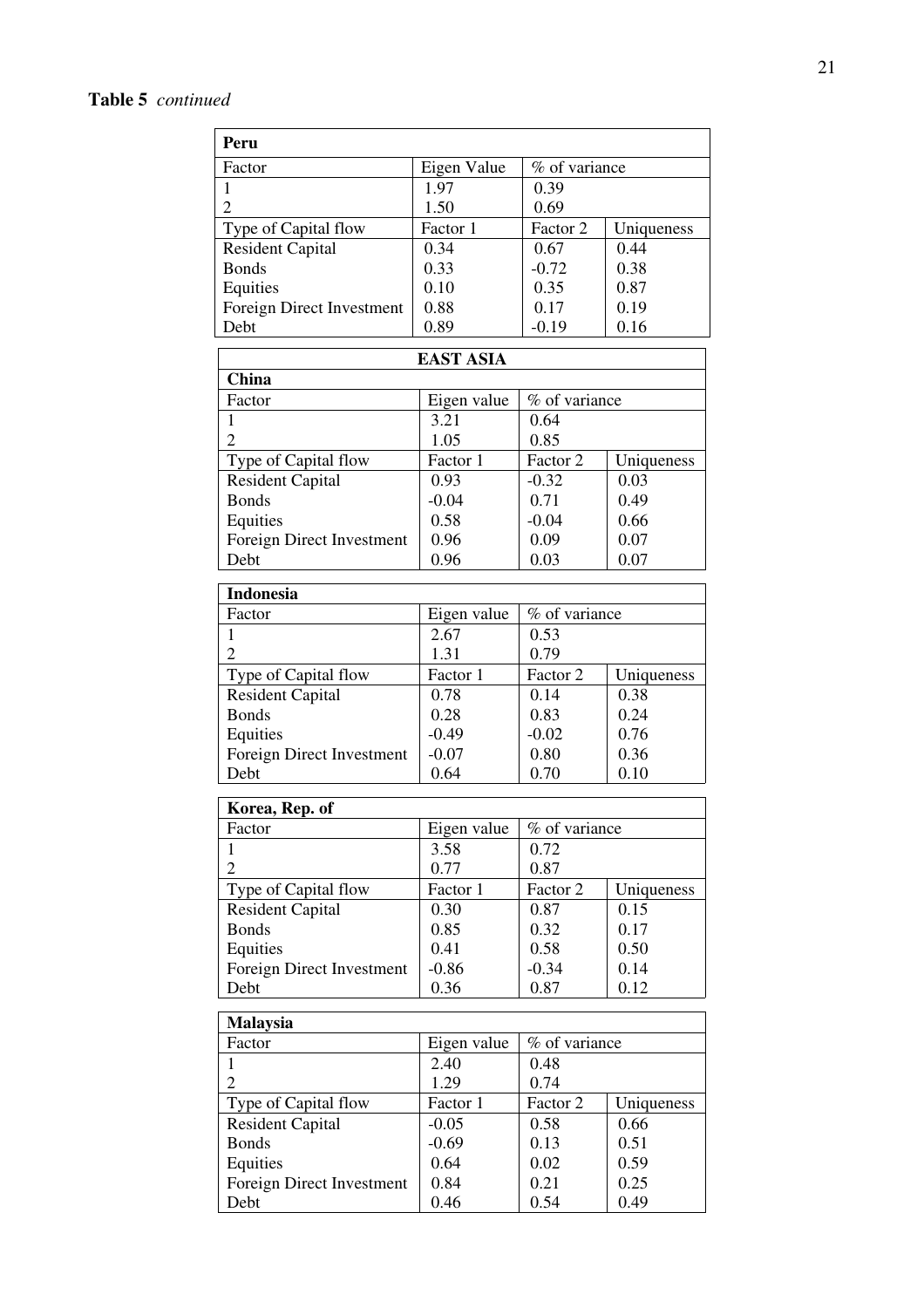### **Table 5** *continued*

| <b>Philippines</b>        |             |               |            |  |  |
|---------------------------|-------------|---------------|------------|--|--|
| Factor                    | Eigen value | % of variance |            |  |  |
|                           | 2.54        | 0.51          |            |  |  |
| $\overline{c}$            | 1.59        | 0.83          |            |  |  |
| Type of Capital flow      | Factor 1    | Factor 2      | Uniqueness |  |  |
| <b>Resident Capital</b>   | 0.79        | $-0.18$       | 0.35       |  |  |
| <b>Bonds</b>              | 0.14        | 0.86          | 0.24       |  |  |
| Equities                  | 0.08        | 0.85          | 0.28       |  |  |
| Foreign Direct Investment | 0.76        | 0.25          | 0.36       |  |  |
| Debt                      | 0.97        | 0.20          | 0.03       |  |  |
| <b>Thailand</b>           |             |               |            |  |  |
| Factor                    | Eigen value | % of variance |            |  |  |
| 1                         | 2.50        | 0.50          |            |  |  |
| 2                         | 1.08        | 0.72          |            |  |  |
| Type of Capital flow      | Factor 1    | Factor 2      | Uniqueness |  |  |
| <b>Resident Capital</b>   | 0.46        | 0.27          | 0.72       |  |  |
| <b>Bonds</b>              | 0.80        | $-0.07$       | 0.35       |  |  |
| Equities                  | 0.47        | 0.34          | 0.67       |  |  |
| Foreign Direct Investment | 0.04        | 0.72          | 0.48       |  |  |
| Debt                      | 0.73        | 0.54          | 0.17       |  |  |

| <b>SUB-SAHARAN AFRICA</b> |             |                |            |  |  |
|---------------------------|-------------|----------------|------------|--|--|
| Ghana                     |             |                |            |  |  |
| Factor                    | Eigen value | % of variance  |            |  |  |
| 1                         | 2.47        | 0.62           |            |  |  |
| 2                         | 1.01        | 0.87           |            |  |  |
| Type of Capital flow      | Factor 1    | Factor 2       | Uniqueness |  |  |
| <b>Resident Capital</b>   | 0.10        | 0.66           | 0.55       |  |  |
| <b>Bonds</b>              |             |                |            |  |  |
| Equities                  | 0.69        | 0.65           | 0.10       |  |  |
| Foreign Direct Investment | 0.92        | 0.26           | 0.08       |  |  |
| Debt                      | 0.71        | $-0.4$<br>0.50 |            |  |  |
|                           |             |                |            |  |  |
| <b>Nigeria</b>            |             |                |            |  |  |
| Factor                    | Eigen value | % of variance  |            |  |  |
| 1                         | 1.46        | 0.36           |            |  |  |
| $\overline{c}$            | 1.42        | 0.72           |            |  |  |
| Type of Capital flow      | Factor 1    | Factor 2       | Uniqueness |  |  |
| <b>Resident Capital</b>   | 0.57        | $-0.23$        | 0.63       |  |  |
| <b>Bonds</b>              | 0.11        | $-0.46$        | 0.78       |  |  |
| Equities                  |             |                |            |  |  |
| Foreign Direct Investment | 0.08        | 0.57           | 0.66       |  |  |
| Debt                      | 0.59        | 0.23           | 0.60       |  |  |
|                           |             |                |            |  |  |
| <b>Uganda</b>             |             |                |            |  |  |

| <u>Ugaliua</u>            |             |               |            |  |  |  |
|---------------------------|-------------|---------------|------------|--|--|--|
| Factor                    | Eigen value | % of variance |            |  |  |  |
|                           | 2.53        | 0.84          |            |  |  |  |
|                           | 0.30        | 0.94          |            |  |  |  |
| Type of Capital flow      | Factor 1    | Factor 2      | Uniqueness |  |  |  |
| <b>Resident Capital</b>   | $-0.80$     |               | 0.36       |  |  |  |
| <b>Bonds</b>              |             |               |            |  |  |  |
| Equities                  |             |               |            |  |  |  |
| Foreign Direct Investment | 0.88        |               | 0.23       |  |  |  |
| Debt                      | 0.89        |               | 0.21       |  |  |  |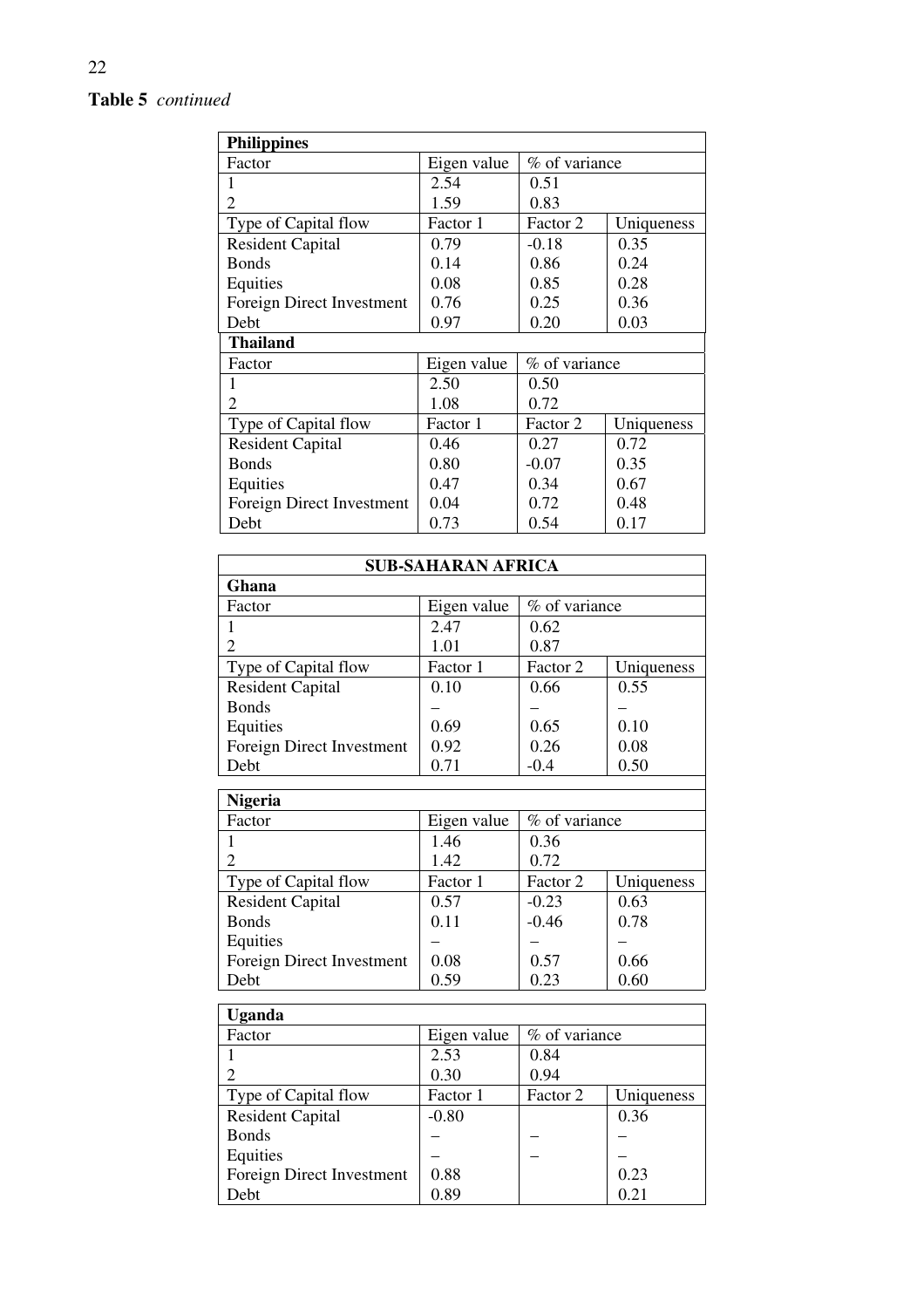| <b>SOUTH ASIA</b>                      |          |          |            |  |  |
|----------------------------------------|----------|----------|------------|--|--|
| India                                  |          |          |            |  |  |
| % of variance<br>Eigen value<br>Factor |          |          |            |  |  |
|                                        | 2.49     | 0.50     |            |  |  |
| 2                                      | 1.24     | 0.75     |            |  |  |
| Type of Capital flow                   | Factor 1 | Factor 2 | Uniqueness |  |  |
| <b>Resident Capital</b>                | $-0.34$  | $-0.14$  | 0.87       |  |  |
| <b>Bonds</b>                           | $-0.09$  | 0.86     | 0.26       |  |  |
| Equities                               | 0.83     | 0.01     | 0.31       |  |  |
| Foreign Direct Investment              | 0.59     | 0.65     | 0.24       |  |  |
| Debt                                   | 0.36     | 0.69     | 0.39       |  |  |

In Thailand and Malaysia the uniqueness is high, showing that resident capital outflows were motivated by abnormal risk and can be labelled as capital flight. Indonesia and the Philippines are indicative of both phenomena – abnormal risks and round tripping of flows.

These results indicate that regional analysis can fail to distinguish differences among countries, since there are variations in the behaviour of resident investors in the region indicating the differences in underlying investment climate and political and economic uncertainty. The interpretation of the regional results needs to be qualified at the country level. In any case, the results of the regional analysis are in all probability dominated by China which has the highest resident capital outflow from the region.

As a region, Latin America was indicative of capital flight and to a lesser extent round tripping of flows. The country analysis demonstrates that, in the period 1982-98, Mexico was highly indicative of capital flight because its uniqueness was the highest. The model reveals 78% variation in the data, 95% of which is uniqueness. This means that common factors explain very little of resident capital flows and that capital flight is being captured by the data set. Chile and Brazil are more indicative of round-tripping, together with some flows for abnormal risks. Argentina and Colombia are split more or less equally between round-tripping and abnormal flows. The results indicate that, as borne out by the crisis in December 1994, Mexico experienced a different response from resident investors compared with the other countries analysed. While the regional level was more indicative of abnormal risk, country-level analysis, with the exception of Mexico, provides a more mixed story with respect to round tripping and abnormal flows.

South Asia is dominated by India. The results for the region are the same as those for India. Of the 78% variation explained by factor analysis, 87% is due to abnormal risk.

In the sub-Saharan African region the results for Uganda indicate that, although the response to abnormal risks is evident, part of the return of capital is due to improvements in the domestic investment climate and/or external factors conducive to its return, Ghana and Nigeria are both indicative of abnormal flows as well as being one side of two-way flows.

The regional analysis for East Asia and Latin America showed a factor 2 load on bonds and equities. This was also visible in the results for Argentina, Brazil, Chile, Mexico, Korea, and the Philippines. Further research into the composition of capital flows is needed in order to verify whether this factor captures the investment climate or external factors in motivating this sub-section of capital movements.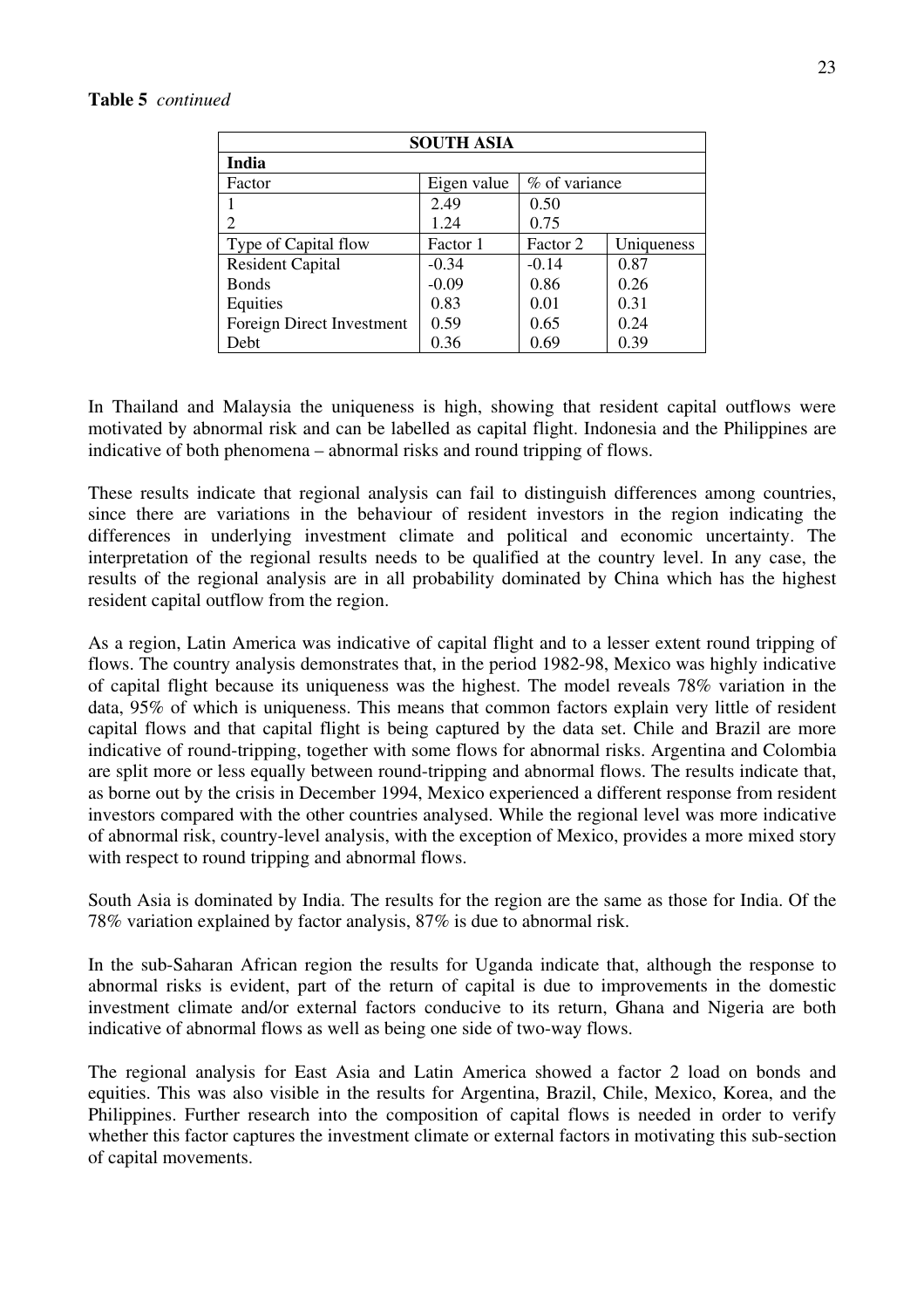### **5 Conclusion: Implications of the Findings**

The results outlined in this paper are based on a descriptive technique and examine the nature of resident capital flows (RKF) by looking at the relationship between RKF and capital flight. The labelling of resident capital flows as either *normal flows* or *capital flight* was carried out by examining how far RKF could be explained by the same common factors as capital inflows into developing countries. If common factors are evident, and a negative sign is obtained for the loading on resident capital flows, the case is one of *normal flow*; otherwise the flow is labelled as *capital flight*. If, in the former category, a positive sign is obtained for RKF, it may also be a response to discriminatory treatment of domestic capital as well as a normal two-way flow in response to financial integration. The main conclusion to be drawn from this analysis is that, for many countries, two-way flows of capital are a likely explanation for a sizeable percentage of resident capital outflows because the same common factors explain both inflows and outflows of capital. Some countries clearly stand out in terms of abnormal risk, for example, India and Mexico, where resident capital flows cannot be explained by common factors. For most countries, the analysis gives a mixed explanation, as partly one side of a two-way flow and partly resident capital outflows. It is hoped that the results will spur further research in the area for the validation of these relationships.

Interpreting resident capital flows only as a response to abnormal risk is misleading, because it does not correctly explain resident investment behaviour. Although this study does not resolve the problem of quantifying capital flight in absolute magnitudes, the study shows different investor behaviour across regions and countries due to reasons other than capital flight. This has implications for the interpretation of risk. Observing resident capital flows alone does not give an indication of the economic and political instability in a country or region. Thus merely observing outflows does not provide justification for the reluctance of the international community to invest in these countries. The results indicate differences in abnormal risks in countries within a region and across regions.

The paper's findings point to differences in the split between abnormal flows and one side of twoway flows. Both of these are indicative of the differences in underlying factors. The results contain a message for foreign investors who tend to herd. This leads to contagion behaviour within a region by observing risk in one country and generalising the risk to the region as a whole. The differences in risk can be gauged by the differences in behaviour of resident investors. If we assume that residents have better access to information about their own economies they may possibly have an advantage over foreign investors in gauging risk. The statistical analysis in this paper is indicative of the differing risks in countries within each region. Contagion was experienced in Latin America after the crisis in Mexico in December 1994. Looking at the response of resident investors in the countries which experienced contagion, the differences in the uniqueness of resident capital flows demonstrate the differences in risk. An analysis of the behaviour of resident capital outflows shows that a certain type of risk in one country cannot be identified as the same risk for other countries in the region.

The results also have implications for policies dealing with the consequences of resident capital flows. Two-way flows are possible as a direct response to trade and financial market integration. This type of flow does not need any policy intervention, as such flows lead to an increase in welfare. When resident capital flow is one side of a two-way flow arising from asymmetric risk, the consequence is limited to erosion of the domestic tax base if the flow aims at arbitraging a risk differential. A capital inflow of one kind will be accompanied by an outflow of another kind, or a capital outflow will accompany a capital inflow, so that the net effect will be very small. Countries that provide guarantees and privileges to foreign investments need to remove the discrimination against domestic investors in order to avoid the erosion of the domestic tax base. Removal of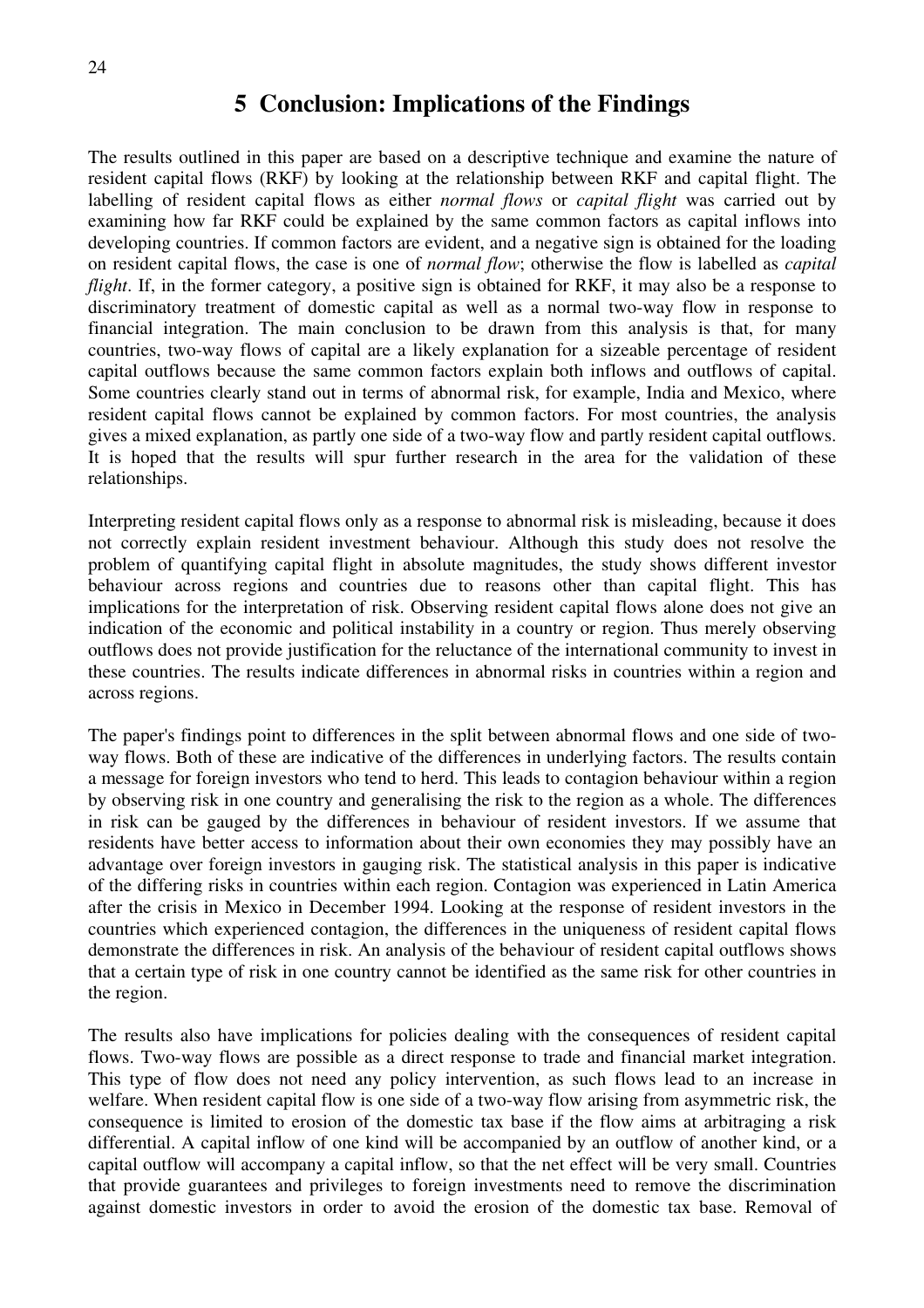asymmetries should lead to an increase in welfare. Two-way flows are also conceivable in countries where excess capital inflows flow out again because of lack of absorptive capacity. The way forward is regulation of the inflow of capital in line with the absorptive capacity of the economy during the transition phase, while growth-enhancing policies and reforms take off and increase absorptive capacity in the long term.

Countries that are experiencing the abnormal type of flow need another approach to deal with the problem. The literature on capital flight contains several indications of what might be the way forward. A stable environment is a necessary pre-requisite for reversals of capital flight and repatriation of past capital flight. One recommendation is that policy announcements by the government should be in line with the long-term objectives of the country. It is very tempting for governments to adopt short-term expedient solutions, which give mixed signals to domestic investors. As a consequence, both private and public investment can deviate from the desired longterm lines of investment.

The credibility of the reform process is another issue discussed in the literature. If, for example, liberalisation of the capital account is carried out, with the risk of future reversal, a massive exodus of capital can be expected. Capital flight is a natural consequence. Frequent changes of government can also have an undesirable effect on the movement of resident capital. Even if political stability is acknowledged as desirable for keeping capital at home and for the long-term growth prospects of the country, governments still operate in the light of their own fears of overthrow and other political considerations. Therefore strengthening political institutions is one way of dealing with the capital flight problem.

On the macro policy front, it is generally accepted that central banks should avoid building up excessive international reserves, since overvaluation also causes capital to move out in anticipation of depreciation. Capital controls can be only a short-term solution to the problem of capital flight; the transaction costs of evasion go down over time so that in the long run the controls remain largely ineffective. Controls may not be so much of a solution; rather a fundamental attack on the roots of economic and political instability is needed.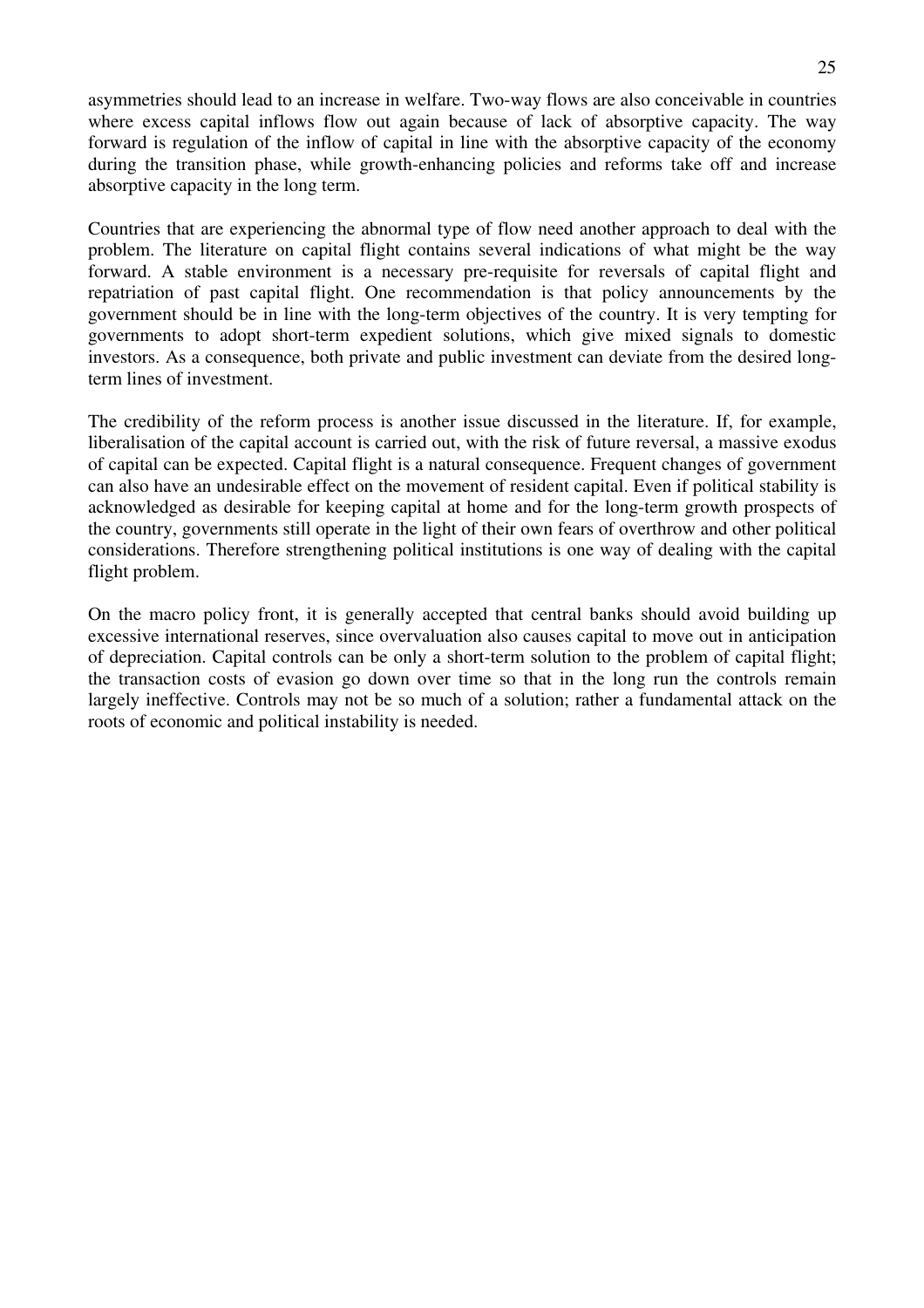#### **References**

- Ajai, Simeon Ibidayo (1997) *An Analysis of External Debt and Capital Flight in the Severely Indebted Low Income Countries in Sub-Saharan Africa*. Washington, DC: IMF.
- Alesina, A and Tabellini, G. (1989) 'External Debt, Capital Flight and Political Risk'*, Journal of International Economics* 27: 199–220.
- Ajayi, S. Ibi and Khan, Mohsin S. (eds) (2000) *External Debt and Capital Flight in Sub-Saharan Africa*. Washington, DC: IMF.
- Anthony, Myrvin L. and Hughes-Hallet, Andrew J. (1992) 'How Successfully Do We Measure Capital Flight? The Empirical Evidence from Five Developing Countries', *The Journal of Development Studies* 28 (3): 538–56.
- Boyce, J.K. (1992) 'The Revolving Door: External Debt and Capital Flight: A Philippine Case Study'*, World Development* 20 (3): 335–49.
- Calvo, G. L. Leiderman, and Reinhart, C. (1993) 'Capital Inflows and Real Exchange Rate Appreciation: The Role of External Factors', *Staff Paper* 40 (1): 108–51.
- Cattell, R.B. (1966) 'The Scree Test for the Number of Factors', *Multivariate Behavioural Research* 1: 245–76, April.
- Chang, P.H. Kevin, Claessens, S. and Cumby, R.E. (1997) 'Conceptual and Methodological Issues in the Measurement of Capital Flight', *International Journal of Finance and Economics* 2: 101– 119.
- Charrette, S. (1993) 'The Determinants of Capital Flight: An Empirical Study'*, Money Affairs* 6 (1):  $1-16.$
- Claessens, S. and Naude, D. (1993) *Recent Estimates of Capital Flight*. WPS 1186. Washington, DC: World Bank, International Economics Department, September.
- Claessens, S., Dooley, M and Warner, A. (1993) 'Portfolio Capital Flows', *Portfolio Investment in Developing Countries*. Washington, DC: World Bank.
- Collier P., Hoeffler, A. and Pattilo, C. (1999) *Flight Capital as a Portfolio Choice*. Washington, DC: World Bank, Development Research Group and International Monetary Fund.
- Comrey, A.L. (1973) *A first Course in Factor Analysis*. London: Academic Press.
- Conesa, E.R. (1987) *The Causes of Capital Flight from Latin America* Washington, DC (mimeo).
- Cuddington, J. T. (1986) 'Capital Flight: Issues, Estimates and Explanations', *Princeton Studies in International Finance* 58, December.
- Cumbey, R. and Levich, R.M. (1987) 'On the Definition and Magnitude of Recent Capital Flight', in D.R. Lessard and J. Williamson (eds), *Capital Flight and Third World Debt.* Washington, DC: Institute for International Economics.
- Deppler, M. and Williamson, M. (1987) 'Capital Flight: Concepts, Measurement, and Issues', *Staff Studies for the World Economic Outlook*. August, 39–58.
- De Vries, R (1986) *LDC Debt: Debt Relief or Market Solutions?*, World Financial Markets, New York: Morgan Guaranty Trust Company of New York, September.
- Diwan. I. (1987) *Foreign Debt, Crowding Out and Capital Flight*. New York, NY: University Graduate School of Business Administration.
- Dooley, M., Helkie, W., Tyron, R. and Underwood, J. (1983) *The Analysis of External Debt Positions of Eight Developing Countries through 1990.* Federal Reserve Board, International Finance Discussion Paper No.227. Washington, DC: Federal Reserve System, Board of Governors, August.
- Dooley, M. (1986) *Country Specific Risk Premiums*, *Capital Flight and Net Investment Income Payments in Selected Developing Countries*. Washington, DC: IMF, Research Department, March.
- Dooley, M. (1988) 'Capital Flight: A Response to Differences in Financial Risks', *IMF Staff Papers*  35 (3): 422–36.
- Dooley, M. and Kletzer, K. (1994) *Capital Flight, External Debt, and Domestic Policies*. NBER Working Paper No.4793. Cambridge, MA: National Bureau of Economic Research.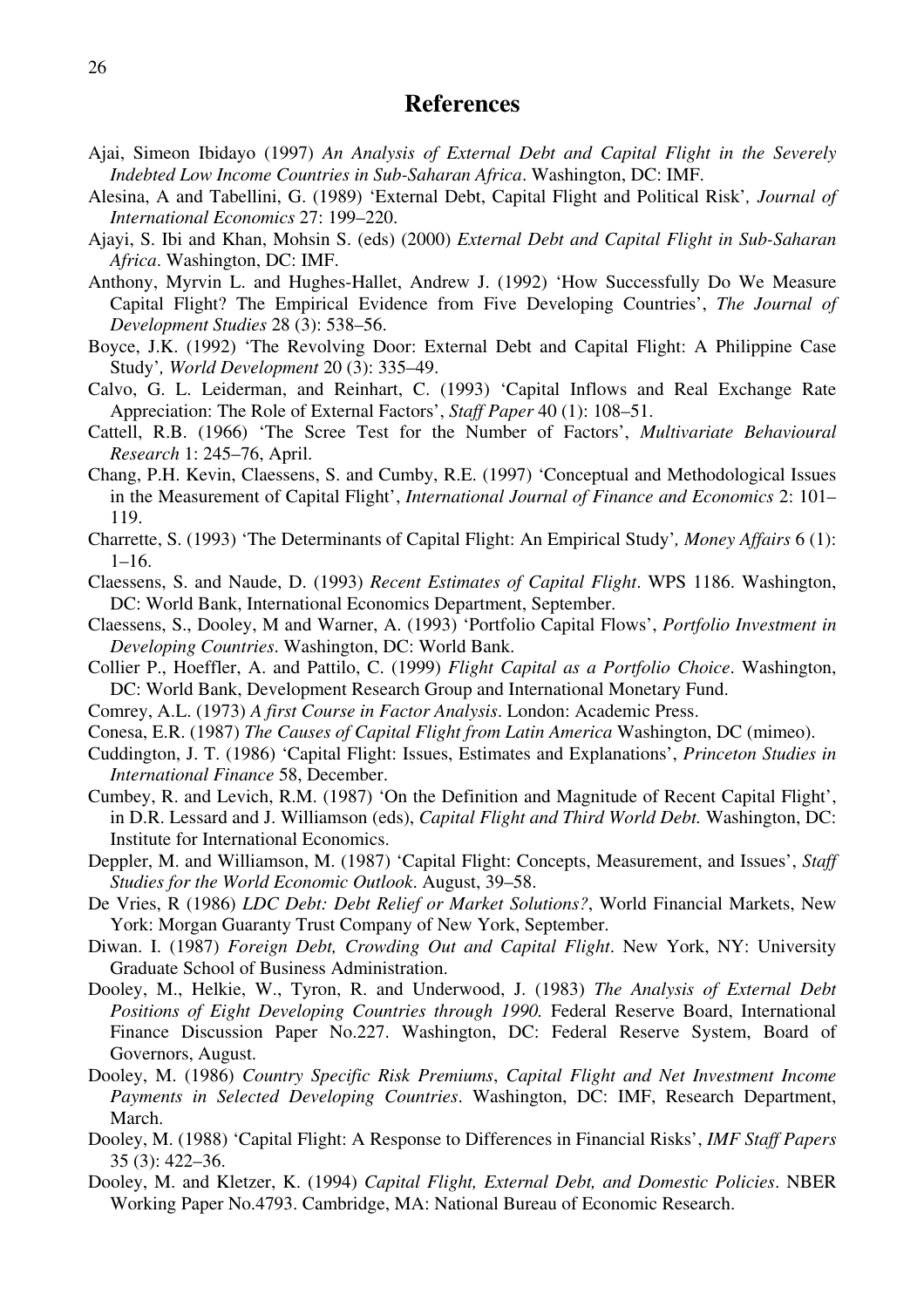- Eaton, J. (1987) 'Public Debt Guarantees and Private Capital Flight'*, World Bank Economic Review* 1 (3): 377–95.
- Eaton, J. and Gersovitz, M. (1989) 'Country Risk and the Organisation of International Capital Transfer'*,* in G. Calvo, R. Findlay, P. Kouri and J. Macedo (eds), *Debt, Stabilisation and Development*. Oxford: Blackwell's Publishers Ltd.
- Gibson, Heather D. and Tsakalotos, Euclid (1993) 'Testing a Flow Model of Capital Flight in Five European Countries' *Manchester School of Economic and Social Studies* 61: 144–66.
- Gordon, D. B. and Levine, Ross (1989) 'The Problem of Capital Flight: A Cautionary Note'*, World Economy* 12 (6).
- Hair, J. F., Anderson, R. E., and Tatham, R. (1998) *Multivariate Data Analysis with Readings*, 2nd and 4th Ed. New York, NY: Macmillan.
- Hair, J. F., Anderson, R., Tatham, R. and Black, W. (1998) *Multivariate Data Analysis*, 5<sup>th</sup> Ed. Englewood Cliffs, NJ: Prentice Hall.
- Hopkinson, G.C. and Pujari, D. (1999) 'A Factor Analytic Study in Hedonic Consumption'*, European Journal of Marketing* 33 (3/4): 273–90.
- Irz and Ortize (1987) *Fiscal Rigidities, Public Debt and Capital Flight*. IMF Staff Papers. Washington, DC: IMF, July.
- Kant, Chander (1996) 'Foreign Direct Investment and Capital Flight'*, Princeton Studies in International Finance* 80.
- Khan, M. and Ul Haque, N. (1985) 'Foreign Borrowing and Capital Flight: A Formal Analysis', IMF Staff papers 32 (4): 606–28.
- Khan, M. and Ul Haque, N. (1987) 'Capital Flight from Developing Countries', *Finance and Development* 24 (1): 2–5.
- Kindleberger, C.P. (1937) *International Short-Term Capital Movements* New York, NY: Augustus Kelley.
- Kindleberger, C. P. (1987) 'Capital Flight A Historical Perspective', in D. R. Lessard and J. Williamson (eds), *Capital Flight and Third World Debt*. Washington, DC: Institute for International Economics.
- Krueger, Russ (1992) 'Innovative Financial Instruments and Capital Flow Discrepancies', *Report on the Measurement of International Capital Flows* Washington, DC: IMF, December, 47–52.
- Landell-Mills, J. (1986) *The IMF's International Banking Statistics*. Washington, DC, IMF.
- Lensink, Robert. (2000) 'Capital Flight and Political Risk'*, Journal of International Money and Finance* 19 (1): 73–92.
- Lessard, D. R. and Williamson, J. (1987) *Capital Flight and Third World Debt*. Washington, DC: Institute for International Economics.
- Lessard, D. and Williamson, J. (1987) 'The Problem and Policy Responses', in D. R. Lessard and J. Williamson (eds) *Capital Flight and Third World Debt*. Washington, DC: Institute for International Economics.
- Morgan Guaranty Trust Company of New York (1986) 'LDC Capital Flight', *World Financial Markets*, February.
- Metais, J. (1982) 'Less Developed Countries Indebtedness and the Lenders of the Last Resort in International Context', in C.P. Kindleberger and J. Pierre Laffargue (eds), *Financial Crisis: Theory, History and Policy*. Cambridge: Cambridge University Press.
- Mitchell, V-W (1994) 'How to Identify Psychographic Segments', *Marketing Intelligence and Planning* 12 (1): 4–9.
- Norusis, M.J. (1994) *SPSS. 6.1. Guide to Data Analysis*. Englewood Cliffs, NJ: Prentice Hall.
- Nunally, J. C. (1978) *Psychometric Theory*. New York, NY: McGraw Hill.
- Pastor, Manuel, Jr (1990) 'Capital Flight from Latin America'*, World Development* 18: 1–18.
- Razin, A. (1991) 'Optimal Incentives to Domestic Investment in the Presence of Capital Flight', *Journal of International Economics* 31(1–2): 17–31.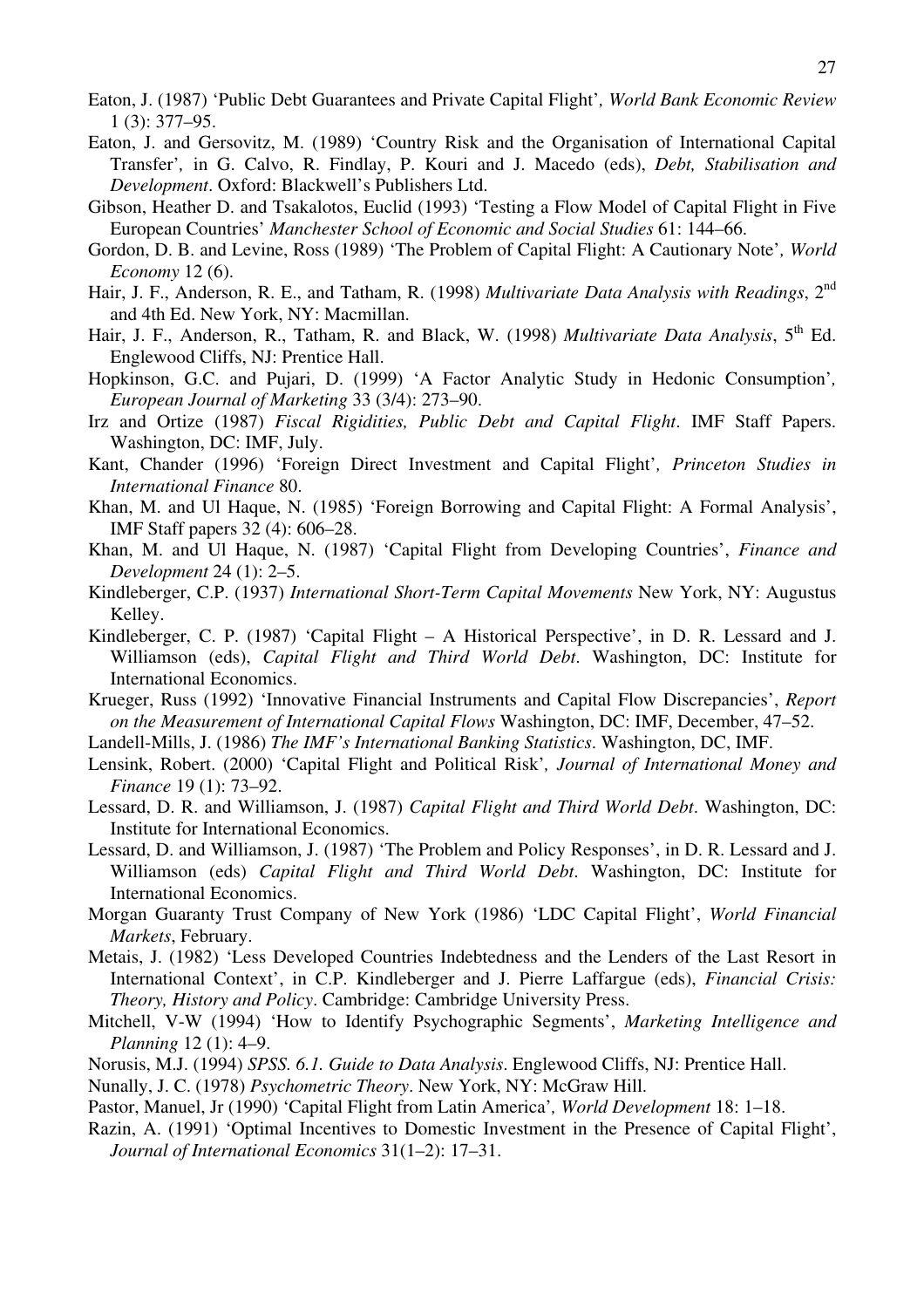- 28
- Rojas-Suarez, L. (1991) 'Risk and Capital Flight in Developing Countries', in *Determinants and Systematic Consequences of International Capital Flows*. Occasional Paper No.77. Washington, DC: IMF, March.
- Schneider, B. (2001) *Measuring Capital Flight: Estimates and Interpretations*. London: Overseas Development Institute, October.
- Sicular, Terry (1998) Capital Flight and Foreign Investment: Two Tales from China and Russia, *World Economy* 28 (5): 589–607.
- Sharma, S. (1996) *Applied Multivariate Techniques*. Chichester: John, Wiley and Sons, Inc.
- STATA Reference Manual (2001) Release 7, Volume 1, Stata Press, College Station, Texas.
- Varman, B (1989) *Capital Flight: A Critique of Concepts and Measures including a Case Study of India and the Philippines*. Hamburg: Institut fuer Wirtschaftsforschung.
- Varman-Schneider, B. (1991) *Capital Flight from Developing Countries*. Boulder, CO: Westview Press.
- Varman-Schneider, B. (1997) 'A Frontier Function Analysis of Capital Flight from Selected Latin American Countries'*,* in Dilip Ghosh and Edgar Ortiz, *The Global Structure of International Financial Markets*. London and New York: Routledge Studies in International Business and the World Economy.
- Vos, R. (1992) 'Private Foreign Asset Accumulation, Not Just Capital Flight: Evidence from the Philippines', *Journal of Development Studies* 28(3): 500–37.
- Walter, Ingo (1987) 'The Mechanisms of Capital Flight', in Donald R. Lessard and J. Williamson, *Capital Flight and Third World Debt*. Washington, DC: Institute for International Economics.
- Williamson, M. (1986) 'Acquisition of Foreign Assets by Developing Countries, 1970–83: Empirical Evidence and Implications for the Debt Crisis', Washington, DC: International Monetary Fund (mimeo).
- Wilson, John. F. (1992) 'Physical Currency Movements and Capital Flows', *Report on the Measurement of International Capital Flows*. Washington, DC: IMF, December, 91–7.
- World Bank (1985) *World Development Report*. Washington, DC: World Bank.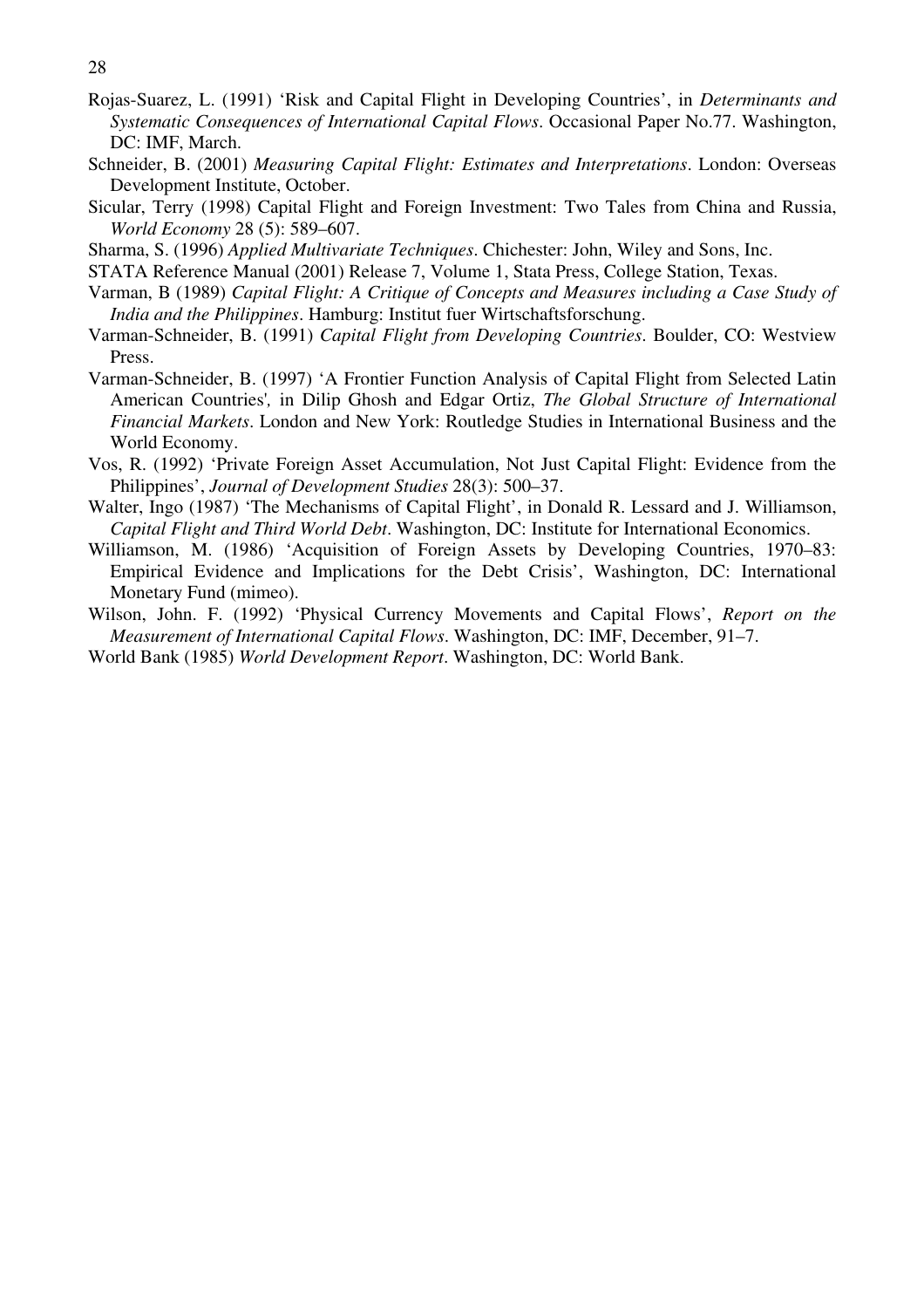### **Appendix 1 Country groups**

East Asia & Pacific (17) Latin America & Caribbean (29) Sub-Saharan Africa (44)

Cambodia Argentina Angola China Barbados Benin Fiji Belize Botswana

#### **Europe & Central Asia (11)**

Slovenia Venezuela Niger<br>Turkey Nigeria Turkey Nigeria

Indonesia Bolivia Burkina Faso Korea, Republic of Brazil Burundi Lao, PDR Chile Cameroon Malaysia Colombia Cape Verde Mongolia Costa Rica Central African Republic Myanmar Dominica Chad Papua New Guinea Dominican Republic Comoros Philippines Ecuador Congo Samoa El Salvador El Salvador Côte d'Ivoire<br>Solomon Islands Grenada Equatorial Gu Grenada Equatorial Guinea Thailand Guatemala Ethiopia Tonga Guyana Guyana Gabon Vanuatu Haiti Gambia Western Samoa Honduras Ghana Jamaica Guinea Mexico Guinea-Bissau Nicaragua Kenya Albania Panama Lesotho Bulgaria Paraguay Liberia Estonia Peru Madagascar Hungary St. Kitts & Nevis Malawi Malta **St. Lucia** St. Lucia Poland St. Vincent & Grenadines Mauritania Portugal Trinidad & Tobago Mauritius Romania Uruguay 1999 Mozambique

#### Yugoslavia (former) **Middle East & North Africa (9)** Rwanda

 Algeria Senegal Djibouti Seychelles Egypt Sierra Leone Iran, Islamic Republic of Somalia Jordan Sudan Morocco Swaziland Oman Tanzania Syrian Arab Republic Togo Tunisia Uganda

#### **South Asia (6)** Zambia

 Bangladesh India Nepal 116 Pakistan Sri Lanka

 Sao Tome & Principe zaire et al. *Zaire* et al. *Zaire* et al. *Zaire* et al. *Zaire* et al. *Zaire* et al. *Zaire* et al. *Zaire* et al. *Zaire* et al. *Zaire* et al. *Zaire* et al. *Zaire* et al. *Zaire* et al. *Zaire* et al. *Zaire* et al.

Maldives Total number of countries =

Zimbabwe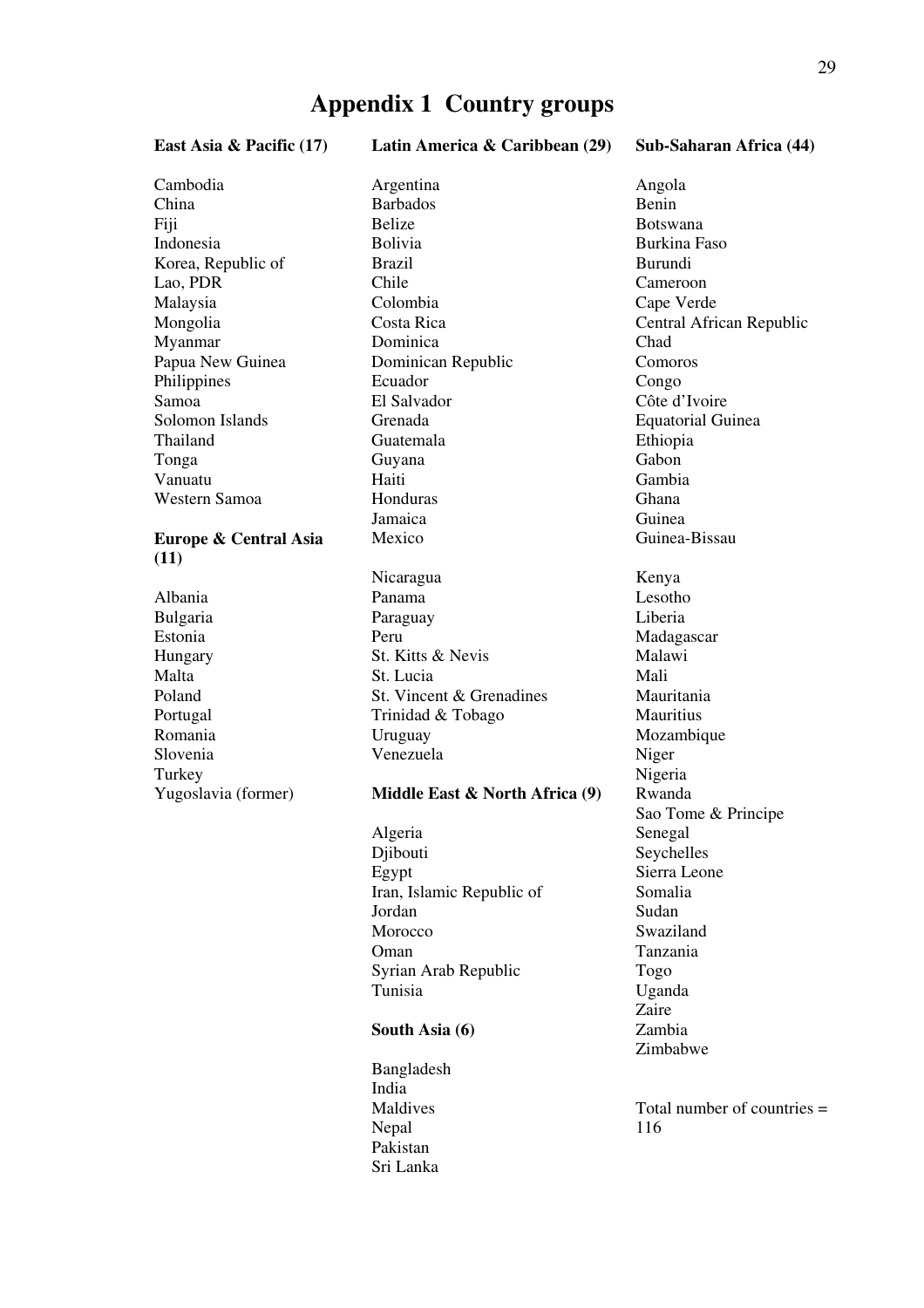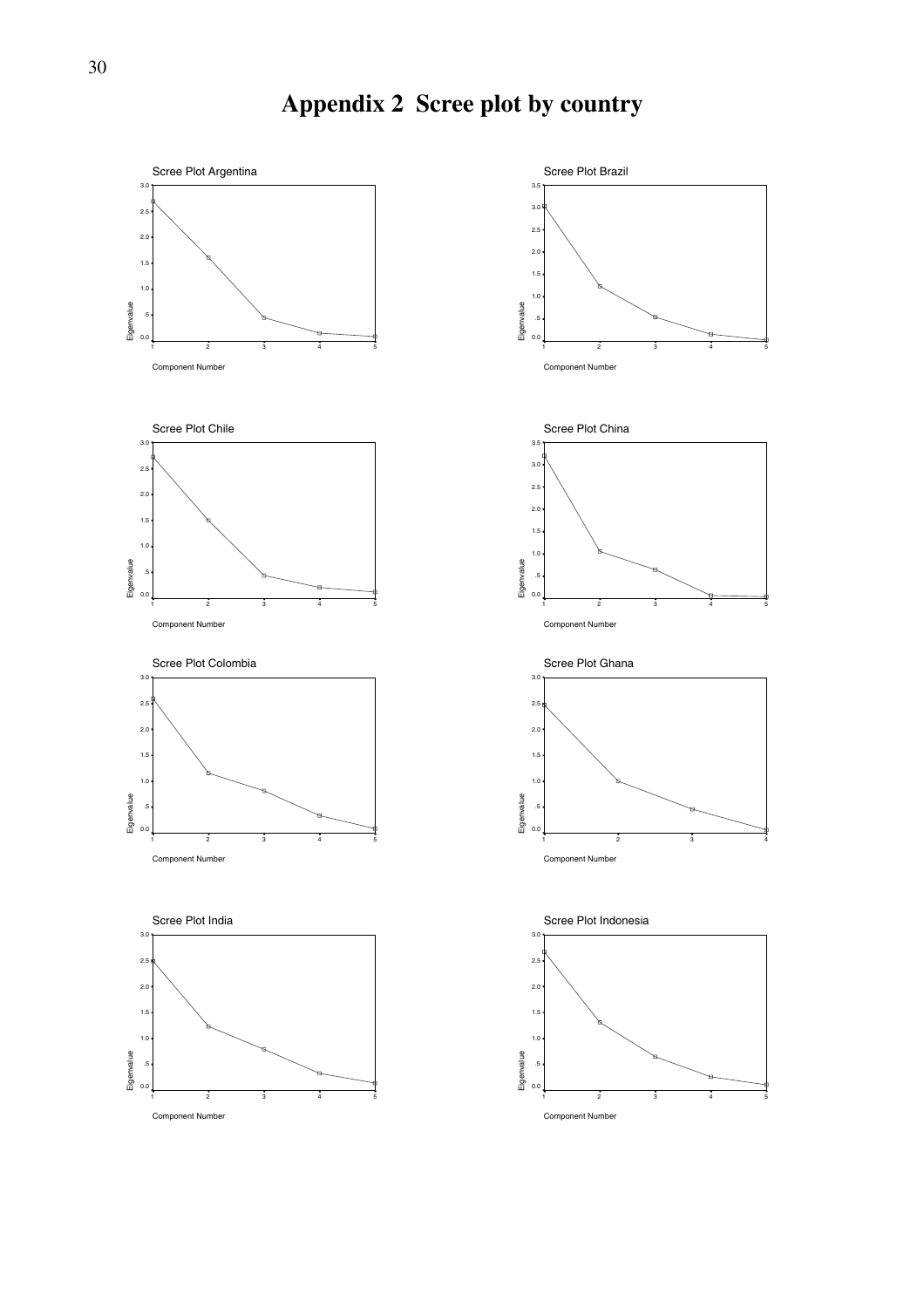

1 2 3 4 5



Component Number

Eigenvalue 3.0

Eigenvalue

2.5 2.0 1.5 1.0 .5  $0.0$ 

 $3.0$ 





Scree Plot Korea, Rep. of 4<br>Eigenvalue 4<br>Eigenvalue 4<br>Comparation 3 2 Eigenvalue 1 0 1 2 3 4 5 Component Number





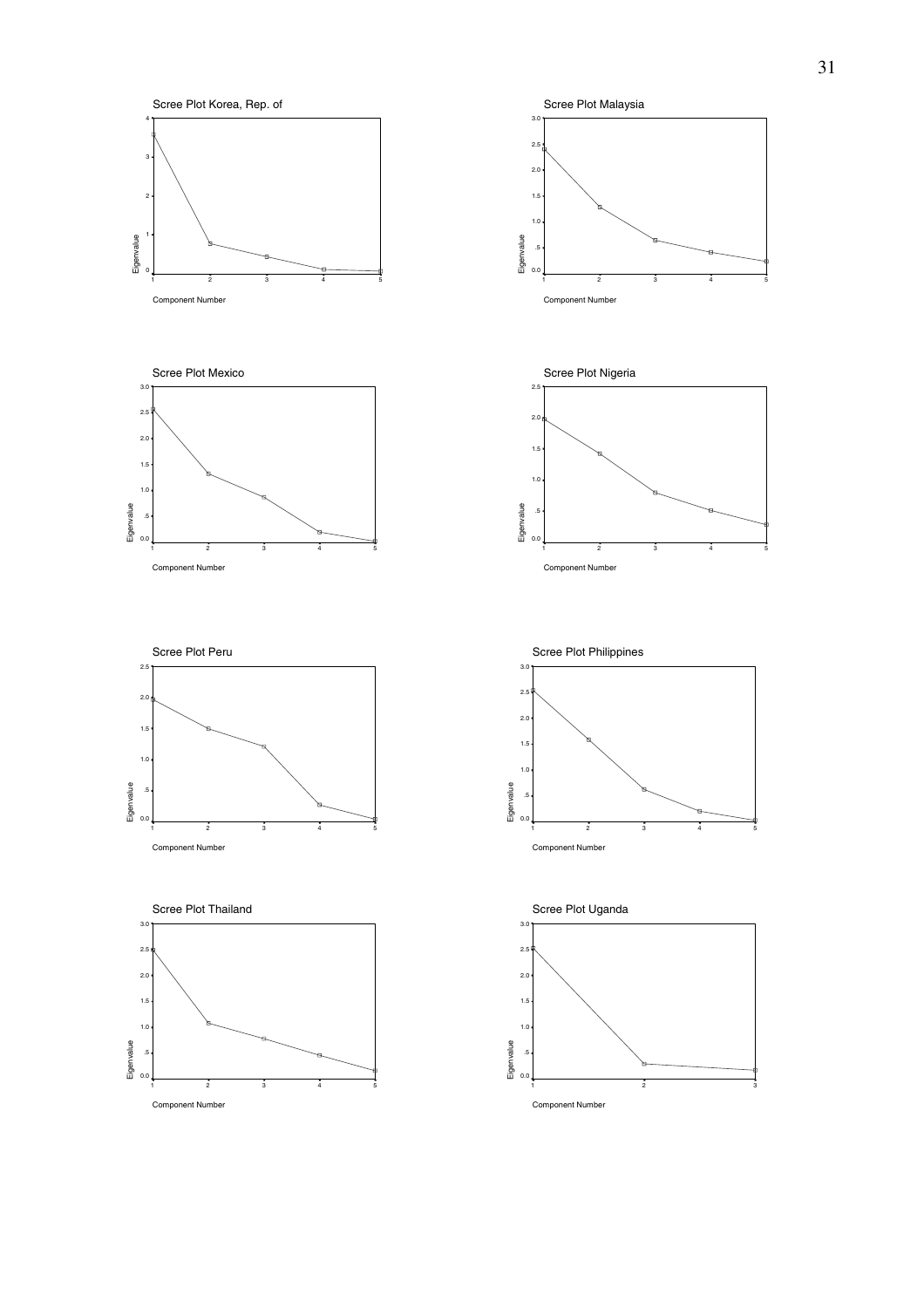| <b>SOUTH ASIA</b>   |                           |                 |              |             |             |
|---------------------|---------------------------|-----------------|--------------|-------------|-------------|
|                     | <b>FDI</b>                | <b>Equities</b> | <b>Bonds</b> | Debt        | <b>RKF</b>  |
| 1982                | 127.40                    | .00             | 9.50         | 48781.00    | 2343.00     |
| 1983                | 67.60                     | .00             | 18.70        | 53517.00    | $-41.30$    |
| 1984                | 92.30                     | .00             | 232.10       | 54665.00    | $-3664.40$  |
| 1985                | 164.10                    | .00             | 319.90       | 77907.00    | 18360.60    |
| 1986                | 143.40                    | 192.00          | 279.70       | 78284.00    | $-4627.80$  |
| 1987                | 176.60                    | .00             | 110.30       | 94195.00    | 10581.50    |
| 1988                | 220.40                    | 56.00           | 665.00       | 102564.00   | 131.20      |
| 1989                | 189.90                    | 168.00          | 678.40       | 110350.00   | $-877.30$   |
| 1990                | 294.70                    | 105.00          | 147.00       | 120991.00   | 4313.90     |
| 1991                | 387.40                    | 22.60           | 1380.10      | 122898.00   | $-7328.90$  |
| 1992                | 755.90                    | 380.10          | $-205.90$    | 133942.00   | 1629.80     |
| 1993                | 1109.30                   | 2025.10         | 456.20       | 139734.00   | $-3199.50$  |
| 1994                | 1488.80                   | 6223.00         | 158.40       | 154106.00   | 6240.60     |
| 1995                | 2813.80                   | 2340.40         | 294.20       | 155662.00   | $-1445.80$  |
| 1996                | 3263.80                   | 5197.90         | $-32.20$     | 154687.00   | $-7230.80$  |
| 1997                | 4807.70                   | 2476.90         | 2294.20      | 153112.00   | $-5035.70$  |
| 1998                | 2990.80                   | 350.90          | 4185.40      | 158188.09   | $-2016.00$  |
|                     | <b>SUB-SAHARAN AFRICA</b> |                 |              |             |             |
|                     | <b>FDI</b>                | <b>Equities</b> | <b>Bonds</b> | <b>Debt</b> | <b>RKF</b>  |
| 1982                | 1261.14                   | $-234.11$       | 3.09         | 84787.00    | -4354.49    |
| 1983                | 699.79                    | -985.94         | 408.01       | 94345.00    | $-63.00$    |
| 1984                | 651.11                    | 662.92          | 859.10       | 91854.00    | $-4812.66$  |
| 1985                | 780.87                    | $-105.46$       | 1303.49      | 103025.00   | 12654.93    |
| 1986                | 422.19                    | $-506.40$       | $-103.55$    | 119902.00   | 15235.43    |
| 1987                | 1018.38                   | 9.42            | 904.48       | 145195.00   | 23360.02    |
| 1988                | 1073.09                   | 12.62           | 446.39       | 137603.00   | $-11480.74$ |
| 1989                | 2158.64                   | 10.37           | $-394.78$    | 145955.00   | 6553.73     |
| 1990                | 800.58                    | 106.13          | $-319.29$    | 161477.00   | 13261.01    |
| 1991                | 1751.22                   | $-1685.94$      | 552.25       | 158442.00   | $-9321.76$  |
| 1992                | $-475.95$                 | $-166.16$       | 2781.49      | 152532.00   | $-6419.79$  |
| 1993                | 1267.36                   | 893.80          | 599.64       | 151901.00   | -4984.85    |
| 1994                | 1746.69                   | 124.25          | 1528.93      | 156025.00   | $-3659.66$  |
| 1995                | 1372.54                   | 2538.62         | 2091.69      | 170673.00   | 5692.60     |
| 1996                | 3026.52                   | 686.61          | 1450.77      | 163362.00   | $-6234.71$  |
| 1997                | 4384.94                   | 1643.20         | 4537.79      | 170923.00   | $-1843.21$  |
| 1998                | 1648.18                   | 3843.68         | 295.28       | 199765.59   | $-160.23$   |
| <b>NORTH AFRICA</b> |                           |                 |              |             |             |
|                     | <b>FDI</b>                | <b>Equities</b> | <b>Bonds</b> | Debt        | <b>RKF</b>  |
| 1982                | 876.94                    | 59.81           | .14          | 86652.00    | 10296.23    |
| 1983                | 873.23                    | 41.87           | 4.96         | 90151.00    | 3445.94     |
| 1984                | 1093.74                   | 95.06           | $-3.29$      | 94787.00    | 5263.52     |
| 1985                | 1493.37                   | 35.95           | 14.44        | 110617.00   | 11863.75    |
| 1986                | 1444.71                   | 39.04           | $-7.56$      | 122743.00   | 5361.42     |
| 1987                | 1140.64                   | 16.89           | $-6.74$      | 138967.00   | 14845.86    |
| 1988                | 1445.76                   | 8.86            | $-3.50$      | 137933.00   | $-2806.24$  |
| 1989                | 1566.59                   | 15.80           | 2.11         | 143574.00   | 2923.55     |
| 1990                | 1171.58                   | 1.13            | 16.14        | 136676.00   | $-4281.87$  |
| 1991                | 678.95                    | 32.34           | 24.49        | 131331.00   | $-14697.88$ |
| 1992                | 1516.97                   | 44.10           | 9.55         | 130102.00   | $-12373.55$ |
| 1993                | 1795.16                   | 43.59           | $-1.44$      | 129179.00   | $-5853.54$  |
| 1994                | 2522.98                   | 244.68          | 1.02         | 140663.00   | 9032.55     |

**Appendix 3 Data used for regional analysis**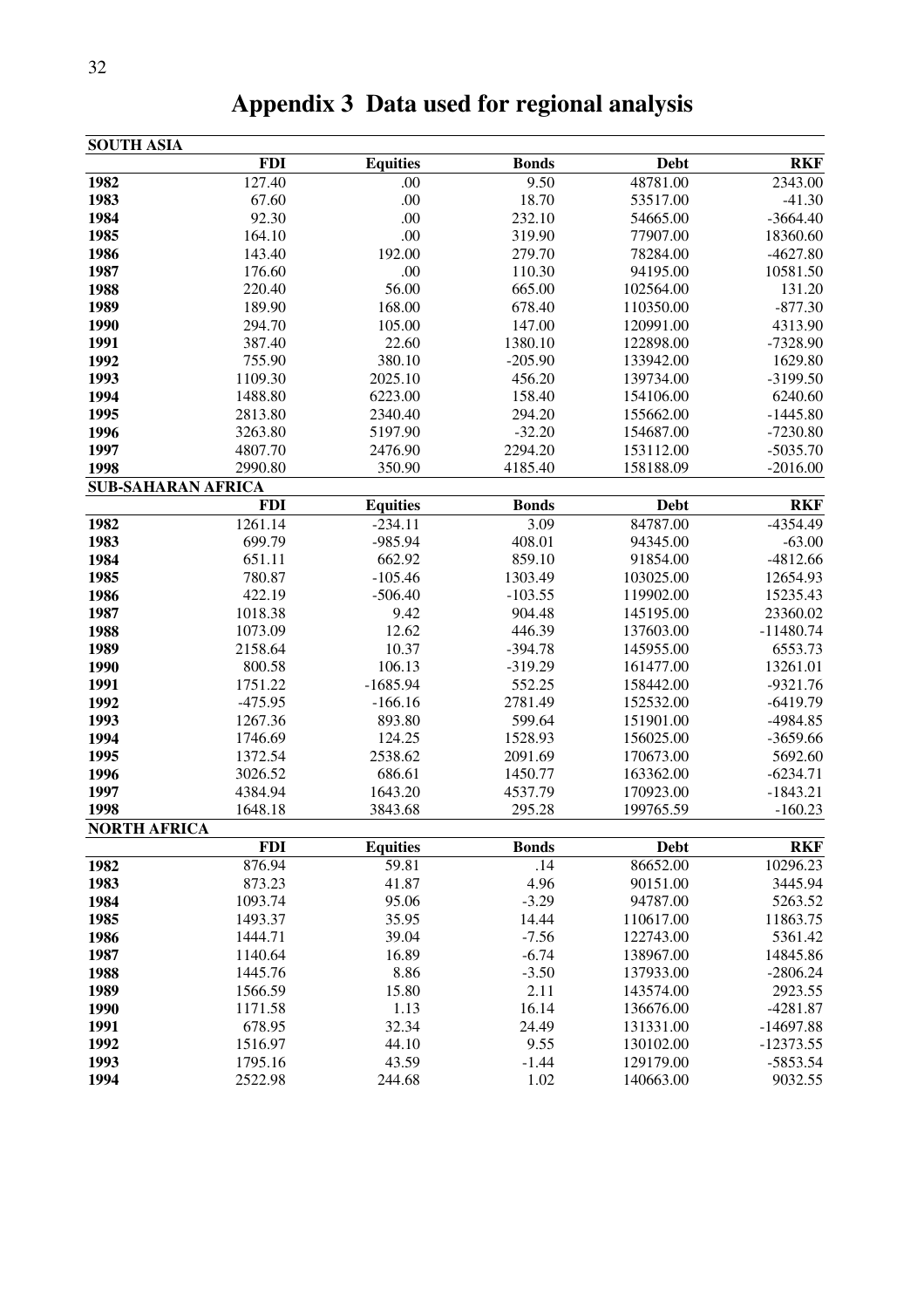|                      | <b>FDI</b>              | <b>Equities</b>  | <b>Bonds</b>       | <b>Debt</b>            | <b>RKF</b>             |
|----------------------|-------------------------|------------------|--------------------|------------------------|------------------------|
| 1995                 | 1301.88                 | 32.00            | 22.11              | 145313.00              | 1743.55                |
| 1996                 | 1444.39                 | 170.57           | 539.86             | 143728.00              | $-1430.34$             |
| 1997                 | 2711.57                 | 607.44           | 301.00             | 135318.00              | $-1552.25$             |
| 1998                 | 2503.93                 | $-141.09$        | $-377.00$          | 143621.59              | 3383.15                |
| <b>LATIN AMERICA</b> |                         |                  |                    |                        |                        |
|                      | <b>FDI</b>              | <b>Equities</b>  | <b>Bonds</b>       | <b>Debt</b>            | <b>RKF</b>             |
| 1982                 | 6601.80                 | $-27.30$         | 4320.80            | 325336.00              | 22110.30               |
| 1983                 | 5072.30                 | $-19.20$         | 668.20             | 341491.00              | 13179.40               |
| 1984                 | 4160.10                 | $-13.40$         | $-151.90$          | 351088.00              | 832.80                 |
| 1985                 | 5871.70                 | $-19.20$         | $-1779.10$         | 370499.00              | 21730.40               |
| 1986                 | 4094.60                 | 1.80             | $-3101.10$         | 393499.00              | 18024.10               |
| 1987                 | 4965.90                 | 59.10            | $-2198.90$         | 419726.00              | 19008.40               |
| 1988                 | 8155.30                 | 189.30           | 3969.70            | 406132.00              | $-8624.70$             |
| 1989                 | 7560.80                 | 514.30           | 1198.60            | 397798.00              | $-10803.90$            |
| 1990                 | 7070.90                 | 2451.00          | 9626.90            | 389735.00              | $-14405.80$            |
| 1991                 | 11349.70                | 6946.80          | 9890.10            | 445739.00              | 39699.80               |
| 1992                 | 12941.30                | 7750.30          | 31851.90           | 458112.00              | $-23335.10$            |
| 1993                 | 10809.20                | 21276.80         | 54361.20           | 496413.00              | 4617.70                |
| 1994                 | 24631.30                | 14970.30         | 56606.80           | 549908.00              | 47717.10               |
| 1995                 | 25434.40                | 5026.90          | 11467.20           | 576404.00              | $-2435.60$             |
| 1996                 | 39659.40                | 11260.10         | 39630.00           | 634537.00              | 44971.80               |
| 1997                 | 56610.50                | 11895.70         | 23017.40           | 652146.00              | 6474.40                |
| 1998                 | 62250.60                | $-5278.80$       | 31390.80           | 739628.63              | 49919.60               |
| <b>EAST ASIA</b>     |                         |                  |                    |                        |                        |
|                      | <b>FDI</b>              | <b>Equities</b>  | <b>Bonds</b>       | <b>Debt</b>            | <b>RKF</b>             |
| 1982                 | 2257.70                 | 26.50            | 990.10             | 138970.80              | 7167.40                |
| 1983                 | 2662.80                 | 14.80            | 1131.40            | 162680.70              | 9367.00                |
| 1984                 | 2754.70                 | 34.30            | 405.00             | 167235.50              | $-2852.90$             |
| 1985                 | 1947.40                 | 40.90            | 7562.40            | 196383.09              | 14841.50               |
| 1986                 | 1903.60                 | 96.10            | 1501.30            | 207676.80              | 6018.90                |
| 1987                 | 3182.40                 | 499.00           | 662.90             | 234517.59              | 30326.80               |
| 1988                 | 6190.50                 | 382.30           | $-497.00$          | 235851.00              | 1858.40                |
| 1989                 | 7994.20                 | 1318.40          | $-681.00$          | 233474.59              | $-9015.80$             |
| 1990                 | 9066.90                 | 765.60           | $-1211.10$         | 271703.00              | 25738.70               |
| 1991                 | 11415.00                | 248.60           | 3253.00            | 307710.69              | 13222.60               |
| 1992                 | 16301.70                | 2946.40          | 2709.10            | 343390.91              | 29786.50               |
| 1993                 | 31801.30                | 10894.60         | 8811.30            | 382168.81              | 35580.40               |
| 1994                 | 38556.10                | 4738.40          | 10211.80           | 462257.91              | 69041.20               |
| 1995                 | 43346.60                | 7595.40          | 14156.70           | 554361.38              | 67709.70               |
| 1996                 | 50049.70                | 10364.90         | 21361.40           | 629607.88              | 41825.20               |
| 1997                 | 54856.50                | 6358.60          | 16460.00           | 675213.38              | 114074.70              |
| 1998                 | 53539.20                | 685.10           | $-7367.30$         | 637591.88              | 119870.30              |
|                      | EUROPE AND CENTRAL ASIA |                  |                    |                        |                        |
|                      | <b>FDI</b>              | <b>Equities</b>  | <b>Bonds</b>       | Debt                   | <b>RKF</b>             |
| 1982                 | 221.41                  | 3.23             | 147.58             | 80459.80               | 3260.38                |
| 1983                 | 214.35                  | $-10.10$         | 123.62             | 86066.10               | 2715.94                |
| 1984                 | 342.43                  | .62              | 149.39             | 82882.50               | $-4434.66$             |
| 1985                 | 384.33                  | $-1.13$          | 92.24              | 102074.30              | 19231.87               |
| 1986                 | 379.29                  | 3.68             | 590.06             | 114042.60              | 9601.57                |
| 1987<br>1988         | 605.45<br>1229.62       | 218.15<br>207.55 | 872.49<br>2746.16  | 135554.00              | 22064.04<br>$-4411.10$ |
| 1989                 |                         | 563.09           |                    | 126820.30              | 1171.54                |
| 1990                 | 2360.25<br>3267.75      | 463.84           | 1815.01<br>1042.02 | 129860.70<br>157085.00 | 19963.15               |
| 1991                 | 4698.08                 | 274.77           | 1998.31            | 153427.70              | $-2826.04$             |
|                      |                         |                  |                    |                        |                        |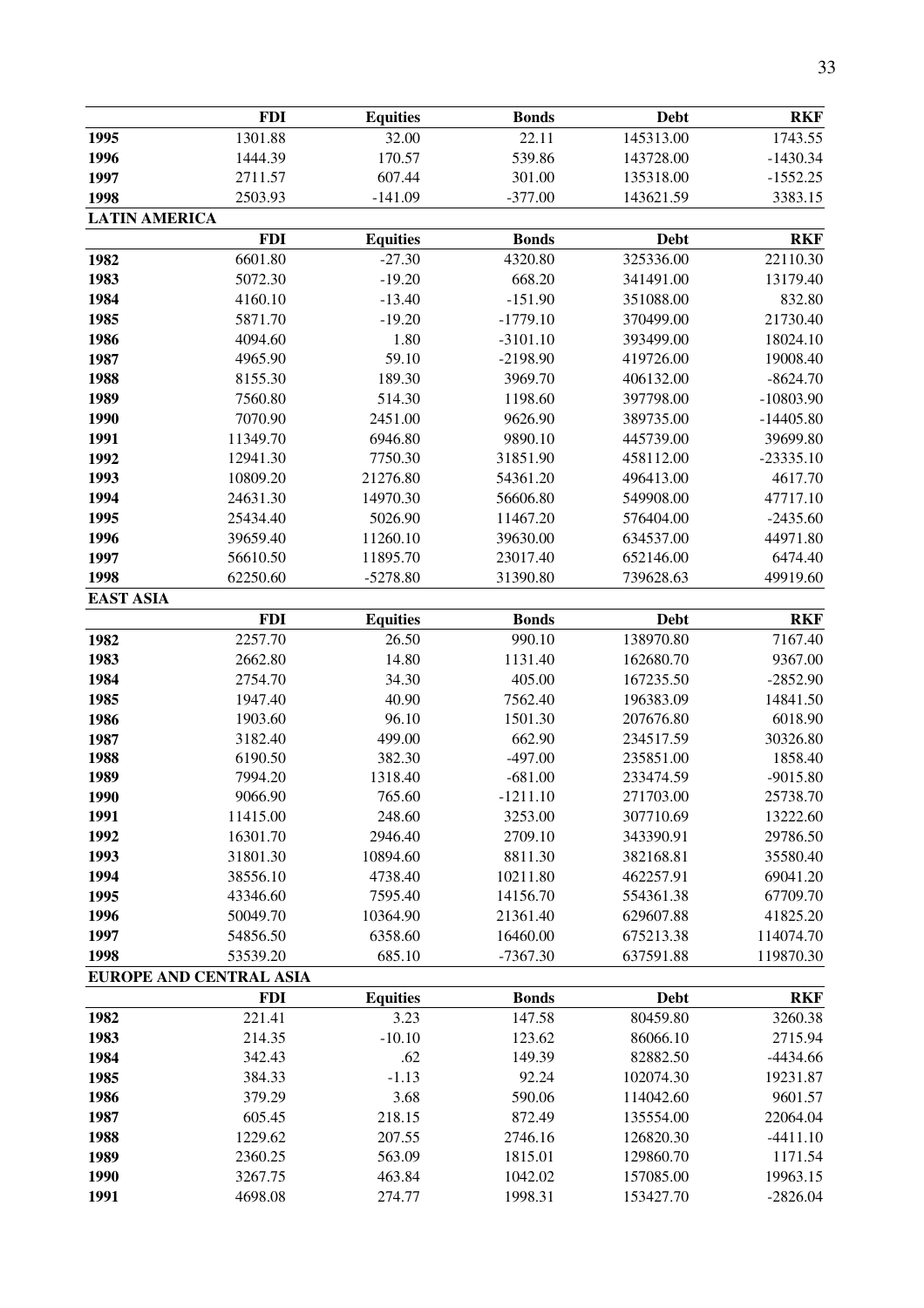|      | <b>FDI</b> | <b>Equities</b> | <b>Bonds</b> | <b>Debt</b> | <b>RKF</b>  |
|------|------------|-----------------|--------------|-------------|-------------|
| 1992 | 4476.25    | 865.76          | $-1741.74$   | 142894.41   | $-16509.99$ |
| 1993 | 6552.48    | 900.36          | 10075.71     | 138287.00   | -4377.24    |
| 1994 | 5478.11    | 1945.77         | 3415.29      | 149379.00   | 12792.42    |
| 1995 | 10004.99   | 144.57          | $-1341.47$   | 154932.00   | $-8475.44$  |
| 1996 | 8982.90    | 2286.74         | $-986.20$    | 157916.00   | $-5236.54$  |
| 1997 | 10070.12   | 3618.08         | $-108.69$    | 158555.00   | $-11417.11$ |
| 1998 | 10721.94   | 3323.73         | $-5016.57$   | 213126.50   | 18715.27    |

Notes: Debt data are from the OECD. Resident capital flows are estimated by the author. Other capital flow data are from *International Financial Statistics*, IMF. The data for each region have been aggregated for the countries in each region listed in Appendix 1. Note that a positive sign for resident capital flows indicates an outflow.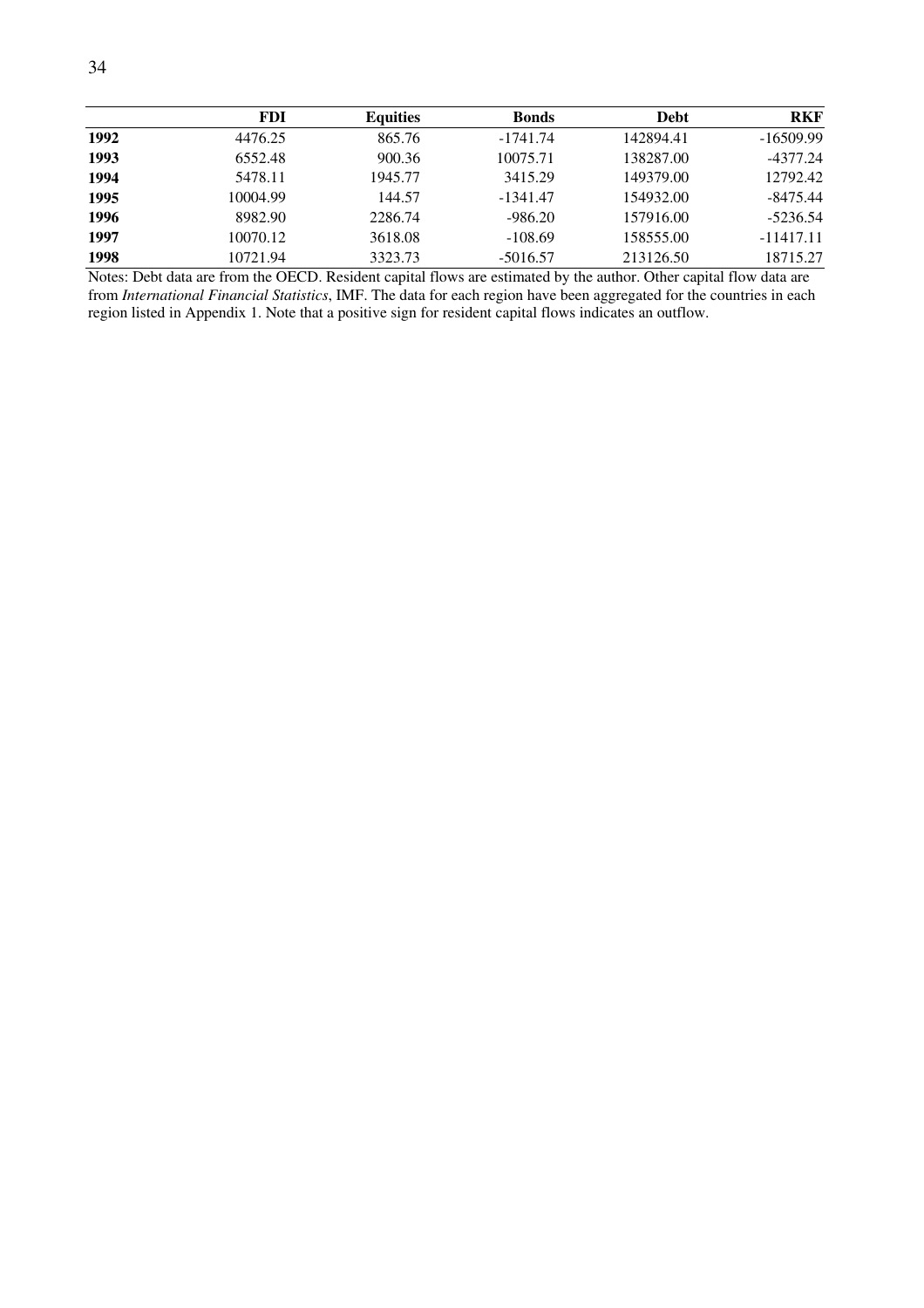# **Appendix 4 Correlation between components of capital flows by region, 1982–98**

| <b>East Asia</b>                       |                                  |                             |             |                          |                             |  |
|----------------------------------------|----------------------------------|-----------------------------|-------------|--------------------------|-----------------------------|--|
|                                        | <b>RKF</b>                       | Debt                        | <b>FDI</b>  | <b>Bonds</b>             | Equities                    |  |
| <b>RKF</b>                             | $\omega$                         | .89(.00)                    | .89(.00)    | .32(.11)                 | .43(.04)                    |  |
| Debt                                   | .89(.00)                         | $\mathcal{L}_{\mathcal{A}}$ | .98(.00)    | .57(.01)                 | .69(.00)                    |  |
| <b>FDI</b>                             | .89(.00)                         | .98(.00)                    | $\sim$      | .57(.01)                 | .73(.00)                    |  |
| <b>Bonds</b>                           | .32(.11)                         | .57(.01)                    | .57(.01)    |                          | .81(.00)                    |  |
| Equities                               | .43(.04)                         | .69(.00)                    | .73(.00)    | .81(.00)                 | $\sim$                      |  |
| <b>Eastern Europe</b>                  |                                  |                             |             |                          |                             |  |
|                                        | <b>RKF</b>                       | Debt                        | ${\rm FDI}$ | <b>Bonds</b>             | Equities                    |  |
| <b>RKF</b>                             |                                  | .08(.39)                    | $-.29(.13)$ | $-10(.35)$               | $-.08(.38)$                 |  |
| Debt                                   | .08(.39)                         | $\sim$ $-$                  | .82(.00)    | $-.23(.19)$              | .71(.00)                    |  |
| <b>Bonds</b>                           | $-.10(.35)$                      | $-0.23(0.19)$               | $-.19(.23)$ | $\sim 10^{11}$ m $^{-1}$ | $-25(.17)$                  |  |
| <b>FDI</b>                             | $-.29(.13)$                      | .82(.00)                    | $\sim$      | $-.19(.23)$              | .79(.00)                    |  |
| Equities                               | $-.08(.38)$                      | .71(.00)                    | .79(.00)    | $-.25(.17)$              | $\blacksquare$              |  |
| <b>Latin America and the Caribbean</b> |                                  |                             |             |                          |                             |  |
|                                        | <b>RKF</b>                       | Debt                        | <b>FDI</b>  | <b>Bonds</b>             | Equities                    |  |
| <b>RKF</b>                             | $\blacksquare$                   | .42(.05)                    | .43(.05)    | .31(.11)                 | .06(.42)                    |  |
| Debt                                   | .42(.05)                         | $\sim$                      | .94(.00)    | .65(.00)                 | .34(.09)                    |  |
| <b>FDI</b>                             | .43(.05)                         | .94(.00)                    | $\sim 100$  | .51(.02)                 | .18(.24)                    |  |
| <b>Bonds</b>                           | .31(.11)                         | .65(.00)                    | .51(.02)    | $\sim$                   | .79(.00)                    |  |
| Equities                               | .06(.42)                         | .34(.09)                    | .18(.24)    | .79(.00)                 | $\sim$                      |  |
|                                        | North Africa and the Middle East |                             |             |                          |                             |  |
|                                        | <b>RKF</b>                       | Debt                        | <b>FDI</b>  | Bonds                    | Equities                    |  |
| <b>RKF</b>                             |                                  | $-.29(.13)$                 | .08(.38)    | $-.16(.27)$              | $-.03(.46)$                 |  |
| <b>Bonds</b>                           | $-.16(.27)$                      | .10(.35)                    | $-.04(.43)$ | $\sim 100$               | $-64(.00)$                  |  |
| <b>FDI</b>                             | .08(.38)                         | .48(.03)                    | $\sim$      | $-.04(.43)$              | .47(.03)                    |  |
| Debt                                   | $-.29(.13)$                      | $\mathcal{L}^{\mathcal{L}}$ | .48(.03)    | .10(.35)                 | .05(.42)                    |  |
| Equities                               | $-.03(.46)$                      | .05(.42)                    | .47(.03)    | .64(.00)                 | $\blacksquare$              |  |
| <b>Sub-Saharan Africa</b>              |                                  |                             |             |                          |                             |  |
|                                        | <b>RKF</b>                       | Debt                        | <b>FDI</b>  | <b>Bonds</b>             | Equities                    |  |
| <b>RKF</b>                             | $\blacksquare$                   | $-.05(.42)$                 | $-.20(.22)$ | $-.21(.21)$              | $-.00(.50)$                 |  |
| Debt                                   | $-.05(.42)$                      | $\sim$                      | .43(.04)    | .30(.12)                 | .57(.01)                    |  |
| <b>FDI</b>                             | $-.20(.22)$                      | .43(.04)                    | $\sim 100$  | .43(.04)                 | .33(.10)                    |  |
| <b>Bonds</b>                           | $-.21(.21)$                      | .30(.12)                    | .43(.04)    | $\sim 10^{-1}$           | .29(.13)                    |  |
| Equities                               | $-.00(.50)$                      | .57(.01)                    | .33(.10)    | .29(.13)                 | $\mathcal{L}_{\mathcal{A}}$ |  |
| <b>South Asia</b>                      |                                  |                             |             |                          |                             |  |
|                                        | <b>RKF</b>                       | Debt                        | <b>FDI</b>  | <b>Bonds</b>             | Equities                    |  |
| <b>RKF</b>                             |                                  | $-.27(.15)$                 | $-.38(.07)$ | $-.27(.15)$              | $-.15(.28)$                 |  |
| Debt                                   | $-27(.15)$                       | $\mathbb{Z}^2$              | .74(.00)    | .41(0.5)                 | .63(.00)                    |  |
| <b>FDI</b>                             | $-.38(.07)$                      | .74(.00)                    | $\sim$      | .53(.01)                 | .59(.01)                    |  |
| <b>Bonds</b>                           | $-.27(.15)$                      | .41(0.5)                    | .53(.01)    | $\sim 10^{-1}$           | $-.09(.37)$                 |  |
| Equities                               | $-.15(.28)$                      | .63(.00)                    | .59(.01)    | $-.09(.37)$              |                             |  |

Note: Numbers in parentheses indicate the significance level. For the years where there were no flows of a particular type, correlations are reported for the years available.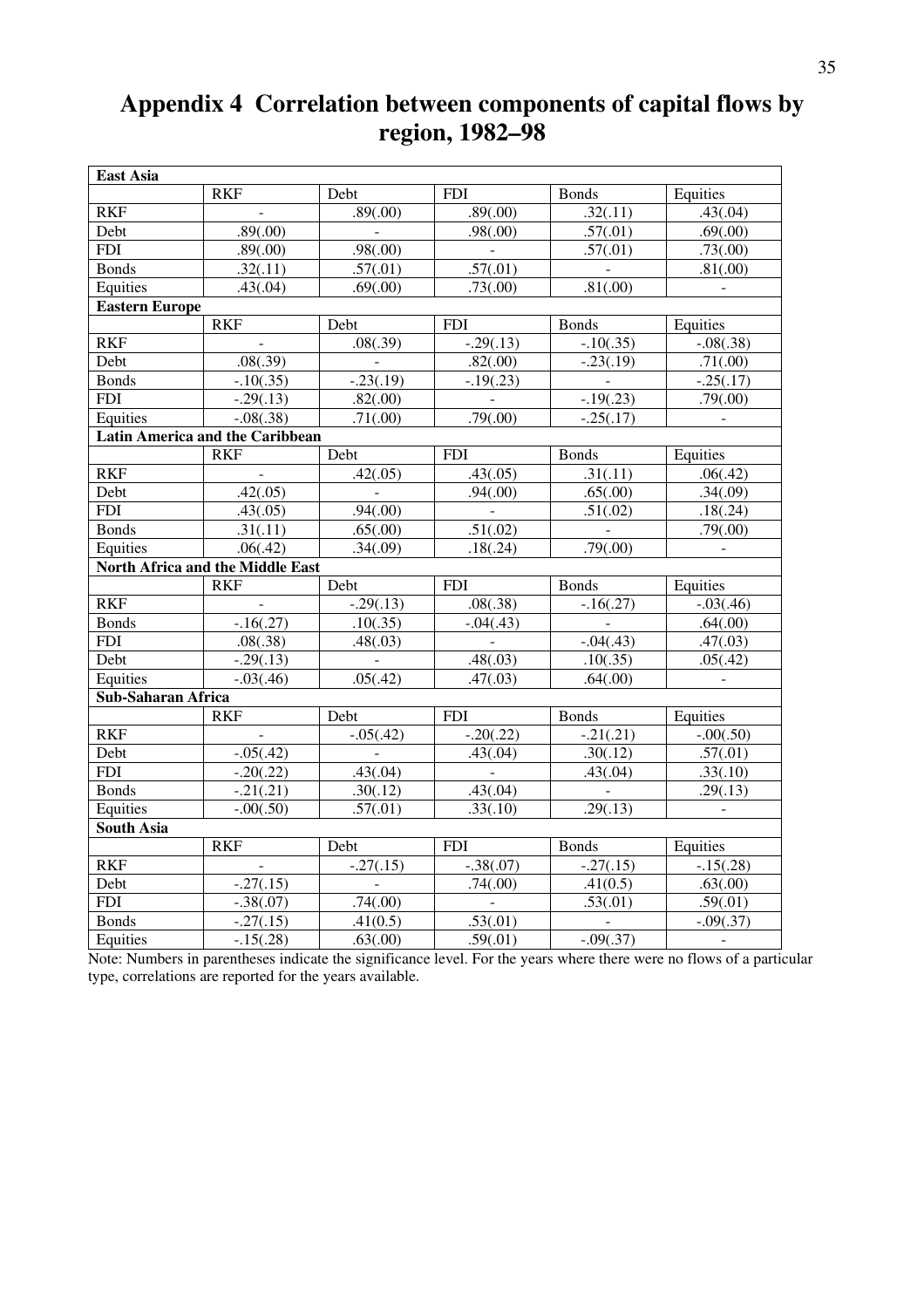# **Appendix 5 Correlation between components of capital flows by country, 1982–98**

| <b>Argentina</b> |             |                       |             |                       |               |
|------------------|-------------|-----------------------|-------------|-----------------------|---------------|
|                  | <b>RKF</b>  | Debt                  | <b>FDI</b>  | <b>Bonds</b>          | Equities      |
| <b>FDI</b>       | $-.06(.41)$ | .87(.00)              |             | .40(0.6)              | .13(.31)      |
| Equities         | .53(0.1)    | .18(.24)              | .13(.31)    | .73(.00)              |               |
| <b>Bonds</b>     | .67(.00)    | .54(.01)              | .40(.06)    |                       | .73(.00)      |
| Debt             | .07(.39)    | $\mathbb{Z}^2$        | .87(.00)    | .54(.01)              | .18(.24)      |
| <b>RKF</b>       |             | .07(.39)              | $-.06(.41)$ | .67(.00)              | 53(.01)       |
| <b>Brazil</b>    |             |                       |             |                       |               |
|                  | <b>RKF</b>  | Debt                  | <b>FDI</b>  | <b>Bonds</b>          | Equities      |
| <b>FDI</b>       | .60(.01)    | .92(.00)              |             | .34(.09)              | $-.01(.48)$   |
| Equities         | .27(.15)    | $\overline{.26(.16)}$ | $-.01(.48)$ | .58(.01)              |               |
| <b>Bonds</b>     | .77(.00)    | .53(.01)              | .34(.09)    | $\omega$              | .58(.01)      |
| Debt             | .62(.00)    |                       | .92(.00)    | .53(.01)              | .26(.16)      |
| <b>RKF</b>       |             | .62(.04)              | .60(.01)    | .77(.00)              | .27(.15)      |
| <b>Chile</b>     |             |                       |             |                       |               |
|                  | <b>RKF</b>  | Debt                  | <b>FDI</b>  | <b>Bonds</b>          | Equities      |
| <b>FDI</b>       | .49(.02)    | .38(.07)              |             | .84(.00)              | .38(.06)      |
| Equities         | .07(.39)    | $-.24(.18)$           | .38(.06)    | .54(.01)              |               |
| <b>Bonds</b>     | .51(.02)    | .26(.16)              | .84(.00)    |                       | .54(.01)      |
| Debt             | .74(.00)    |                       | .38(.07)    | .26(.16)              | $-.24(.18)$   |
| <b>RKF</b>       |             | .74(.00)              | .49(.02)    | $\overline{.51(.02)}$ | .07(.39)      |
| China            |             |                       |             |                       |               |
|                  | <b>RKF</b>  | Debt                  | <b>FDI</b>  | <b>Bonds</b>          | Equities      |
| <b>FDI</b>       | .87(.00)    | .96(.00)              |             | .03(.46)              | .49(.02)      |
| Equities         | .61(.01)    | .49(.02)              | .49(.02)    | $-.01(.49)$           |               |
| <b>Bonds</b>     | $-.29(.13)$ | $-.02(.47)$           | .03(.46)    |                       | $-01(.49)$    |
| Debt             | .89(.00)    |                       | .96(.00)    | $-.02(.13)$           | .49(.02)      |
| <b>RKF</b>       |             | .89(.00)              | .87(.00)    | $-.29(.13)$           | .61(.01)      |
| Colombia         |             |                       |             |                       |               |
|                  | <b>RKF</b>  | Debt                  | <b>FDI</b>  | <b>Bonds</b>          | Equities      |
| <b>FDI</b>       | .10(.36)    | .70(.00)              |             | .86(.00)              | .18(.25)      |
| Equities         | $-.19(.23)$ | .20(.22)              | .18(.25)    | .19(.24)              |               |
| <b>Bonds</b>     | $-.22(.20)$ | .72(.00)              | .86(.00)    |                       | .19(.24)      |
| Debt             | $-.04(.44)$ |                       | .70(.00)    | .72(.00)              | .20(.22)      |
| <b>RKF</b>       |             | $-.04(.44)$           | .10(.36)    | $-.22(.20)$           | $-.19(.23)$   |
| Ghana            |             |                       |             |                       |               |
|                  | <b>RKF</b>  | Debt                  | <b>FDI</b>  | <b>Bonds</b>          | Equities      |
| <b>FDI</b>       | .23(.19)    | .66(.00)              |             |                       | .86(.00)      |
| Equities         | .52(.02)    | .42(.05)              | .86(.00)    |                       |               |
| <b>Bonds</b>     |             |                       |             |                       |               |
| Debt             | .08(.39)    |                       | .66(.00)    |                       | .42(.05)      |
| <b>RKF</b>       |             | .08(.39)              | .23(.19)    |                       | .52(.02)      |
| India            |             |                       |             |                       |               |
|                  | <b>RKF</b>  | Debt                  | <b>FDI</b>  | <b>Bonds</b>          | Equities      |
| <b>FDI</b>       | $-.29(.13)$ | .66(.00)              |             | .55(.01)              | .55(.01)      |
| Equities         | $-12(.34)$  | .60(.01)              | .55(.01)    | $-.14(.30)$           |               |
| <b>Bonds</b>     | $-.30(.12)$ | .35(.84)              | .55(.01)    |                       | $-0.14(0.30)$ |
| Debt             | $-.19(.23)$ |                       | .66(.00)    | .35(.84)              | .60(.01)      |
| <b>RKF</b>       |             | $-.19(.23)$           | $-.29(.13)$ | $-.30(.12)$           | $-.12(.34)$   |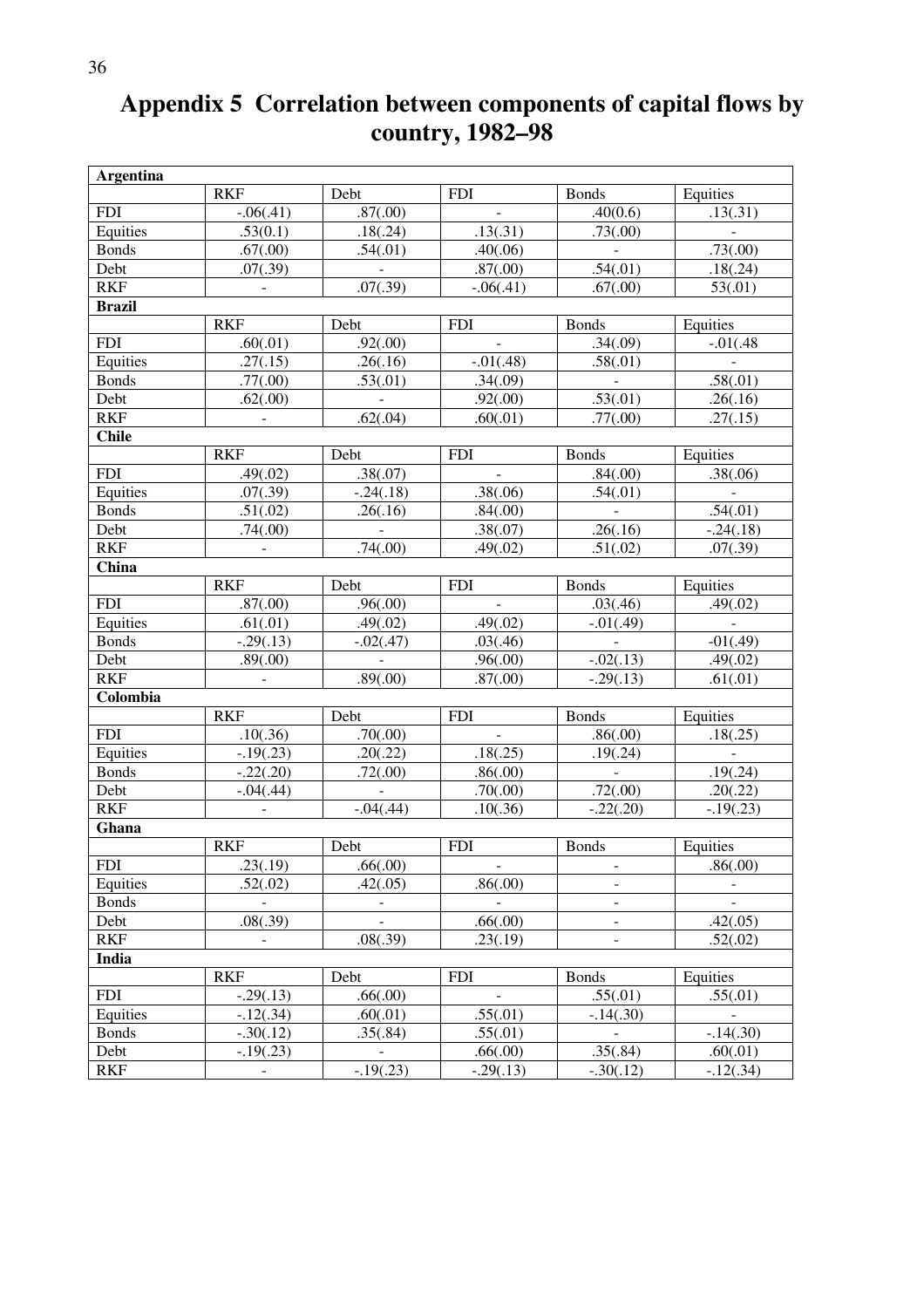| <b>Indonesia</b>   |                          |             |                |              |             |  |
|--------------------|--------------------------|-------------|----------------|--------------|-------------|--|
|                    | <b>RKF</b>               | Debt        | <b>FDI</b>     | <b>Bonds</b> | Equities    |  |
| <b>FDI</b>         | .04(.44)                 | 055(.01)    |                | .67(.00)     | .83(.38)    |  |
| Equities           | $-.36(.08)$              | $-.34(.09)$ | .83(.38)       | $-.21(.21)$  |             |  |
| <b>Bonds</b>       | .29(.13)                 | .78(.00)    | .67(.00)       |              | $-.21(.21)$ |  |
| Debt               | .65(.00)                 |             | .55(.01)       | .78(.00)     | $-.34(.09)$ |  |
| <b>RKF</b>         |                          | .65(.00)    | .04(.44)       | .29(.13)     | $-.36(.08)$ |  |
| Korea, Republic of |                          |             |                |              |             |  |
|                    | <b>RKF</b>               | Debt        | <b>FDI</b>     | <b>Bonds</b> | Equities    |  |
| <b>FDI</b>         | $-.56(.01)$              | $-.59(.01)$ |                | $-.88(.00)$  | $-.58(.01)$ |  |
| Equities           | .63(.00)                 | .65(.00)    | $-.58(.01)$    | .50(.02)     |             |  |
| <b>Bonds</b>       | .54(.01)                 | .61(.01)    | $-.88(.00)$    |              | .50(.02)    |  |
| Debt               | .90(.00)                 |             | $-.59(.01)$    | .61(.01)     | .65(.00)    |  |
| <b>RKF</b>         |                          | .90(.00)    | $-.56(.01)$    | .54(.01)     | .63(.00)    |  |
| <b>Malaysia</b>    |                          |             |                |              |             |  |
|                    | <b>RKF</b>               | Debt        | <b>FDI</b>     | <b>Bonds</b> | Equities    |  |
| <b>FDI</b>         | .11(.34)                 | .53(.02)    |                | $-.64(.03)$  | .58(.01)    |  |
| Equities           | $-11(.34)$               | .37(.07)    | .58(.01)       | $-.38(.07)$  |             |  |
| <b>Bonds</b>       | .13(.31)                 | $-.23(.19)$ | $-.64(.03)$    |              | $-.38(.07)$ |  |
| Debt               | .37(.07)                 |             | .53(.02)       | $-.23(.19)$  | .37(.07)    |  |
| <b>RKF</b>         |                          | .37(.07)    | .11(.34)       | .13(.31)     | $-11(.34)$  |  |
| <b>Mexico</b>      |                          |             |                |              |             |  |
|                    | <b>RKF</b>               | Debt        | <b>FDI</b>     | <b>Bonds</b> | Equities    |  |
| <b>FDI</b>         | .10(.35)                 | .90(.0)     |                | .20(.27)     | .19(.24)    |  |
| Equities           | $-.08(.39)$              | .48(.03)    | .19(.24)       | .80(.00)     |             |  |
| <b>Bonds</b>       | $-.14(.30)$              | .54(.01)    | .20(.27)       |              | .80(.00)    |  |
| Debt               | .10(.35)                 |             | .90(.00)       | .54(.01)     | .48(.03)    |  |
| <b>RKF</b>         |                          | .10(.35)    | .10(.35)       | $-.14(.30)$  | $-.08(.39)$ |  |
| <b>Nigeria</b>     | <b>RKF</b>               | Debt        | <b>FDI</b>     | <b>Bonds</b> | Equities    |  |
| <b>FDI</b>         | $-.16(.27)$              | .27(.15)    |                | $-.32(.10)$  | .63(.00)    |  |
| Equities           | $-.29(.13)$              | $-.06(.42)$ | .63(.00)       | $-.06(.16)$  |             |  |
| <b>Bonds</b>       | .20(.23)                 | $-.05(.43)$ | $-.32(.10)$    |              | $-.06(.16)$ |  |
| Debt               | .40(.06)                 |             | .27(.15)       | $-.05(.43)$  | $-.06(.42)$ |  |
| <b>RKF</b>         |                          | .40(.06)    | $-.16(.27)$    | .20(.23)     | $-.29(.13)$ |  |
| Peru               |                          |             |                |              |             |  |
|                    | <b>RKF</b>               | Debt        | <b>FDI</b>     | <b>Bonds</b> | Equities    |  |
| <b>FDI</b>         | .33(.10)                 | .70(.00)    | $\blacksquare$ | .22(.20)     | .37(.07)    |  |
| Equities           | .06(.42)                 | $-.28(.14)$ | .37(.07)       | .03(.46)     |             |  |
| <b>Bonds</b>       | $-.49(.02)$              | .38(.07)    | .22(.20)       |              | .03(.46)    |  |
| Debt               | .31(.11)                 |             | .70(.00)       | .38(.07)     | $-.28(.14)$ |  |
| <b>RKF</b>         |                          | .31(.11)    | .33(.10)       | $-.49(.02)$  | .06(.42)    |  |
| <b>Philippines</b> |                          |             |                |              |             |  |
|                    | <b>RKF</b>               | Debt        | <b>FDI</b>     | <b>Bonds</b> | Equities    |  |
| <b>FDI</b>         | .33(.10)                 | .80(.00)    |                | .21(.21)     | .28(.14)    |  |
| Equities           | $-.07(.40)$              | .23(.18)    | .28(.14)       | .78(.00)     |             |  |
| <b>Bonds</b>       | .04(.44)                 | .34(.09)    | .21(.21)       |              | .78(.00)    |  |
| Debt               | .74(.00)                 |             | .80(.00)       | .34(.09)     | .23(.18)    |  |
| <b>RKF</b>         | $\overline{\phantom{a}}$ | .74(.00)    | .33(.10)       | .04(.44)     | $-.07(.40)$ |  |